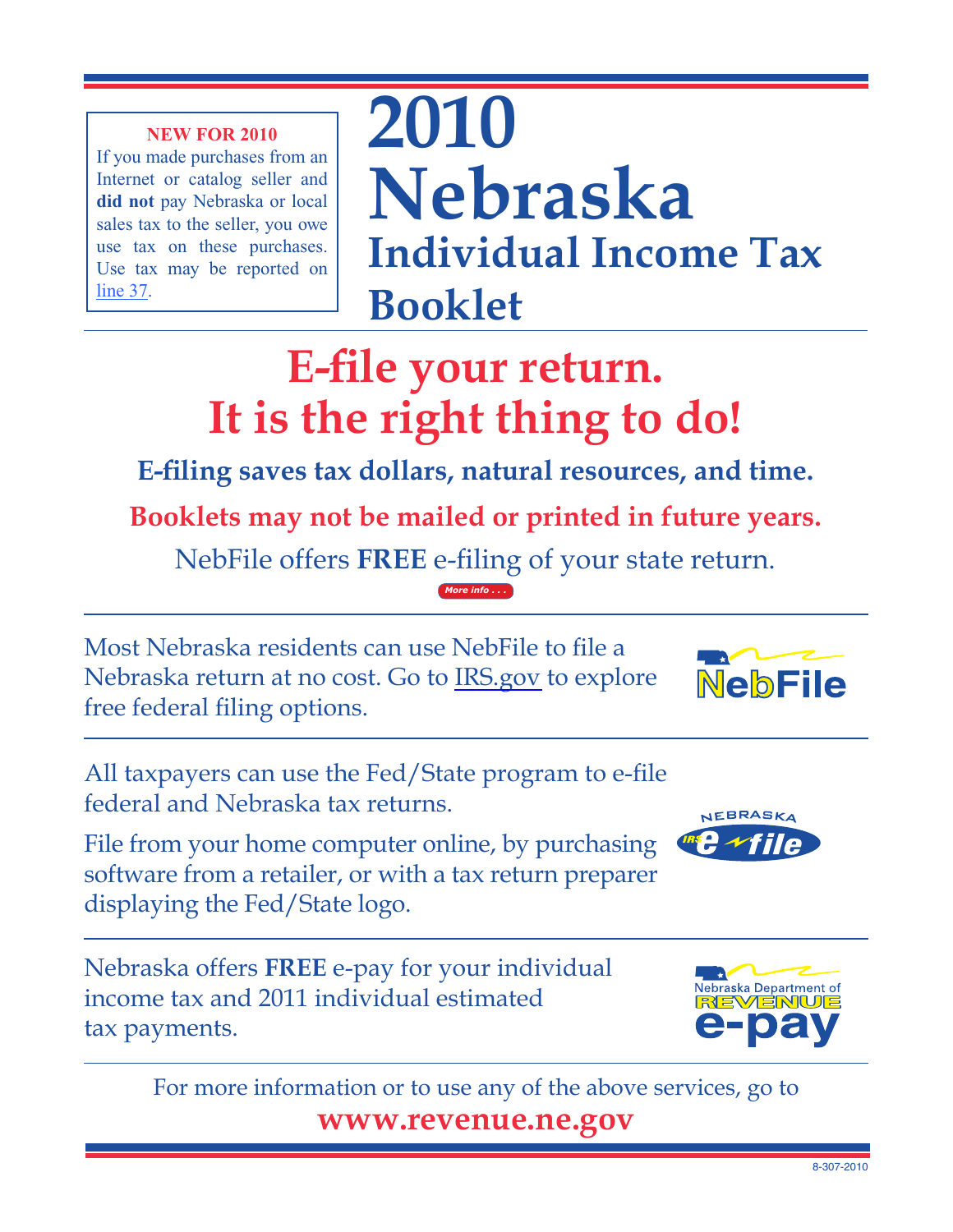# **IMPORTANT INFORMATION FOR ALL NEBRASKA FILERS**

calculation, please leave the line blank.

**Complete Your Federal Return.** Your federal return must be completed before starting your Nebraska return. This information is needed to complete your Nebraska return.

*The Form 1040NS has been eliminated. All taxpayers must use the Form 1040N.*



*Allow at least 4 months to receive your refund if you file a paper return. [More info](http://www.revenue.ne.gov/tax/current/2010_indiv_bklt/filing_tips.html) . . .*



**Complete Only the Lines on [Form 1040N](#page-12-0) That Apply to You.** If a line does not apply to your tax

**Enter All Amounts as Whole Dollars.** Do not include cents. Do not change the pre-printed zeros in the cents column of the Form 1040N. Round any amount from 50 cents to 99 cents to the next higher dollar. Round any amount less than 50 cents to the next lower dollar.

Federal Forms W-2, W-2G, 1099-R, and 1099-MISC. A form should be sent to you by your employer or payer by February 15. **If you have not received the form by that date, you should immediately contact your employer or payer.** If the information on these forms is incorrect, get a corrected form from your employer or payer. A form should be clearly marked "Corrected by Employer/Payer." If a wage and tax statement is lost or destroyed, request a substitute copy clearly marked "Reissued by Employer."

**Balance Due.** Any balance due must be paid in full with your return. All taxpayers are encouraged to use the Nebraska Department of Revenue's (Department's) e-pay system. It is fast, secure, and easy. See the Department's website.

**Use Tax.** Use tax is due on all taxable purchases when Nebraska and any applicable local sales tax is not paid. [See the instructions for line 37](#page-9-0).

**Penalty and Interest.** Either or both may be imposed under the following conditions: *[More info](http://www.revenue.ne.gov/tax/current/2010_indiv_bklt/penalty.html) . . .*

- 1. Failure to file a return and pay the tax due on or before the due date;
- 2. Failure to pay the tax due on or before the due date;
- 3. Failure to file an amended Nebraska income tax return to report changes made to your federal income tax return; *[More info](http://www.revenue.ne.gov/tax/current/2010_indiv_bklt/amended.html) . . .*
- 4. Preparing or filing a fraudulent income tax return; or
- 5. Understatement of income on an income tax return.

The interest rate for any unpaid tax is five percent, and is calculated from the original due date of the return, even if an extension of time to file is granted.

**A Nebraska Extension of Time.** The Department accepts the federal extension of time to file. It is only necessary to file a Nebraska extension of time if you are making a tentative tax payment or when a federal extension is not filed. A six-month extension to file Form 1040N may only be obtained by:

- 1. Attaching a copy of a timely-filed Application for Automatic Extension of Time to File U.S. Individual Income Tax Return, Federal Form 4868, to the Nebraska return when filed;
- 2. Attaching a schedule to your Nebraska return listing your federal confirmation number and providing an explanation that you received an automatic federal extension by making a payment of your federal estimate of tax due using a credit card;
- 3. Filing a [Nebraska Application for Extension of Time, Form 4868N,](http://www.revenue.ne.gov/tax/current/fill-in/f_4868n.pdf) on or before the due date of the return, when you need to make a tentative Nebraska payment or when a federal extension is not being requested; or
- 4. Attaching a copy of the statement or letter submitted with your federal return requesting the automatic extension of time to file for a U.S. citizen residing outside the U.S. or Puerto Rico, to the Nebraska return when filed.

If you have an authorized IRS tax preparer e-file your return, Nebraska will grant you an automatic extension to file. If you e-file your own return using software you have purchased or accessed from the Internet, you will be required to mail in a Nebraska Form 4868N. See number 3 above for further instructions.

NOTE: If you have a combat zone-related or contingency operation-related extension, see the Department's [Military Information Guide.](http://www.revenue.ne.gov/info/8-364.pdf)

If the extension documentation is not attached, a late filing penalty may be imposed. An extension of time only extends the date to file the return, and does not extend the date to pay the tax (except for combat zone-related extensions). Any tax not paid by April 15 is subject to interest. An extension of time cannot exceed a total of six months after the original due date of the return.



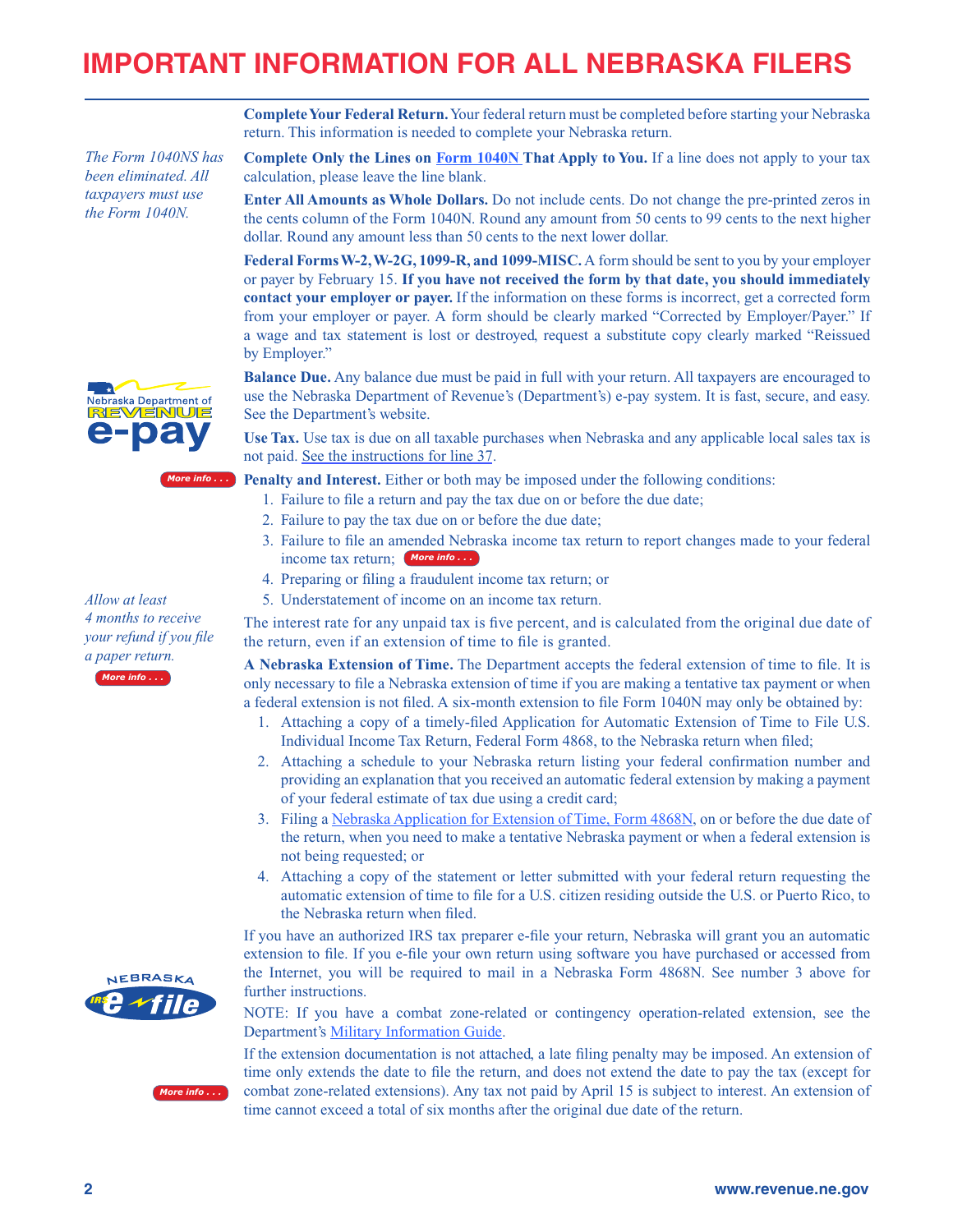

**Estimating Your 2011 Income Tax.** The estimated tax booklet is available on the Department's website or you can contact the Department. You are encouraged to make estimated payments using the Department's e-pay system.

**Estimated Payments and Penalty for Underpayment of Estimated Tax.** You may owe a penalty if:

- $\blacklozenge$  Your estimated payments did not total at least 90% of the tax shown on your 2010 Nebraska return; or
- $\triangle$  100% of the tax shown on your 2009 return; or
- $\blacklozenge$  110% of the tax if your 2009 adjusted gross income (AGI) on the return was more than \$150,000, or if your filing status is married, filing separately, more than \$75,000.

See the [Individual Underpayment of Estimated Tax, Form 2210N,](http://www.revenue.ne.gov/tax/current/fill-in/f_2210n.pdf) instructions.

An individual who did not pay enough estimated tax by any of the applicable due dates (April 15, June 15, September 15, and January 15), or who did not have enough state income tax withheld, may be assessed a penalty. This may be true even if you are due a refund. The underpayment penalty is calculated separately for each installment due date (four equal and timely payments). You may owe a penalty for an earlier payment that was due, even if you paid enough estimated tax later to make up the underpayment.

**Active Duty Military Servicemembers.** Your active duty military pay is taxed only by the state where you are a legal resident. Your place of legal residence at the time of entry into the service is presumed to be your state of legal residence. Your state of legal residence stays the same until it is established in another state. Moving to a new location for a limited period of time, including a permanent change of station, does not change your legal residence. Nebraska income tax is imposed on the total federal AGI of a Nebraska resident who is a member of the armed forces, regardless of where the income is received.

Check the box "Active Military" on [Form 1040N i](#page-12-0)f you or your spouse are active military servicemembers at any time during the tax year (including National Guard or Reserve personnel called to active duty). Taxpayers receiving combat pay have the same extended due date for filing a Nebraska return as for the federal return.

Military pay received by a nonresident servicemember stationed in Nebraska is not subject to Nebraska income tax. Other income derived from Nebraska sources by a servicemember, such as income earned from a separate job not connected with the servicemember's military service, is subject to Nebraska income tax. See special instructions for line 59, Nebraska Schedule I.

The Federal Military Spouses Residency Act provides that Nebraska cannot tax the income of a nonresident servicemember's spouse when the spouse has the same state of residence as the servicemember and is in Nebraska only in support of the servicemember. Also, a Nebraska resident servicemember's spouse who works and resides in another state will now be required to file a Nebraska income tax return. More information is available in the instructions for lines 59 and 66, Nebraska Schedule I, or at the Department's website.

**Foreign Income.** Income earned by a Nebraska resident, while living in another country, is taxable by Nebraska when the taxpayer maintains Nebraska residency (domicile).

**Death of Taxpayer.** A deceased taxpayer's spouse or personal representative may file and sign a return if a taxpayer died before filing a 2010 return. A personal representative is an executor, administrator, or anyone else who is in charge of the deceased taxpayer's property.

"DECEASED" must be written across the top of a paper return and the taxpayer's name and the date of death are to be shown in the space provided. See additional instructions in the "How to Complete your Form 1040N" section of these instructions on page 5.

**Fiscal Year Returns.** The taxable year used for Nebraska must be the same as the taxable year used for federal income tax purposes. For fiscal years beginning after January 1, 2010, the 2010 Nebraska Tax Table and Nebraska Additional Tax Rate Schedule are to be used without adjustment.

*[More info](http://www.revenue.ne.gov/tax/current/2010_indiv_bklt/due_date.html) . . .*

*[More info](http://www.revenue.ne.gov/tax/current/2010_indiv_bklt/foreign.html) . . .*

The due date for a fiscal year return is the 15th day of the fourth month following the end of the taxable year.

Refer to line 28 instructions on the Department's website for additional information on a fiscal year taxpayer claiming the withholding credit.

Taxpayers filing fiscal year returns may not e-file their Nebraska return.

*See the Department's website for this information guide: "[Nebraska Income](http://www.revenue.ne.gov/info/8-364.pdf)  [Tax for Military](http://www.revenue.ne.gov/info/8-364.pdf)  [Servicemembers \(and](http://www.revenue.ne.gov/info/8-364.pdf)  [Their Spouses\) and](http://www.revenue.ne.gov/info/8-364.pdf)  [Civilians Working](http://www.revenue.ne.gov/info/8-364.pdf)  [with U.S. Forces in](http://www.revenue.ne.gov/info/8-364.pdf)  [Combat Zones."](http://www.revenue.ne.gov/info/8-364.pdf)*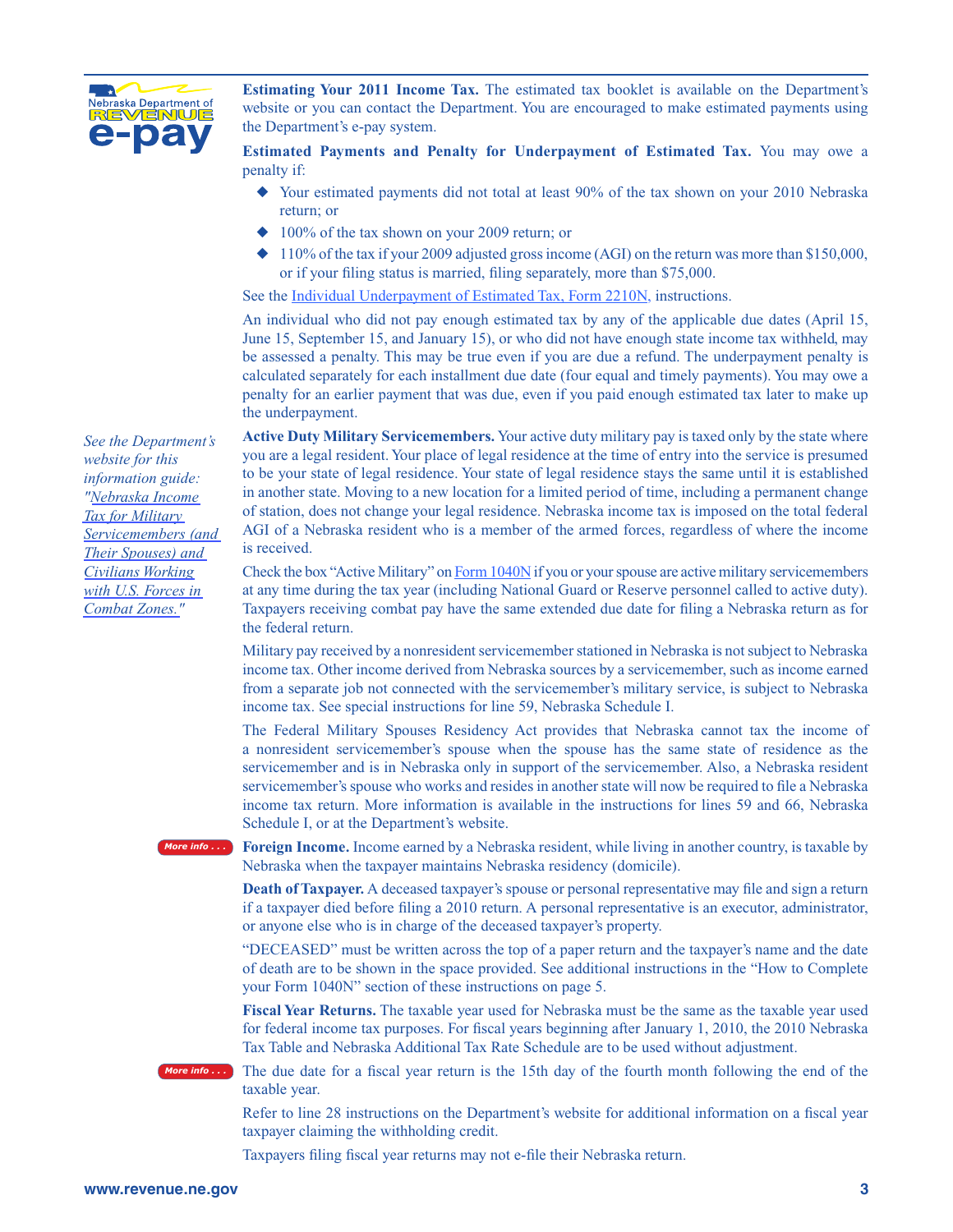#### **A Nebraska resident who:**

- $\blacklozenge$  Is required to file a federal return reporting a federal liability; or
- u Has \$5,000 or more of Nebraska adjustments to federal AGI including non-Nebraska state and local bond interest exempt from federal tax (see Nebraska Schedule I instructions).

#### **A nonresident who:**

 $\blacklozenge$  Has income derived from or connected with Nebraska sources.

### **Definitions**

**Domicile.** The place an individual considers his or her permanent home. A domicile, once established, continues until a new, fixed and permanent home is established. There is no change in domicile when moving to a new location if the individual's intention is to remain for a limited time, even if it is several years.

**Resident.** An individual who is domiciled in Nebraska or who maintained a permanent place of abode and resided in Nebraska for six months or more during 2010.

**Nonresident.** An individual who is domiciled for the entire year in a state other than Nebraska, and did not reside in Nebraska for more than six months during 2010.

**Partial-Year Resident.** An individual who either begins or ends his or her domicile in Nebraska during the tax year or who resides in Nebraska for more than six months during the year.

For additional information, refer to the [Determining Residency Status for Nebraska Individual Income](http://www.revenue.ne.gov/info/8-645.pdf)  [Tax Filing Information Guide](http://www.revenue.ne.gov/info/8-645.pdf) on the Department's website.

*The Privacy Act of 1974 provides that when the Department asks you for your Social Security number (SSN), you must first be told of the Department's legal right to ask for this information, why the Department is asking for it, and how it will be used. The Department must also tell you what would happen if it is not received and whether your response is voluntary, required to obtain a benefit, or mandatory under the law.* 

*The legal right to ask for the information is Neb. Rev. Stat. § 77-27,119. This law says that you must include your SSN on your return. Your response is mandatory under this section. The SSN is needed to properly identify you and process your return and other documents.*

### **How to Complete your Form 1040N**

**Name and Address.** When filing a paper return, enter or clearly print your name and correct mailing address information in the spaces provided. Include your spouse's name if filing a joint return.

**Social Security Numbers.** You must enter your Social Security number (SSN) or Individual Tax Identification Number (ITIN) on the form in the boxes indicated. Include your spouse's SSN if filing a joint return.

**Public High School District Data.** All residents and partial-year residents domiciled in Nebraska on December 31, 2010, must enter the high school district code where you are domiciled (permanent resident). This information is also required if you reside outside Nebraska but are still domiciled in Nebraska. Nonresidents or partial-year residents not residing in Nebraska on December 31, 2010, do not enter a high school district code. This information is required by law to assist the Nebraska Department of Education in determining the state aid for Nebraska's K-12 school systems.

**Farmer/Rancher.** Farmers or ranchers deriving at least two-thirds of their yearly gross income from farming or ranching must check the box below the SSN block. A farmer or rancher who files the 2010 Form 1040N and pays the Nebraska income tax due on or before March 1, 2011, is not required to make estimated tax payments during 2010; otherwise, the entire amount of estimated tax must be paid by January 15, 2011. If you file after March 1, 2011, you may be assessed a penalty for failure to properly pay estimated tax.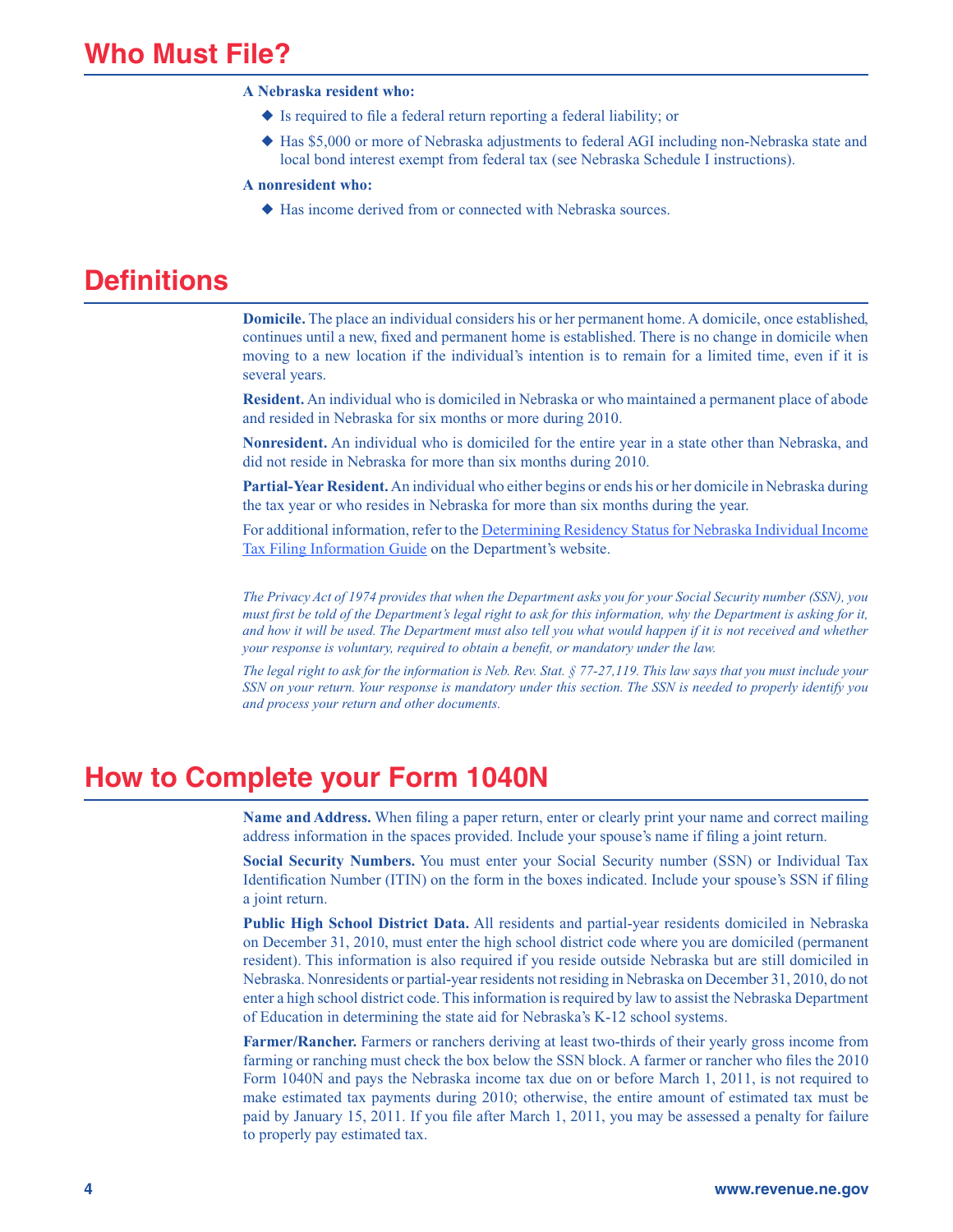|                | Active Military. Check the box "Active Military" only if you or your spouse were on active military<br>duty status at any time during 2010. This includes National Guard/Reservists called to active duty<br>during 2010.                                                                                                                                                                                                                                                                                                  |
|----------------|----------------------------------------------------------------------------------------------------------------------------------------------------------------------------------------------------------------------------------------------------------------------------------------------------------------------------------------------------------------------------------------------------------------------------------------------------------------------------------------------------------------------------|
| More info      | <b>Deceased.</b> If the taxpayer or spouse is deceased, enter the first name of the decedent and the date<br>of death in the space provided.                                                                                                                                                                                                                                                                                                                                                                               |
|                | <b>Surviving Spouse</b> filing for a deceased taxpayer's refund must:                                                                                                                                                                                                                                                                                                                                                                                                                                                      |
|                | Write "filing as surviving spouse" in the signature block on a paper filed Form 1040N, for the<br>deceased. No further documentation is required.                                                                                                                                                                                                                                                                                                                                                                          |
|                | Personal Representatives filing for a deceased taxpayer's refund must provide:                                                                                                                                                                                                                                                                                                                                                                                                                                             |
|                | A copy of the court order or the deceased taxpayer's will showing proof of appointment (a<br>completed and signed Federal Form 1310 or Nebraska Form 1310N is also required if appointed<br>through a will).                                                                                                                                                                                                                                                                                                               |
|                | Other persons filing for a deceased taxpayer's refund must provide:<br>More info<br>Proof of death and a completed and signed Federal Form 1310 or Nebraska Form 1310N.                                                                                                                                                                                                                                                                                                                                                    |
| <b>LINE 1</b>  | Federal Filing Status. Your Nebraska filing status MUST be the same as your federal filing status. The<br>only exception is for married, filing jointly filers where one spouse is a Nebraska resident and the other<br>spouse is a nonresident or partial-year resident of Nebraska. These taxpayers may elect to file either a<br>joint return (both spouses are taxed as residents) or married, filing separately returns with Nebraska.                                                                                |
|                | If you file a married, filing separately return for Nebraska, it must be calculated as if a married,<br>filing separately federal return had been filed. The married, filing separately income, deductions,<br>and exemptions must be used. The spouse's SSN and name must be entered on the married, filing<br>separately line.                                                                                                                                                                                           |
|                | Military taxpayers should review the line 59 instructions.                                                                                                                                                                                                                                                                                                                                                                                                                                                                 |
| <b>LINE 2a</b> | Check the appropriate boxes if, during 2010:                                                                                                                                                                                                                                                                                                                                                                                                                                                                               |
|                | Box 1. You were 65 or older (taxpayers born before January 2, 1946);                                                                                                                                                                                                                                                                                                                                                                                                                                                       |
|                | Box 2. You were blind;                                                                                                                                                                                                                                                                                                                                                                                                                                                                                                     |
|                | Box 3. Your spouse was 65 or older (taxpayers born before January 2, 1946); or                                                                                                                                                                                                                                                                                                                                                                                                                                             |
|                | Box 4. Your spouse was blind.                                                                                                                                                                                                                                                                                                                                                                                                                                                                                              |
| <b>LINE 2b</b> | Check the appropriate boxes if someone, such as a parent, can claim you or your spouse as a dependent<br>on their return.                                                                                                                                                                                                                                                                                                                                                                                                  |
| <b>LINE 3</b>  | <b>Type of Return.</b> Check the appropriate box if, during 2010:                                                                                                                                                                                                                                                                                                                                                                                                                                                          |
|                | Box 1. You were a resident;                                                                                                                                                                                                                                                                                                                                                                                                                                                                                                |
|                | Box 2. You were a partial-year resident; or                                                                                                                                                                                                                                                                                                                                                                                                                                                                                |
|                | Box 3. You were a nonresident.                                                                                                                                                                                                                                                                                                                                                                                                                                                                                             |
|                | For additional information, refer to the Determining Residency Status for Nebraska Individual Income<br>Tax Filing Information Guide on the Department's website. Nonresident and partial-year resident<br>taxpayers must complete and attach Nebraska Schedule III, even if all income is earned in Nebraska.<br>If one spouse is a full-year resident and the other is a nonresident or partial-year resident and they elect<br>to file a joint return, a resident return must be filed and Schedule III cannot be used. |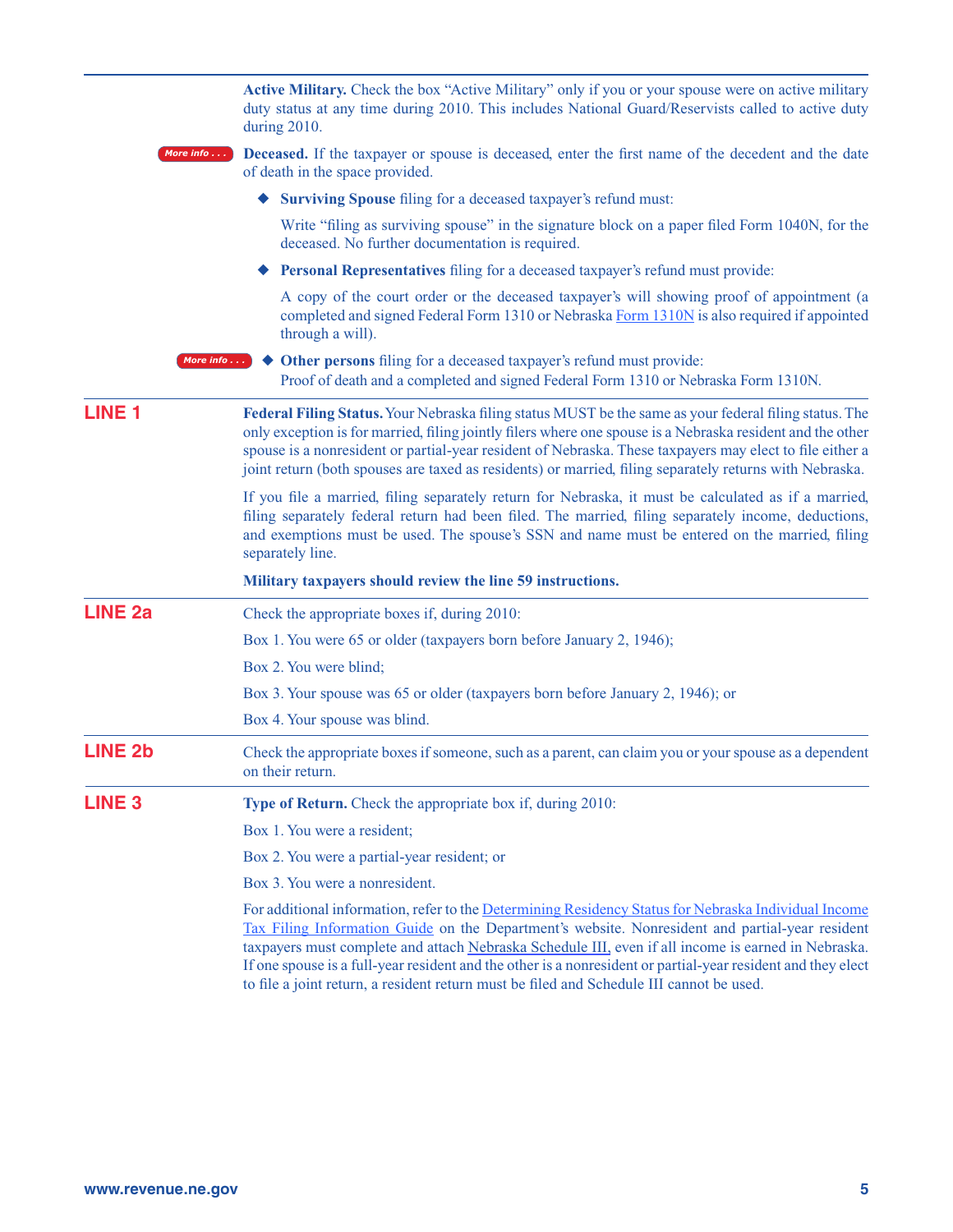| <b>LINE 4</b> | Federal Exemptions. Enter the same number of exemptions claimed on your federal return, unless a<br>different filing status is used for Nebraska. |                                                   |                                                                                                                                                                                                                                                                                                                                                                              |  |  |
|---------------|---------------------------------------------------------------------------------------------------------------------------------------------------|---------------------------------------------------|------------------------------------------------------------------------------------------------------------------------------------------------------------------------------------------------------------------------------------------------------------------------------------------------------------------------------------------------------------------------------|--|--|
|               |                                                                                                                                                   | How to find your federal exemptions:              |                                                                                                                                                                                                                                                                                                                                                                              |  |  |
|               | <b>Federal Form</b>                                                                                                                               |                                                   |                                                                                                                                                                                                                                                                                                                                                                              |  |  |
|               | 1040                                                                                                                                              | Line 6d                                           |                                                                                                                                                                                                                                                                                                                                                                              |  |  |
|               | 1040A                                                                                                                                             | Line 6d                                           |                                                                                                                                                                                                                                                                                                                                                                              |  |  |
|               | 1040EZ                                                                                                                                            |                                                   | If Line $5 = $9,350$ , enter 1.                                                                                                                                                                                                                                                                                                                                              |  |  |
|               |                                                                                                                                                   |                                                   | If Line $5 = $18,700$ , enter 2.                                                                                                                                                                                                                                                                                                                                             |  |  |
|               |                                                                                                                                                   |                                                   | If single and claimed as a dependent by someone else, enter -0-.                                                                                                                                                                                                                                                                                                             |  |  |
|               |                                                                                                                                                   | else's return, enter 1.                           | If married and one spouse can be claimed as a dependent on someone                                                                                                                                                                                                                                                                                                           |  |  |
|               |                                                                                                                                                   | else's return, enter -0-.                         | If married and both spouses can be claimed as a dependent on someone                                                                                                                                                                                                                                                                                                         |  |  |
|               |                                                                                                                                                   | Nebraska purposes. Also see line 19 instructions. | If you filed a married, filing jointly federal return and elect to file married, filing separately for Nebraska,<br>enter the number of federal exemptions allowable when computing the separate federal return for                                                                                                                                                          |  |  |
| <b>LINE 5</b> |                                                                                                                                                   | Enter the amount from the following forms:        | Federal Adjusted Gross Income (AGI). This is the amount reported on your federal return as AGI.                                                                                                                                                                                                                                                                              |  |  |
|               |                                                                                                                                                   |                                                   |                                                                                                                                                                                                                                                                                                                                                                              |  |  |
|               |                                                                                                                                                   |                                                   |                                                                                                                                                                                                                                                                                                                                                                              |  |  |
|               | bank interest, etc.).                                                                                                                             |                                                   | If you were not required to file a federal return, but must file a Nebraska return to report state and<br>local bond interest greater than \$5,000, you must enter all income which would have been included in<br>federal AGI. This includes both earned income (such as wages), and passive income (such as pensions,                                                      |  |  |
|               |                                                                                                                                                   |                                                   | Nonresidents and partial-year residents must include their total federal AGI on line 5, not just their<br>Nebraska source income. When completing Schedule III, you will report Nebraska income and apportion<br>your tax liability based on a calculated ratio of Nebraska income to total income.                                                                          |  |  |
| <b>LINE 6</b> |                                                                                                                                                   |                                                   | Nebraska Standard Deduction. Enter your Nebraska standard deduction. Do not enter the amount<br>of your federal itemized deductions. Do not include any amount added to the federal standard<br>deduction on Schedule L for net disaster loss claimed, or sales tax paid on a new vehicle purchased<br>between February 16, 2009 and January 1, 2010. Instead use the chart. |  |  |
|               |                                                                                                                                                   |                                                   | IF YOU OR YOUR SPOUSE CAN BE CLAIMED AS A DEPENDENT                                                                                                                                                                                                                                                                                                                          |  |  |
|               |                                                                                                                                                   | and filed Federal Form -                          | $Enter -$                                                                                                                                                                                                                                                                                                                                                                    |  |  |
|               | 1040EZ                                                                                                                                            |                                                   | The amount from line E from worksheet on the back of<br>the Form 1040EZ.                                                                                                                                                                                                                                                                                                     |  |  |
|               | <b>1040A</b>                                                                                                                                      |                                                   | The amount from line 6 of the Form 1040A Standard<br><b>Deduction Worksheet.</b>                                                                                                                                                                                                                                                                                             |  |  |
|               | 1040                                                                                                                                              |                                                   | The amount from line 6 of the Form 1040 Standard<br><b>Deduction Worksheet.</b>                                                                                                                                                                                                                                                                                              |  |  |
|               |                                                                                                                                                   |                                                   | IF YOU OR YOUR SPOUSE CANNOT BE CLAIMED AS A DEPENDENT                                                                                                                                                                                                                                                                                                                       |  |  |
|               |                                                                                                                                                   | and filed Federal Form -                          | $Enter -$                                                                                                                                                                                                                                                                                                                                                                    |  |  |
|               | 1040EZ                                                                                                                                            |                                                   | Single: \$ 5,700<br>Married: \$11,400                                                                                                                                                                                                                                                                                                                                        |  |  |
|               | <b>1040A</b>                                                                                                                                      |                                                   | See chart below                                                                                                                                                                                                                                                                                                                                                              |  |  |

**1040** See chart below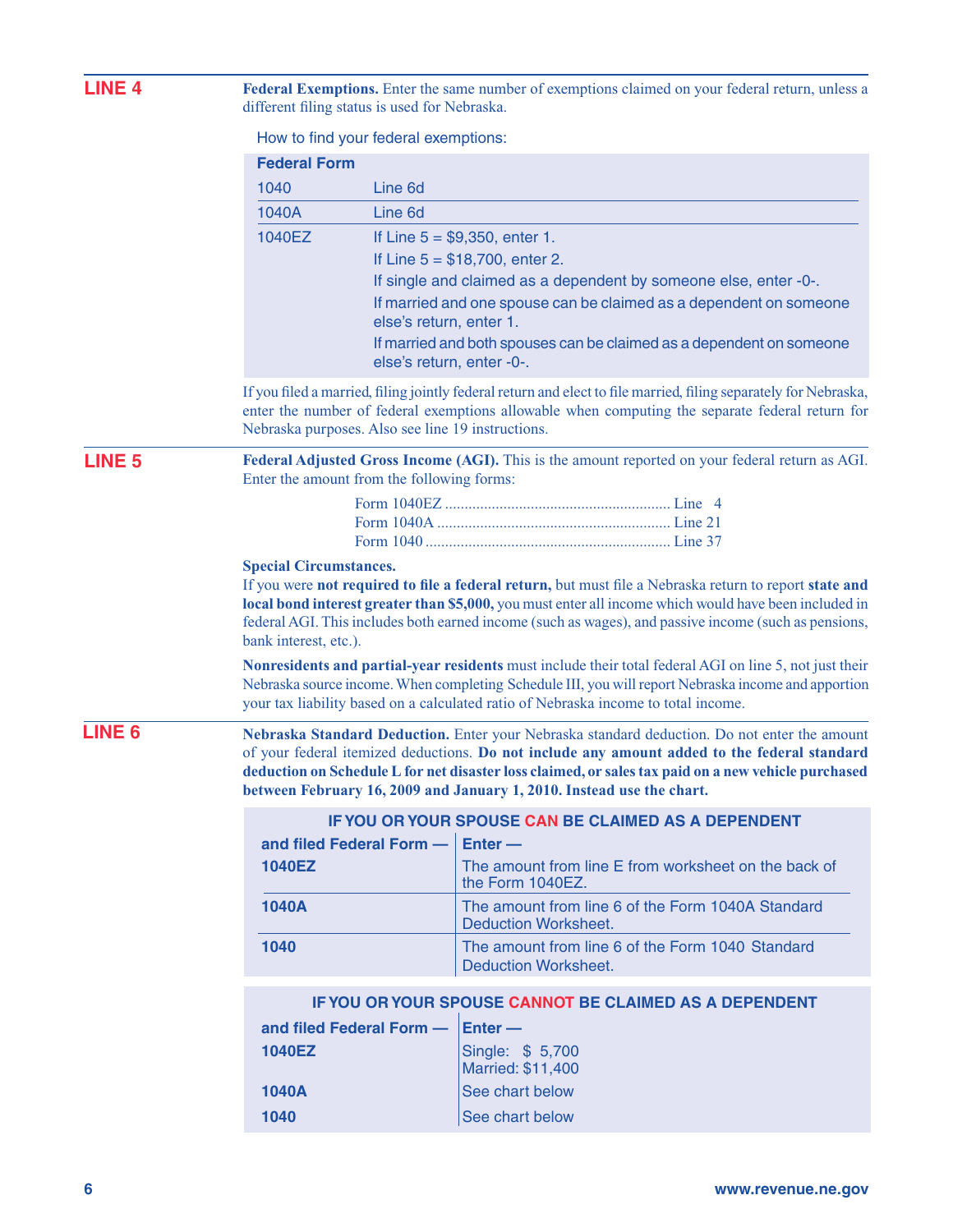| LINE 6 (Cont.) |                                                                                                                                                                                                                                                                                                                               | <b>Number of Boxes</b>                                                                                                                           | <b>Standard</b>      |  |  |
|----------------|-------------------------------------------------------------------------------------------------------------------------------------------------------------------------------------------------------------------------------------------------------------------------------------------------------------------------------|--------------------------------------------------------------------------------------------------------------------------------------------------|----------------------|--|--|
|                | <b>Filing Status</b>                                                                                                                                                                                                                                                                                                          | <b>Checked on Line 2a</b>                                                                                                                        | <b>Deduction</b>     |  |  |
|                | <b>Single</b>                                                                                                                                                                                                                                                                                                                 | 0<br>1                                                                                                                                           | \$5,700<br>\$7,100   |  |  |
|                |                                                                                                                                                                                                                                                                                                                               | 2                                                                                                                                                | \$8,500              |  |  |
|                | Married, Filing Jointly                                                                                                                                                                                                                                                                                                       | 0                                                                                                                                                | \$11,400             |  |  |
|                | or Qualifying Widower                                                                                                                                                                                                                                                                                                         |                                                                                                                                                  | \$12,500             |  |  |
|                | <b>With Dependent Children</b>                                                                                                                                                                                                                                                                                                | $\overline{c}$<br>3                                                                                                                              | \$13,600<br>\$14,700 |  |  |
|                |                                                                                                                                                                                                                                                                                                                               | 4                                                                                                                                                | \$15,800             |  |  |
|                | <b>Married, Filing Separately</b>                                                                                                                                                                                                                                                                                             | $\overline{0}$                                                                                                                                   | \$5,700              |  |  |
|                |                                                                                                                                                                                                                                                                                                                               |                                                                                                                                                  | \$6,800              |  |  |
|                |                                                                                                                                                                                                                                                                                                                               | $\overline{2}$                                                                                                                                   | \$7,900              |  |  |
|                |                                                                                                                                                                                                                                                                                                                               | 3<br>4                                                                                                                                           | \$9,000              |  |  |
|                |                                                                                                                                                                                                                                                                                                                               | If married, filing separately, the additional amounts for 65 and over and blind apply only if the primary                                        | \$10,100             |  |  |
|                | taxpayer can claim an exemption for his or her spouse.                                                                                                                                                                                                                                                                        |                                                                                                                                                  |                      |  |  |
|                | <b>Head of Household</b>                                                                                                                                                                                                                                                                                                      | $\mathbf 0$                                                                                                                                      | \$8,400              |  |  |
|                |                                                                                                                                                                                                                                                                                                                               | 1<br>$\overline{2}$                                                                                                                              | \$9,800<br>\$11,200  |  |  |
| <b>LINE 7</b>  | Total Itemized Deductions. If you itemized deductions on your federal return, enter the amount from<br>line 29 of Schedule A, Federal Form 1040. If you did not itemize deductions on your federal return,<br>skip lines 7 through 9 and enter the line 6 amount on line 10.                                                  |                                                                                                                                                  |                      |  |  |
| <b>LINE 8</b>  | State and Local Income Taxes. If you itemized deductions on your federal return, enter only your<br>state and local income taxes included on line 5 of Schedule A, Federal Form 1040.                                                                                                                                         |                                                                                                                                                  |                      |  |  |
| <b>LINE 9</b>  | Nebraska Itemized Deductions. Line 7 minus line 8.                                                                                                                                                                                                                                                                            |                                                                                                                                                  |                      |  |  |
| <b>LINE 10</b> | Nebraska Deductions. Enter line 6 or line 9, whichever is greater.                                                                                                                                                                                                                                                            |                                                                                                                                                  |                      |  |  |
| <b>LINE 11</b> | Nebraska Income Before Adjustments. Line 5 minus line 10.                                                                                                                                                                                                                                                                     |                                                                                                                                                  |                      |  |  |
| <b>LINE 12</b> | Adjustments Increasing Federal AGI. Enter amount from line 50 of Nebraska Schedule I.<br>See Schedule I instructions for additional information.                                                                                                                                                                              |                                                                                                                                                  |                      |  |  |
| <b>LINE 13</b> | Adjustments Decreasing Federal AGI. Enter the amount from line 60 of Nebraska Schedule I. See<br>Schedule I instructions for additional information.                                                                                                                                                                          |                                                                                                                                                  |                      |  |  |
| <b>LINE 14</b> | Tax Table Income. If you do not have adjustments to federal AGI, enter the line 11 amount on line 14.<br>If you have adjustments, line 14 equals line 11 plus line 12 minus line 13.                                                                                                                                          |                                                                                                                                                  |                      |  |  |
| <b>LINE 15</b> | Nebraska Income Tax. Resident taxpayers use the Nebraska Tax Table. If federal AGI is more than<br>\$167,100 (\$83,550 if married, filing separately), you must use both the Tax Table and the Additional<br>Tax Rate Schedule to calculate your Nebraska tax. Enter the amount from line 3 of the Nebraska<br>Tax Worksheet. |                                                                                                                                                  |                      |  |  |
|                | Nonresidents and partial-year residents, enter the amount from line 74, Nebraska Schedule III.                                                                                                                                                                                                                                |                                                                                                                                                  |                      |  |  |
| <b>LINE 16</b> | Nebraska Minimum or Other Tax. If you were required to pay:<br>◆ Federal alternative minimum tax; or<br>٠                                                                                                                                                                                                                     | Federal tax on lump-sum distributions of qualified retirement plans; and/or<br>Federal tax on early distributions of qualified retirement plans; |                      |  |  |
|                | then you are required to calculate Nebraska minimum or other tax. The Nebraska minimum or other<br>tax is 29.6% of the federal minimum or other tax.                                                                                                                                                                          |                                                                                                                                                  |                      |  |  |
|                | The alternative minimum tax from Federal Form 6251 is to be recalculated using Nebraska Revenue<br>Ruling 22-10-4 to compute the Nebraska minimum tax.                                                                                                                                                                        |                                                                                                                                                  |                      |  |  |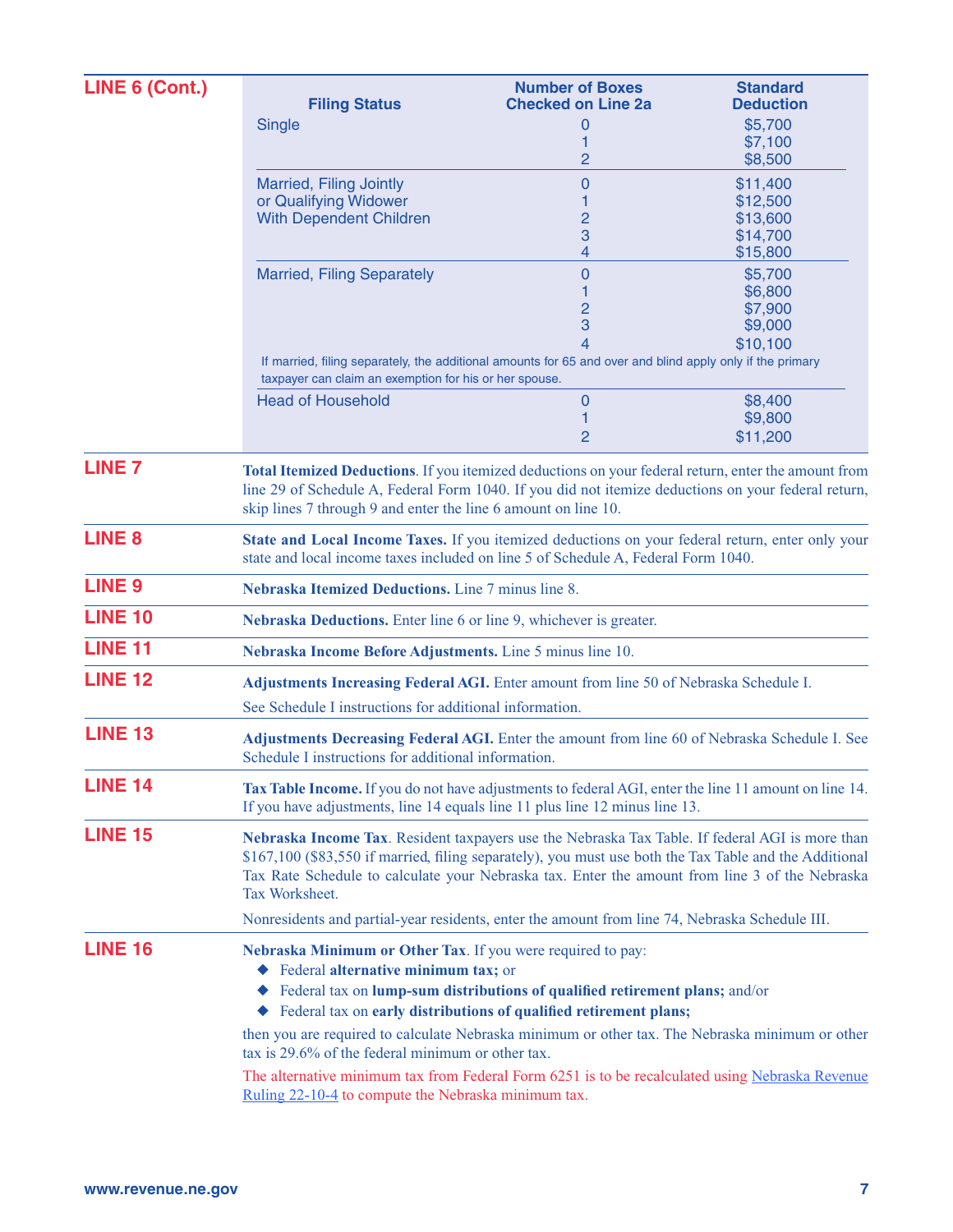|                             | Residents use the formula on Form 1040N, Line 16 to calculate the amount of total minimum or<br>other taxes.                                                                                                                                                                                                                                                                                                                                                    |
|-----------------------------|-----------------------------------------------------------------------------------------------------------------------------------------------------------------------------------------------------------------------------------------------------------------------------------------------------------------------------------------------------------------------------------------------------------------------------------------------------------------|
|                             | Partial-year residents and nonresidents use Nebraska Schedule III to calculate the amount of minimum<br>or other tax due. The minimum or other tax is 29.6% of the federal minimum or other tax multiplied<br>by the ratio from line 69, Nebraska Schedule III.                                                                                                                                                                                                 |
|                             | A credit for prior year minimum tax must be calculated and entered on line 20 by residents.<br>Nonresidents and partial-year residents claim this credit on line 71, Nebraska Schedule III.                                                                                                                                                                                                                                                                     |
| <b>LINE 17</b>              | Total Nebraska Tax. Enter the total of lines 15 and 16.                                                                                                                                                                                                                                                                                                                                                                                                         |
| <b>LINE 18</b>              | Total Nebraska Tax. Enter the amount from line 17.                                                                                                                                                                                                                                                                                                                                                                                                              |
| <b>LINE 19</b><br>More info | Nebraska Personal Exemption Credit for Residents Only. Residents claim a \$118 credit for each<br>federal exemption reported on line 4, Form 1040N.                                                                                                                                                                                                                                                                                                             |
| <b>LINE 20</b>              | Credit for Tax Paid to Another State. Enter the amount from line 65 of Nebraska<br>Schedule II. Attach a complete copy of the other state's return, including schedules. (For<br>instructions on what lines to use from the other state's return, refer to the Conversion Chart<br>on the Department's website).                                                                                                                                                |
|                             | A separate Schedule II must be completed for each state. Nebraska law does not allow credit for taxes<br>paid to a foreign country or its political subdivisions. Dual state residents must refer to the Conversion<br>Chart instructions to properly calculate tax paid to another state.                                                                                                                                                                      |
|                             | A credit for prior year minimum tax must be calculated according to Revenue Ruling 22-10-3. Residents<br>claim the credit on line 20. Nonresidents and partial-year residents claim this credit on line 71, Nebraska<br>Schedule III. Attach Form 8801. If Form 8801 is not received, the credit will be disallowed.                                                                                                                                            |
| <b>LINE 21</b>              | Credit for the Elderly or the Disabled. Enter line 30 of Federal Form 1040A or line 53, box C of Federal<br>Form 1040. If the federal credit has been limited by your federal tax liability, use the lesser amount.<br>Attach Federal Schedule R.                                                                                                                                                                                                               |
| <b>LINE 22</b>              | <b>Community Development Assistance Act (CDAA) Credit.</b> Enter the credit allowable for contributions<br>to approved projects of community betterment organizations recognized by the Nebraska Department<br>of Economic Development (DED). Form CDN and a copy of Form 1099NTC (issued by DED) must<br>be attached to the Form 1040N.                                                                                                                        |
| <b>LINE 23</b>              | Form 3800N Nonrefundable Credit. Enter the amount from line 28 of Form 3800N. This is a<br>nonrefundable credit which includes credits allowed to qualified businesses that expand their investment<br>or employment in Nebraska. Attach Form 3800N.                                                                                                                                                                                                            |
| <b>LINE 24</b>              | Nebraska Child/Dependent Care Nonrefundable Credit. Resident taxpayers with AGI greater than<br>\$29,000 can claim this credit. (If AGI is \$29,000 or less, see line 31). Multiply the amount on line 29 of<br>Federal Form 1040A, or line 48 of Federal Form 1040, by 25 percent (.25). Include a copy of Federal<br>Form 2441. If Form 2441 is not received, the credit will be disallowed.                                                                  |
|                             | <b>Exception:</b> Taxpayers filing a married, filing separately return cannot claim this credit.                                                                                                                                                                                                                                                                                                                                                                |
| <b>LINE 25</b><br>More info | <b>Financial Institution Tax Credit.</b> Enter the amount of the tax credit available to you from the 2010<br>Statement of Nebraska Financial Institution Tax Credit, Form NFC, supplied by the financial institution<br>in which you are a shareholder.                                                                                                                                                                                                        |
| <b>LINE 26</b>              | Total Nonrefundable Credits. Add lines 19 through 25.                                                                                                                                                                                                                                                                                                                                                                                                           |
| <b>LINE 27</b>              | Nebraska Tax After Nonrefundable Credits. Do not complete the worksheet below if the amount on<br>line 12 (line 50, Nebraska Schedule I) is \$5,000 or more. If your federal tax liability is -0- or is less<br>than your Nebraska tax, complete the Federal Tax Liability Worksheet below. On line 27, enter the<br>smaller of the amounts from line 1 or line 2 of the worksheet. If entering federal tax liability, attach a<br>copy of your federal return. |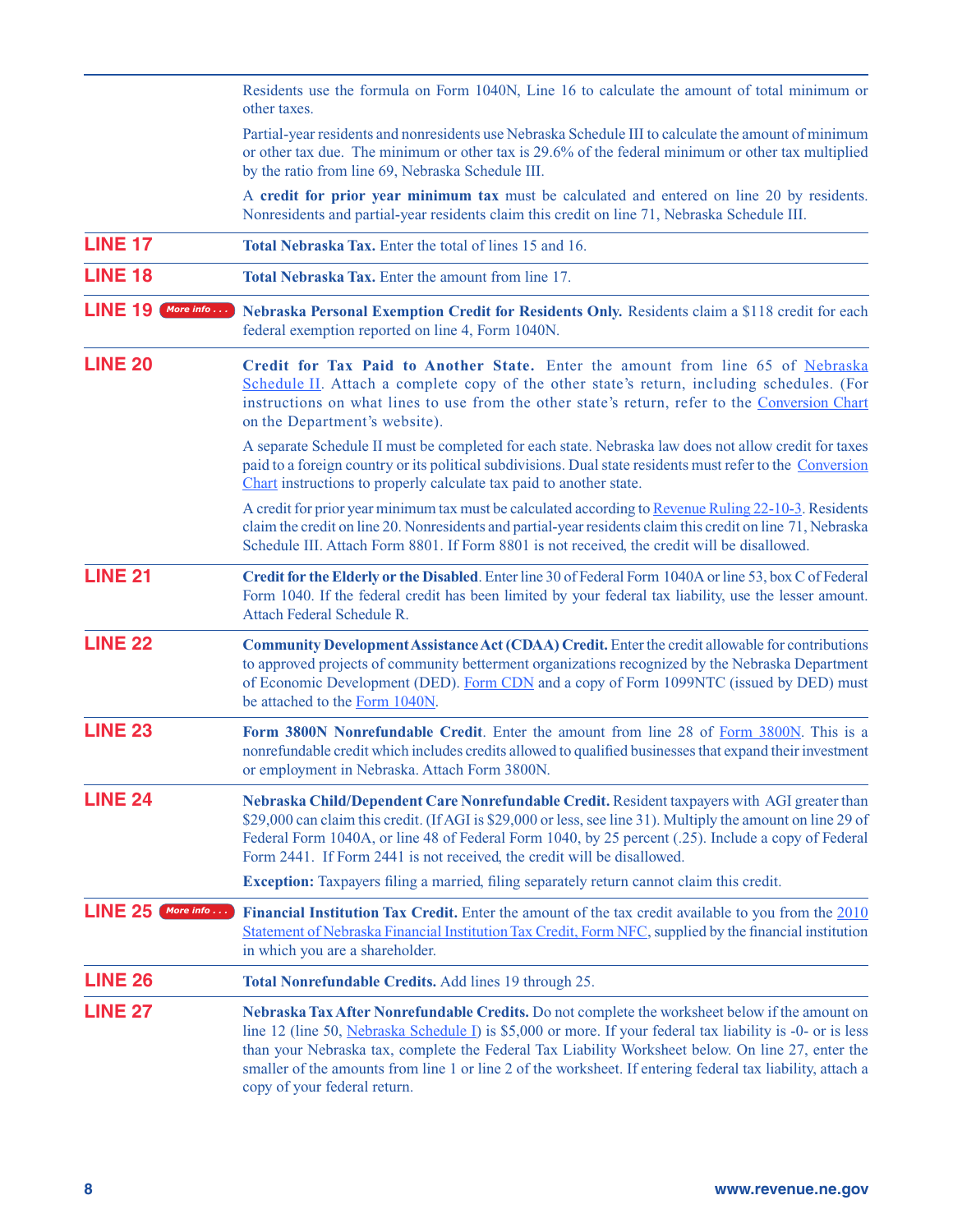| <b>LINE 27 (Cont.)</b>                                     | <b>FEDERAL TAX LIABILITY WORKSHEET</b>                                                                                                                                                                                                                                                                                                                                                                                                                                                                                                                                                                                                                                |  |  |  |  |  |
|------------------------------------------------------------|-----------------------------------------------------------------------------------------------------------------------------------------------------------------------------------------------------------------------------------------------------------------------------------------------------------------------------------------------------------------------------------------------------------------------------------------------------------------------------------------------------------------------------------------------------------------------------------------------------------------------------------------------------------------------|--|--|--|--|--|
|                                                            | 1. Enter federal tax before credits:                                                                                                                                                                                                                                                                                                                                                                                                                                                                                                                                                                                                                                  |  |  |  |  |  |
|                                                            |                                                                                                                                                                                                                                                                                                                                                                                                                                                                                                                                                                                                                                                                       |  |  |  |  |  |
|                                                            |                                                                                                                                                                                                                                                                                                                                                                                                                                                                                                                                                                                                                                                                       |  |  |  |  |  |
|                                                            | Form 1040, line 45 <u>.</u>                                                                                                                                                                                                                                                                                                                                                                                                                                                                                                                                                                                                                                           |  |  |  |  |  |
|                                                            |                                                                                                                                                                                                                                                                                                                                                                                                                                                                                                                                                                                                                                                                       |  |  |  |  |  |
|                                                            |                                                                                                                                                                                                                                                                                                                                                                                                                                                                                                                                                                                                                                                                       |  |  |  |  |  |
|                                                            | Total federal tax (enter tax from 1a, 1b, or 1c) $\dots$ . 1.                                                                                                                                                                                                                                                                                                                                                                                                                                                                                                                                                                                                         |  |  |  |  |  |
|                                                            | 2. Nebraska Form 1040N, line 18 minus line 26. 2. \$                                                                                                                                                                                                                                                                                                                                                                                                                                                                                                                                                                                                                  |  |  |  |  |  |
|                                                            | On line 27, enter the smaller of the amounts from line 1 or line 2<br>of the worksheet and check the federal tax box if line 1 is used.                                                                                                                                                                                                                                                                                                                                                                                                                                                                                                                               |  |  |  |  |  |
| <b>LINE 28</b><br>You <b>MUST</b> attach<br>all Forms W-2, | Nebraska Income Tax Withheld. Enter your total Nebraska income tax withheld from Federal Forms<br>W-2, W-2G, 1099-R, or 1099-MISC. Do not use state wages. Your withholding credit will not be<br>allowed if you do not attach the proper forms to a paper filed return.                                                                                                                                                                                                                                                                                                                                                                                              |  |  |  |  |  |
| W-2G, 1099-R, and<br>1099-MISC                             | Nonresidents claiming credit for Nebraska tax withheld by a partnership, limited liability company,<br>S corporation, estate, or trust must attach a copy of the Statement of Nebraska Income Tax Withheld<br>for Nonresident Individual, Form 14N. The tax year ending date on the Form 14N must be the same<br>as the tax year of the individual's return being filed.                                                                                                                                                                                                                                                                                              |  |  |  |  |  |
| <b>LINE 29</b>                                             | 2010 Estimated Tax Payments. Report your 2010 estimated payments and any tax year 2009 carryover<br>on this line.                                                                                                                                                                                                                                                                                                                                                                                                                                                                                                                                                     |  |  |  |  |  |
| Nebraska Department of<br>REVENUE<br>ba                    | If you are married, filing jointly, the name and SSN of the spouse whose number was used to make the<br>2010 estimated payments should be listed first in the name and SSN area on the Form 1040N.                                                                                                                                                                                                                                                                                                                                                                                                                                                                    |  |  |  |  |  |
|                                                            | You are encouraged to make your estimated payments using e-pay which allows you to schedule all<br>four of your estimated payments at one time. The Form 1040N-ES payment voucher is not required<br>to be sent in when you use e-pay.                                                                                                                                                                                                                                                                                                                                                                                                                                |  |  |  |  |  |
| <b>LINE 30</b>                                             | Form 3800N Refundable Credit. Enter any refundable credit calculated on Form 3800N. Attach<br>Form 3800N.                                                                                                                                                                                                                                                                                                                                                                                                                                                                                                                                                             |  |  |  |  |  |
| <b>LINE 31</b>                                             | Nebraska Child/Dependent Care Refundable Credit (AGI \$29,000 or Less and Full-Year or<br>Partial-Year Resident). If your federal filing status is married, filing jointly but, because both spouses<br>do not have the same state of residency, you have chosen to file with Nebraska as married, filing<br>separately, you can not claim this credit. Attach Schedule 2 (Form 1040A), Federal Form 2441 (Form<br>1040) or Nebraska Form 2441N to your Nebraska return. If Form 2441 or 2441N is not received,<br>the credit will be disallowed. Use the following chart and enter on line 3 of the worksheet below the<br>applicable percentage for your AGI level: |  |  |  |  |  |
|                                                            | <b>AGI</b><br><b>AGI</b><br><b>But</b><br><b>But</b><br><b>Over</b><br>not over<br><b>Percent</b><br><b>Over</b><br>not over<br><b>Percent</b>                                                                                                                                                                                                                                                                                                                                                                                                                                                                                                                        |  |  |  |  |  |
|                                                            | \$0 or less $-22,000$ 100%<br>$$25,000 -$<br>26,000  60%                                                                                                                                                                                                                                                                                                                                                                                                                                                                                                                                                                                                              |  |  |  |  |  |
|                                                            | $-23,000$ 90%<br>$26,000 - 27,000$ 50%<br>22,000                                                                                                                                                                                                                                                                                                                                                                                                                                                                                                                                                                                                                      |  |  |  |  |  |
|                                                            | $-24,000$ 80%<br>27,000 - 28,000  40%<br>23,000                                                                                                                                                                                                                                                                                                                                                                                                                                                                                                                                                                                                                       |  |  |  |  |  |
|                                                            | 28,000 - 29,000  30%<br>24,000                                                                                                                                                                                                                                                                                                                                                                                                                                                                                                                                                                                                                                        |  |  |  |  |  |
|                                                            |                                                                                                                                                                                                                                                                                                                                                                                                                                                                                                                                                                                                                                                                       |  |  |  |  |  |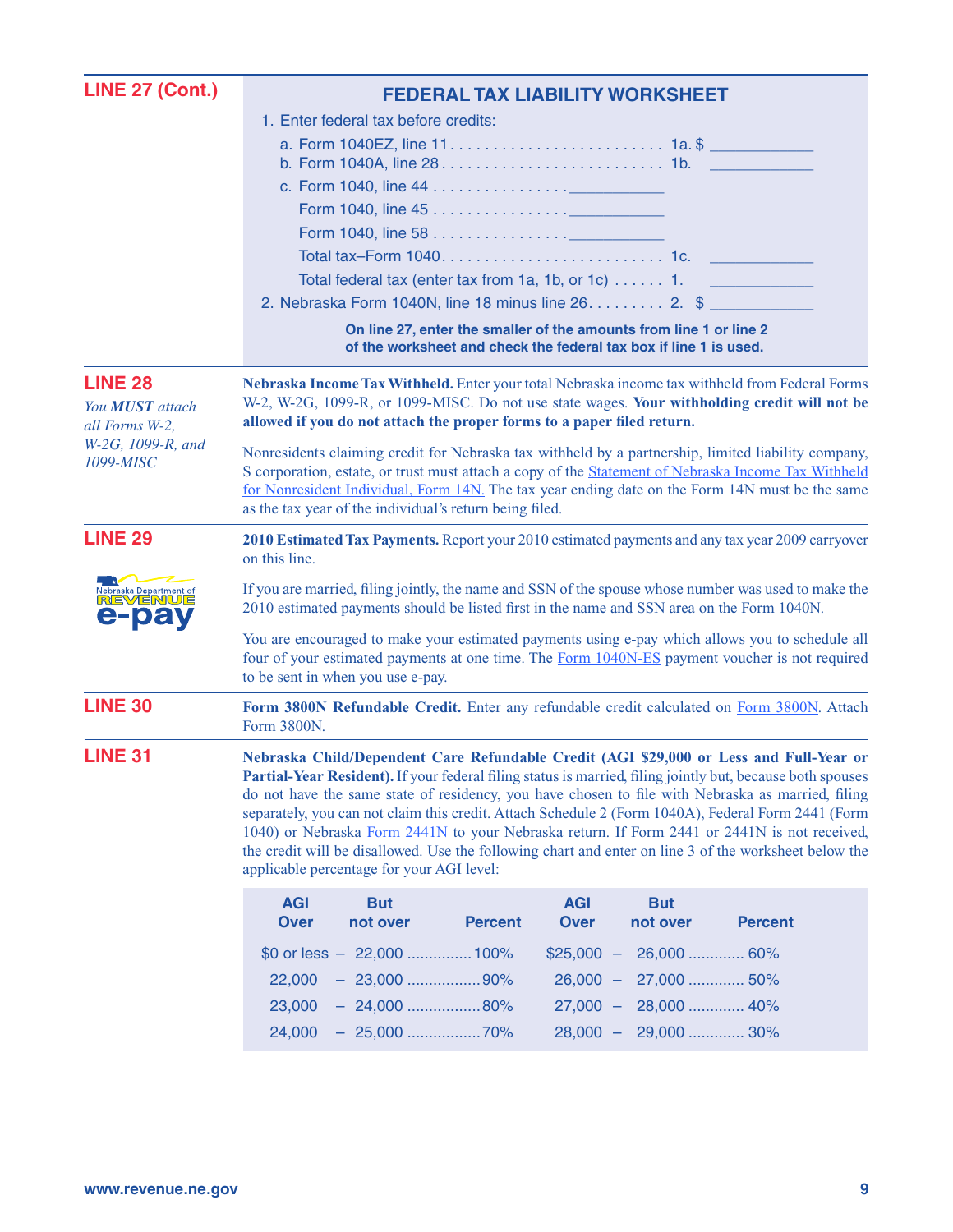<span id="page-9-0"></span>

| <b>LINE 31 (Cont.)</b>      | <b>REFUNDABLE CHILD/DEPENDENT</b>                                                                                                                                                                                                                                                                                                                                                                                                                                                                                                                                                                                                                                                                                        |
|-----------------------------|--------------------------------------------------------------------------------------------------------------------------------------------------------------------------------------------------------------------------------------------------------------------------------------------------------------------------------------------------------------------------------------------------------------------------------------------------------------------------------------------------------------------------------------------------------------------------------------------------------------------------------------------------------------------------------------------------------------------------|
|                             | <b>CARE CREDIT WORKSHEET</b>                                                                                                                                                                                                                                                                                                                                                                                                                                                                                                                                                                                                                                                                                             |
|                             | Use only when filing Federal Form 2441.<br>If using Form 2441N, the worksheet is not needed.                                                                                                                                                                                                                                                                                                                                                                                                                                                                                                                                                                                                                             |
|                             | 1. Enter line 9 amount (prior to the federal credit limitation)<br>from: 2010 Federal Form 2441 (Form 1040 or 1040A)  1. \$                                                                                                                                                                                                                                                                                                                                                                                                                                                                                                                                                                                              |
|                             | 3. Enter percentage from chart if AGI is \$29,000 or less 3.<br>$\frac{9}{6}$<br>(Note: If AGI is more than \$29,000, STOP; you cannot claim<br>a credit on line 31; refer to line 24 instructions instead)                                                                                                                                                                                                                                                                                                                                                                                                                                                                                                              |
|                             | 4. Multiply line 1 by line 3 percentage and enter result<br>(residents, also enter result on line 31)<br>(partial-year residents, complete lines 5 and 6 below) 4.<br>6. Multiply line 4 by line 5, enter result here and on line 31  6.                                                                                                                                                                                                                                                                                                                                                                                                                                                                                 |
| <b>LINE 32</b>              | Beginning Farmer Credit. Enter the credit granted to eligible claimants who receive a Statement of<br>Nebraska Tax Credit, Form 1099 BFC, from the Nebraska Department of Agriculture (NDA). For further<br>information, contact NDA at (800) 446-4071, www.agr.ne.gov.                                                                                                                                                                                                                                                                                                                                                                                                                                                  |
| <b>LINE 33</b>              | Nebraska Earned Income Credit. Paper filers must attach a copy of pages 1 and 2 of Federal Form<br>1040 or 1040A, or page 1 of Form 1040EZ to your Nebraska return. Nebraska residents and partial-<br>year residents who have a federal earned income credit are allowed a state credit equal to 10% of the<br>federal credit. Complete the federal credit information from line 9a (Form 1040EZ), line 41a (Form<br>1040A), or line 64a (Form 1040). Enter the number of qualifying children using information from<br>Federal Schedule EIC (Form 1040 or 1040A). If you are married, filing separately, you cannot<br>claim this credit.                                                                              |
|                             | Partial-year residents enter amount calculated on Nebraska Schedule III, line 77.                                                                                                                                                                                                                                                                                                                                                                                                                                                                                                                                                                                                                                        |
| <b>LINE 35</b><br>More info | Penalty for Underpayment of Estimated Tax. Use Nebraska Form 2210N to determine if you owe<br>this penalty. Also, see page 3 of the instructions. If you are required to calculate a Form 2210N penalty,<br>report it on line 35, check the box, and attach Form 2210N to your return. See the Department's website<br>for this form or call the Department (800) 742-7474 (toll free in NE and IA), or (402) 471-5729. Do<br>not include any late filing penalty on this line.                                                                                                                                                                                                                                          |
| <b>LINE 36</b>              | Total Tax and Penalty. Add lines 27 and 35.                                                                                                                                                                                                                                                                                                                                                                                                                                                                                                                                                                                                                                                                              |
| <b>LINE 37</b><br>More info | Use Tax. Use tax is due on all taxable purchases when Nebraska and any applicable local sales tax is<br>not paid. You may owe use tax if you have not paid the Nebraska sales tax or any applicable local sales<br>tax on purchases delivered into Nebraska from out-of-state, mail order, or Internet sellers. Nebraska<br>law requires that if sales tax is not collected by the seller on any taxable sale, the purchaser must remit<br>the tax directly to the state.                                                                                                                                                                                                                                                |
|                             | Enter your total taxable 2010 purchases where Nebraska sales tax was not collected by the seller.<br>Multiply this amount by 5.5% (.055). If local tax applies, enter your local code from the local rate<br>schedule on page 23 and multiply your total taxable purchases by the local rate (.005, .010, or .015).<br>Add the state and local tax amounts together and enter on line 37.                                                                                                                                                                                                                                                                                                                                |
|                             | <b>EXAMPLE:</b> I purchase a computer from a seller in South Dakota over the Internet<br>for \$1,470 plus \$30 shipping and handling charges. Both charges are taxable. The<br>computer is shipped to me in Scottsbluff, Nebraska and no tax is charged or collected<br>by the seller. My total state tax is \$83 (\$1,500 X 5.5% = \$83) and the local tax is \$23<br>$(\$1,500 X 1.5\% = \$23)$ . The total use tax owed is \$106 (\$83 + \$23 = \$106). When<br>calculating state and local tax, round your results, and then add together to arrive at<br>your line 37 entry. Round any amount from 50 cents to 99 cents to the next higher dollar.<br>Round any amount less than 50 cents to the next lower dollar. |
|                             | Note: If you owe use tax to more than one Nebraska local jurisdiction do not report use tax here. Instead,<br>report state and local use taxes by filing the Nebraska Individual Use Tax Return, Form 3.                                                                                                                                                                                                                                                                                                                                                                                                                                                                                                                 |
| $LINE 38$ More info         | Total Amount Due. Enter the amount owed, including the applicable underpayment of estimated tax<br>penalty. A balance due of less than \$2 need not be paid.                                                                                                                                                                                                                                                                                                                                                                                                                                                                                                                                                             |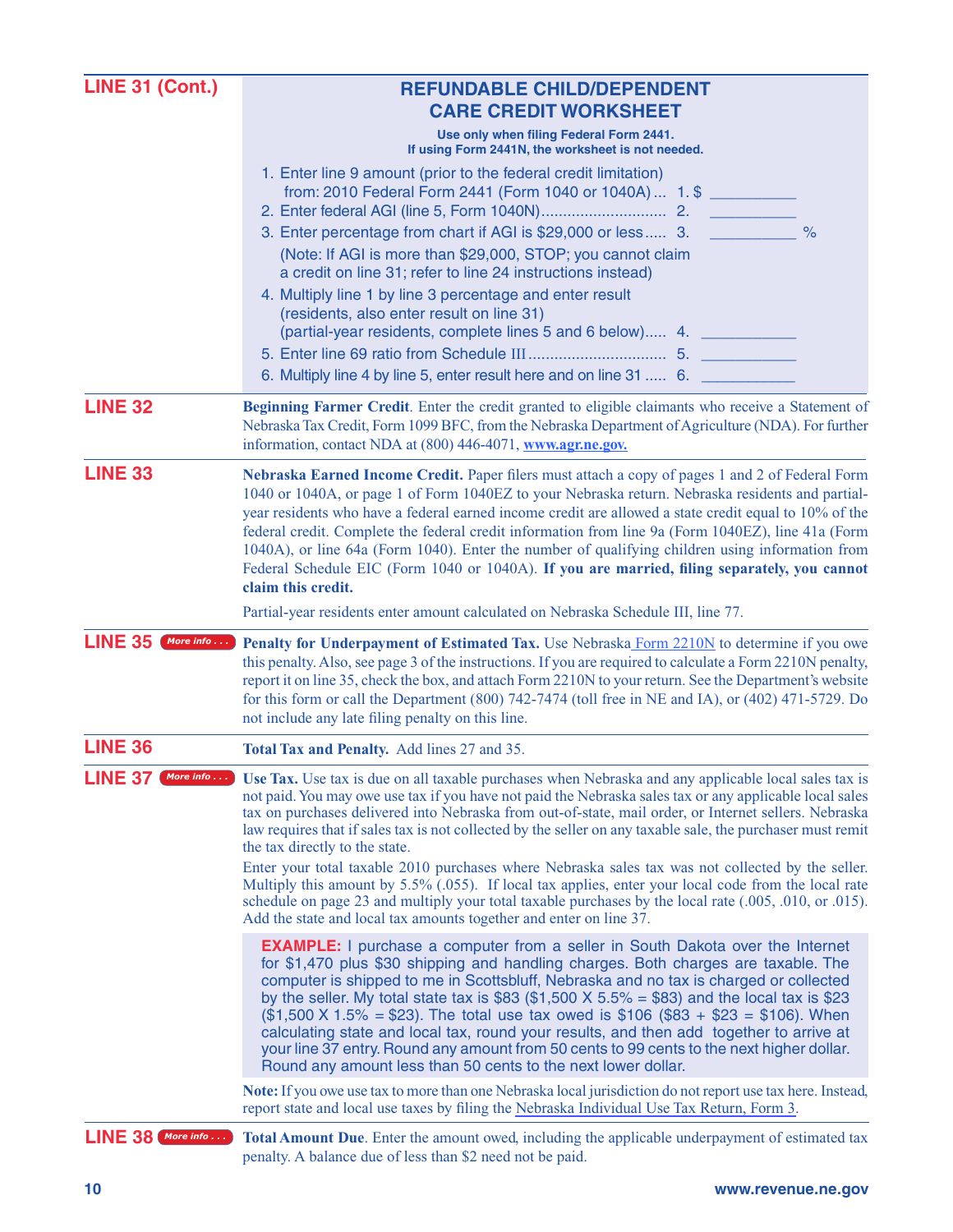| Nebraska Department of<br>REVENUE                                                | <b>E-Pay.</b> You are encouraged to pay your Nebraska income tax electronically. It is secure, easy, and fast.<br>See the Department's website at www.revenue.ne.gov.                                                                                                                                                                                                                                                                                                                                                                                                                                                                                                                                                                                                                                                                                                                    |
|----------------------------------------------------------------------------------|------------------------------------------------------------------------------------------------------------------------------------------------------------------------------------------------------------------------------------------------------------------------------------------------------------------------------------------------------------------------------------------------------------------------------------------------------------------------------------------------------------------------------------------------------------------------------------------------------------------------------------------------------------------------------------------------------------------------------------------------------------------------------------------------------------------------------------------------------------------------------------------|
| e-pa                                                                             | Credit Card. Secure credit card payments can be initiated through Official Payments Corporation<br>(OPC) at www.officialpayments.com, or via telephone at (800) 2PAY-TAX. Eligible credit cards include<br>American Express, Discover, MasterCard, and VISA. A convenience fee (2.49% of the tax payment,<br>\$1 minimum) is charged to the card you use. This fee is paid to the credit card vendor, not the state,<br>and will appear on your credit card statement separately from the tax payment.                                                                                                                                                                                                                                                                                                                                                                                   |
|                                                                                  | Check or Money Order. Include your check or money order payable to the Nebraska Department of<br>Revenue with your return or Form 1040N-V, Individual Income Tax Payment Voucher. Checks written<br>to the Department may be presented for payment electronically.                                                                                                                                                                                                                                                                                                                                                                                                                                                                                                                                                                                                                       |
|                                                                                  | <b>Electronic Funds Withdrawal.</b> This payment option is available only if you file your tax return<br>electronically through the Fed/State e-file program, and if the preparer or software you use supports<br>this option. Your payment can be automatically withdrawn from your bank account on the date<br>you specify.                                                                                                                                                                                                                                                                                                                                                                                                                                                                                                                                                            |
| <b>LINE 39</b>                                                                   | <b>Overpayment.</b> If line 34 is more than the total of lines 36 and 37, subtract this total from line 34 and<br>enter your overpayment.                                                                                                                                                                                                                                                                                                                                                                                                                                                                                                                                                                                                                                                                                                                                                |
| <b>LINE 40</b>                                                                   | 2011 Estimated Tax. Enter the amount of overpayment from line 39 you want applied to your 2011<br>estimated tax.                                                                                                                                                                                                                                                                                                                                                                                                                                                                                                                                                                                                                                                                                                                                                                         |
| <b>LINE 41</b>                                                                   | Wildlife Conservation Fund. You may contribute \$1 or more of your refund to this fund. Your<br>contributions are used by the Nebraska Game and Parks Commission to protect and manage Nebraska's<br>nongame and at-risk birds, mammals, amphibians, fish, reptiles, plants, and invertebrates. The<br>fund will help prevent species from becoming endangered by managing, restoring, and protecting<br>their habitat.                                                                                                                                                                                                                                                                                                                                                                                                                                                                  |
|                                                                                  | If you are not entitled to a refund, you may still send your tax-deductible contribution directly to the<br>Wildlife Conservation Fund. For more information, contact the Nebraska Game and Parks Commission,<br>Wildlife Division, 2200 North 33rd Street, Lincoln, NE 68503-0370, call (402) 471-0641, or visit<br>www.outdoornebraska.org                                                                                                                                                                                                                                                                                                                                                                                                                                                                                                                                             |
| <b>LINE 42</b>                                                                   | Nebraska Campaign Finance Contribution. You may contribute \$1 or more of your refund to this<br>fund. The contributions are used under the Campaign Finance Limitation Act to lessen the reliance<br>of candidates on contributions from special interest organizations by providing contributed funds to<br>assist in financing election campaigns of candidates seeking statewide offices. For more information,<br>contact the Nebraska Accountability and Disclosure Commission, 11th Floor, State Capitol, PO Box<br>95086, Lincoln, NE 68509-5086, call (402) 471-2522, or visit www.nadc.state.ne.us.                                                                                                                                                                                                                                                                            |
| <b>LINE 43</b>                                                                   | Amount You Want Refunded to You. Enter the amount of overpayment to be refunded after subtracting<br>lines 40, 41, and 42 from line 39. Amounts less than \$2 will not be refunded.                                                                                                                                                                                                                                                                                                                                                                                                                                                                                                                                                                                                                                                                                                      |
| Use e-file with direct<br>deposit and receive<br>your refund in 7 to 10<br>days. | If a taxpayer has any existing tax liabilities owed to the Department, an overpayment shown on this<br>return will be applied to the amount owed. You will receive a letter explaining any amounts retained.<br>Your refund may also be applied to amounts owed to the federal government or other state agencies<br>as provided by Nebraska law.                                                                                                                                                                                                                                                                                                                                                                                                                                                                                                                                        |
| More info                                                                        | You can check the status of your refund by calling the Department or visiting www.revenue.ne.gov. Please<br>allow at least four months to process your paper return before contacting us.                                                                                                                                                                                                                                                                                                                                                                                                                                                                                                                                                                                                                                                                                                |
| <b>LINE 44</b><br><b>Direct</b><br><b>Deposit</b>                                | To have your refund directly deposited into your checking or savings account, enter the routing number<br>and account number found on the bottom of the checks used with the account. The routing number is listed<br>first and must be nine digits. The account number is listed to the right of the routing number and can be<br>up to 17 digits. Also complete line 44b, Type of Account. Box 44d is used to comply with new banking<br>rules regarding International ACH Transactions (IATs). The box must be checked whenever a refund will<br>go to a bank account outside the United States or if a refund is sent to a bank account inside the territorial<br>jurisdiction of the United States and 100% of the original refund is later transferred to a bank outside of<br>the United States. These refunds cannot be processed as direct deposits and instead will be mailed. |
| sign▶<br>here<br>More info                                                       | Sign and Date Your Tax Return. Include your daytime phone number and e-mail address in case<br>the Department needs to contact you about your account. By including your e-mail address, you are<br>agreeing that the Department may use it to transmit confidential information through a secure website.<br>A married, filing jointly return must be signed by both spouses.                                                                                                                                                                                                                                                                                                                                                                                                                                                                                                           |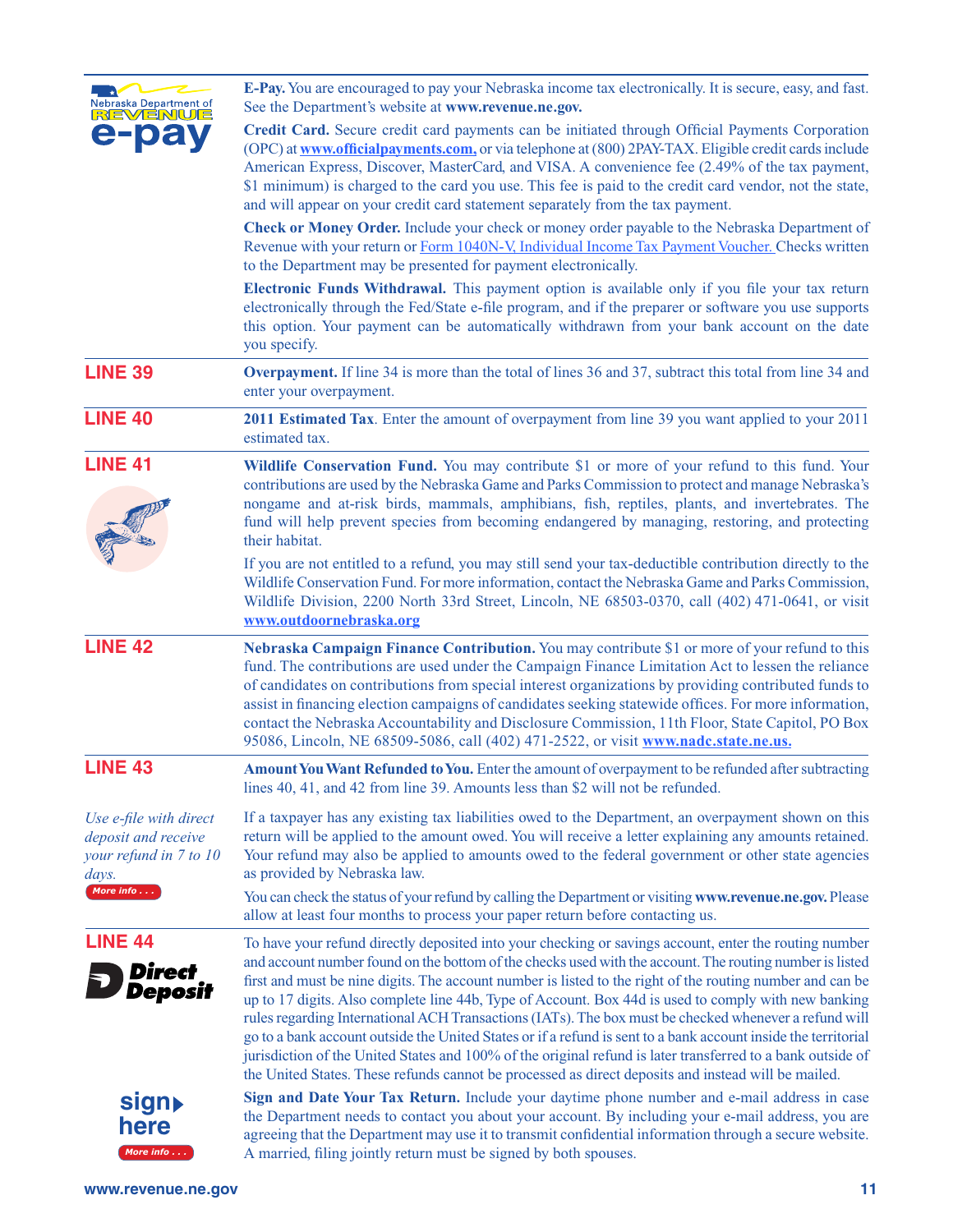If another person signs the return for the taxpayer, a copy of a power of attorney or court order authorizing the person to sign the return must be on file with the Department or attached to the return.



Any person who is paid for preparing a taxpayer's return must also sign the return as preparer. Additionally, the preparer must enter his or her SSN or Preparer Tax Identification Number (PTIN) and Federal Employer Identification Number.

An unsigned return delays processing. E-filing does not require a signature.

### **Nebraska Schedule I Instructions**

### **PART A — Adjustments Increasing Federal AGI**

| <b>LINE 45a</b> | Interest Income from all State and Local Obligations Exempt from Federal Tax. Enter the amount<br>of tax exempt interest and dividends from line 8b of Federal Form 1040 or Form 1040A. This includes<br>state and local bond (municipal bonds) income from all states. Although this income is exempt from<br>federal tax, it is taxable income in Nebraska. Expenses related to this income which have not been<br>previously deducted can be deducted from line 45 only if you itemized deductions on your federal return.<br>Interest income from a regulated investment company (including certain mutual funds) attributable to<br>state and local obligations must also be included in line 45a. |
|-----------------|---------------------------------------------------------------------------------------------------------------------------------------------------------------------------------------------------------------------------------------------------------------------------------------------------------------------------------------------------------------------------------------------------------------------------------------------------------------------------------------------------------------------------------------------------------------------------------------------------------------------------------------------------------------------------------------------------------|
| <b>LINE 45b</b> | Exempt Interest Income from Nebraska Obligations. Enter interest and dividend income included<br>on line 45a from bonds issued by Nebraska state and local government subdivisions. Income from<br>regulated investment companies attributable to Nebraska source bonds is included on line 45b.                                                                                                                                                                                                                                                                                                                                                                                                        |
| More info       | Note: Any federally taxable interest on a Build America Bond issued in 2010 by a Nebraska governmental<br>jurisdiction may be deducted on line 59, Other Adjustments Decreasing Federal AGI.                                                                                                                                                                                                                                                                                                                                                                                                                                                                                                            |
| <b>LINE 45</b>  | Interest Income Received from State and Local Bonds. Enter the result of line 45a minus<br>line 45b.                                                                                                                                                                                                                                                                                                                                                                                                                                                                                                                                                                                                    |
| <b>LINE 46</b>  | Financial Institution Tax Credit Claimed. Only shareholders receiving a Statement of Nebraska<br>Financial Institution Tax Credit, Form NFC, from a qualified Nebraska financial institution may claim this<br>deduction. Enter the amount of the tax credit available to you as stated on the 2010 Form NFC. The same<br>amount must be entered on both lines 25 and 46. A copy of Form NFC must be attached to your return.                                                                                                                                                                                                                                                                           |
| <b>LINE 47</b>  | Long-Term Care Savings Plan RECAPTURE. If you close a Nebraska Long-Term Care Savings Plan<br>for any reason other than the death of the participant, or if you make any unqualified withdrawal, the<br>amounts previously claimed as deductions are subject to recapture. Enter the recapture amount calculated<br>on unqualified withdrawals on line 47. There is a ten percent penalty for unqualified withdrawals. The<br>amount of penalty will reduce your refund or increase your balance due. The Department will bill you<br>for this penalty, or you may pay this penalty with your return.                                                                                                   |
| <b>LINE 48</b>  | College Savings Program RECAPTURE. If you cancel your Nebraska College Savings Program<br>account or withdraw funds for a non-qualified purpose, the amounts previously claimed as deductions<br>are subject to recapture. A federally qualified rollover to a Section 529 plan sponsored by a state<br>(or entity) other than Nebraska is considered to be a cancellation subject to recapture. The total<br>maximum recapture is the amount previously deducted on all Nebraska returns prior to the cancellation<br>of the college savings program account. Enter the calculated recapture amount.                                                                                                   |
| <b>LINE 49</b>  | Other Adjustments Increasing Federal AGI. Report any adjustments increasing federal AGI including,<br>but not limited to:                                                                                                                                                                                                                                                                                                                                                                                                                                                                                                                                                                               |
|                 | Federal net operating loss deduction. Enter the amount deducted as a federal net operating loss<br>carryforward from your federal AGI. You must include this loss as an increase to AGI. A previously<br>established Nebraska net operating loss may be deducted on line 59, Schedule I.                                                                                                                                                                                                                                                                                                                                                                                                                |
|                 | S Corporation and Limited Liability Company (LLC) Non-Nebraska Loss. Enter the amount of<br>loss from an S corporation or LLC that is not from Nebraska sources. You must include this loss as<br>an increase to AGI.                                                                                                                                                                                                                                                                                                                                                                                                                                                                                   |
| <b>LINE 50</b>  | Total Adjustments Increasing Income. Add lines 45 thru 49, enter here and on line 12 of<br>Form 1040N.                                                                                                                                                                                                                                                                                                                                                                                                                                                                                                                                                                                                  |
|                 | (Instructions continued on page 13 after forms.)                                                                                                                                                                                                                                                                                                                                                                                                                                                                                                                                                                                                                                                        |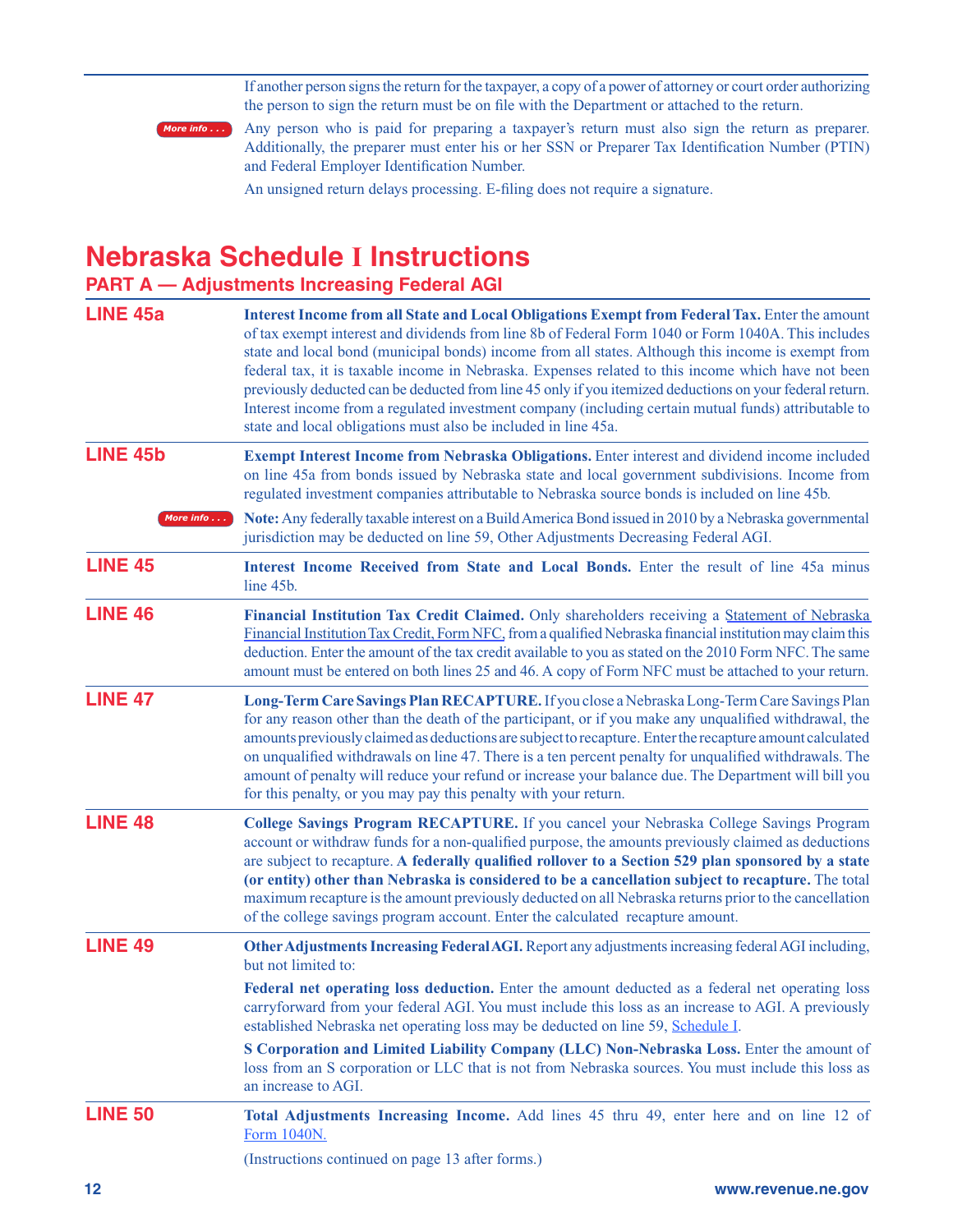<span id="page-12-0"></span>

# **Nebraska Individual Income Tax Return for the taxable year January 1, 2010 through December 31, 2010 or other taxable year:**

| <b>FORM 1040N</b> |       |
|-------------------|-------|
|                   | 501 A |

|        | ▎▚▙▝▐▖▎▜▀▙                                                                                                                                                                                                               |                                                                                                                                                                                                                |                                         | , 2010 through                                        |                 |                     |                                                                                                                 |              |                                                                    | 20 I V                      |        |
|--------|--------------------------------------------------------------------------------------------------------------------------------------------------------------------------------------------------------------------------|----------------------------------------------------------------------------------------------------------------------------------------------------------------------------------------------------------------|-----------------------------------------|-------------------------------------------------------|-----------------|---------------------|-----------------------------------------------------------------------------------------------------------------|--------------|--------------------------------------------------------------------|-----------------------------|--------|
|        | Your First Name and Initial                                                                                                                                                                                              |                                                                                                                                                                                                                | <b>Last Name</b>                        |                                                       |                 |                     | PLEASE DO NOT WRITE IN THIS SPACE                                                                               |              |                                                                    |                             |        |
|        | If a Joint Return, Spouse's First Name and Initial                                                                                                                                                                       |                                                                                                                                                                                                                | <b>Last Name</b>                        |                                                       |                 | <b>RESET</b>        |                                                                                                                 | <b>PRINT</b> |                                                                    |                             |        |
|        | Current Mailing Address (Number and Street or PO Box)                                                                                                                                                                    |                                                                                                                                                                                                                |                                         |                                                       |                 |                     |                                                                                                                 |              |                                                                    |                             |        |
| Please | City, Town, or Post Office                                                                                                                                                                                               |                                                                                                                                                                                                                | <b>State</b>                            |                                                       | <b>Zip Code</b> |                     |                                                                                                                 |              |                                                                    |                             |        |
|        | <b>Your Social Security Number</b>                                                                                                                                                                                       | <b>IMPORTANT: SSN(S) MUST BE ENTERED BELOW.</b>                                                                                                                                                                | <b>Spouse's Social Security Number</b>  |                                                       |                 |                     | <b>High School District Code</b>                                                                                |              | school codes)                                                      | (must be entered using high |        |
|        | $(1)$ Farmer/Rancher                                                                                                                                                                                                     | <b>Active Military</b><br>(2)                                                                                                                                                                                  | $(1)$                                   | Deceased Taxpayer(s)<br>(first name & date of death): |                 |                     |                                                                                                                 |              |                                                                    |                             |        |
|        | <b>1 Federal Filing Status</b><br>$(1)$ Single<br>$(2)$ Married, filing jointly                                                                                                                                          | and Full Name                                                                                                                                                                                                  |                                         | $(3)$ Married, filing separately – Spouse's SSN:      |                 |                     |                                                                                                                 |              | $(4)$ Head of Household<br>$(5)$ Widow(er) with dependent children |                             |        |
|        | 2a Check if YOU were:<br><b>SPOUSE was:</b>                                                                                                                                                                              | (1)<br>65 or older<br>$(3)$ 65 or older                                                                                                                                                                        |                                         | $(2)$ Blind<br><b>Blind</b>                           |                 |                     | 2b Check here if someone (such as your parent) can claim you or<br>your spouse as a dependent: $(1)$ $\Box$ You |              |                                                                    | $(2)$ Spouse                |        |
|        | 3 Type of Return<br>$(1)$ Resident                                                                                                                                                                                       |                                                                                                                                                                                                                | (4)<br>$(2)$ Partial-year resident from | (3) Nonresident (attach Schedule III)                 |                 | , 2010 to           | $\sqrt{1}$                                                                                                      |              | (attach Schedule III)                                              |                             |        |
|        | 5 Federal adjusted gross income (AGI) (Federal Form 1040EZ, line 4; Federal Form 1040A, line 21;                                                                                                                         |                                                                                                                                                                                                                |                                         |                                                       |                 |                     |                                                                                                                 |              | $5\overline{5}$                                                    | $\overline{4}$              | 00     |
|        | 6 Nebraska standard deduction (if you checked any boxes on line 2a or 2b above,                                                                                                                                          | see instructions; otherwise, enter \$11,400 if married, filing jointly or qualified widow[er];<br>\$5,700 if single; \$8,400 if head of household; or \$5,700 if married, filing separately)                   |                                         |                                                       |                 | $6\phantom{1}6$     |                                                                                                                 | 00           |                                                                    |                             |        |
|        | 7 Total itemized deductions (Federal Schedule A, line 29 - see instructions)<br>8 State and local income taxes (Federal Form 1040, line 5, Schedule A -                                                                  |                                                                                                                                                                                                                |                                         |                                                       |                 | $\overline{7}$<br>8 |                                                                                                                 | 00<br>00     |                                                                    |                             |        |
|        | 9 Nebraska itemized deductions (line 7 minus line 8)                                                                                                                                                                     |                                                                                                                                                                                                                |                                         |                                                       |                 | 9                   |                                                                                                                 | 00           |                                                                    |                             |        |
|        |                                                                                                                                                                                                                          |                                                                                                                                                                                                                |                                         |                                                       |                 |                     |                                                                                                                 |              | 10                                                                 |                             | $00\,$ |
|        |                                                                                                                                                                                                                          |                                                                                                                                                                                                                |                                         |                                                       |                 |                     |                                                                                                                 |              | 11                                                                 |                             | 00     |
|        | 12 Adjustments increasing federal AGI (line 50, from attached Nebraska Schedule I) 12                                                                                                                                    |                                                                                                                                                                                                                |                                         |                                                       |                 |                     |                                                                                                                 | 00           |                                                                    |                             |        |
|        | 13 Adjustments decreasing federal AGI (line 60, from attached Nebraska Schedule I) 13                                                                                                                                    | If the amount on line 13 is ONLY for a state income tax refund deduction, check this box: $\Box$ (see instructions)<br>(NOTE: If line 12 is -0-, and you check this box, do not complete Nebraska Schedule I.) |                                         |                                                       |                 |                     |                                                                                                                 | 00           |                                                                    |                             |        |
|        | 14 Tax Table income (enter line 11 plus line 12 minus line 13). If less than -0-, enter -0-<br>15 Nebraska income tax (residents use Nebr. Tax Table; others use Nebr. Sch. III) 15<br>16 Nebraska minimum or other tax: | Federal Alternative Minimum tax (Recalculated Form 6251) \$<br>Federal Tax on Lump Sum Distributions (Form 4972) \$<br>Federal Tax on Early Distributions (Lesser of Form 5329 or                              |                                         | Total \$                                              |                 |                     |                                                                                                                 | 00           | 14                                                                 |                             | 00     |
|        | 17 Total Nebraska tax before personal exemption credit (add lines 15 and 16). Do not pay the amount on this                                                                                                              |                                                                                                                                                                                                                |                                         |                                                       |                 |                     |                                                                                                                 | 00           | 17                                                                 |                             | 00     |

**COMPLETE REVERSE SIDE**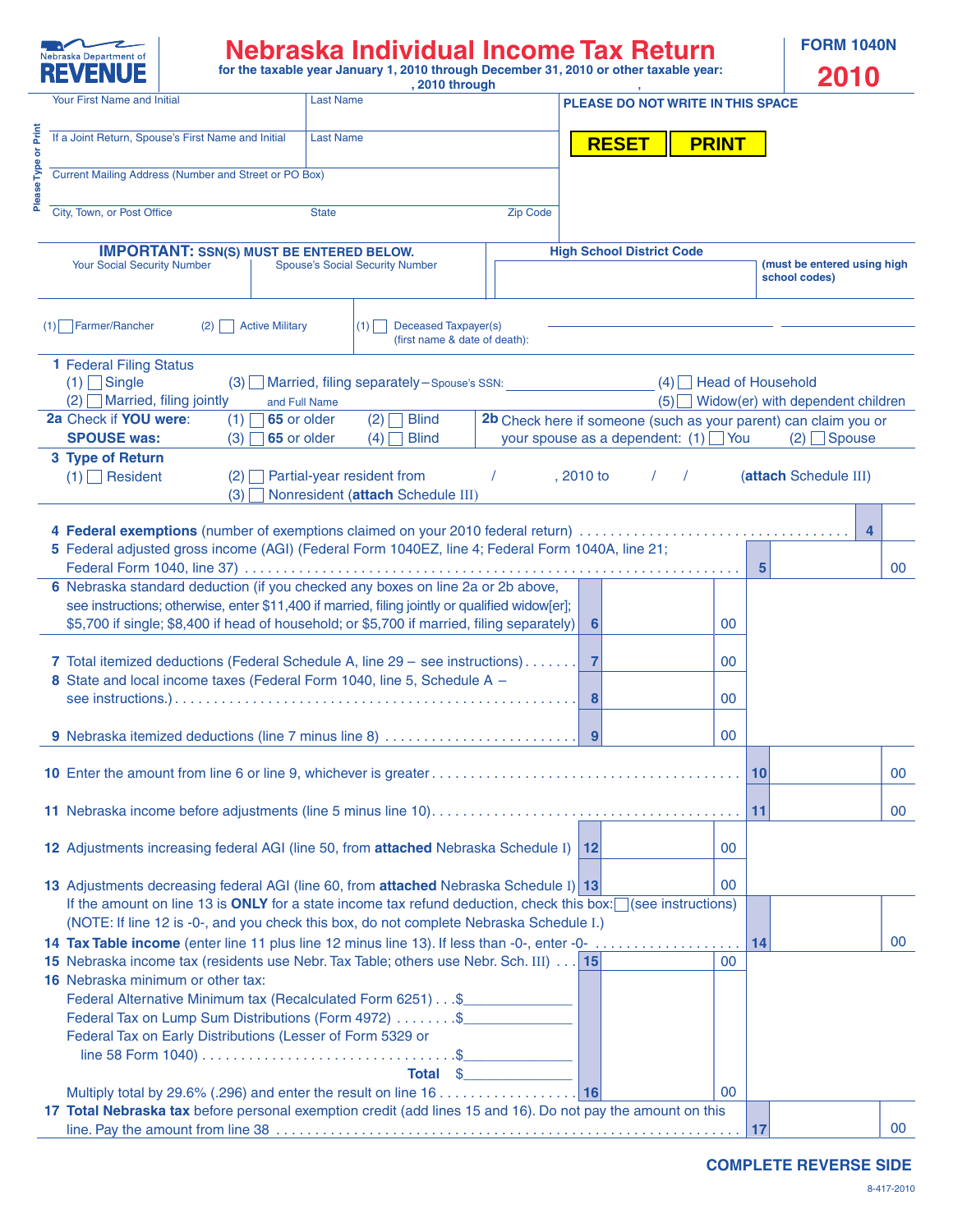|                                                    |                                                                                                                                                                          |                      |                        |                |        | 18            |                      | 00              |
|----------------------------------------------------|--------------------------------------------------------------------------------------------------------------------------------------------------------------------------|----------------------|------------------------|----------------|--------|---------------|----------------------|-----------------|
|                                                    | 19 Nebraska personal exemption credit for residents only (\$118 per exemption) 19                                                                                        |                      |                        |                | 00     |               |                      |                 |
|                                                    | 20 Credit for tax paid to another state \$___________ (attach Nebr. Sch. II and the                                                                                      |                      |                        |                |        |               |                      |                 |
|                                                    | other state's return) plus prior year AMT credit (attach Form 8801) \$                                                                                                   |                      |                        |                |        |               |                      |                 |
|                                                    |                                                                                                                                                                          |                      | 20                     |                | 00     |               |                      |                 |
|                                                    |                                                                                                                                                                          |                      |                        |                | $00\,$ |               |                      |                 |
|                                                    |                                                                                                                                                                          |                      |                        |                | $00\,$ |               |                      |                 |
|                                                    |                                                                                                                                                                          |                      |                        |                | $00\,$ |               |                      |                 |
|                                                    | 24 Nebraska child/dependent care nonrefundable credit, only if line 5 is more                                                                                            |                      |                        |                |        |               |                      |                 |
|                                                    | than \$29,000 (attach a copy of Federal Form 2441 and see instructions) $\ldots \ldots \ldots$ 24                                                                        |                      |                        |                | $00\,$ |               |                      |                 |
|                                                    | 25 Credit for financial institution tax (see instructions) (attach Form NFC) 25                                                                                          |                      |                        |                | 00     |               |                      |                 |
|                                                    |                                                                                                                                                                          |                      |                        |                |        | 26            |                      | 00 <sub>o</sub> |
|                                                    | 27 Subtract line 26 from line 18 (if line 26 is more than line 18, enter -0-). If result is more than your                                                               |                      |                        |                |        |               |                      |                 |
|                                                    | federal tax liability (and line 12 is less than \$5,000), see instructions. If entering federal tax, check box: $\Box$                                                   |                      |                        |                |        |               |                      |                 |
|                                                    |                                                                                                                                                                          |                      |                        |                |        | 27            |                      | 00              |
|                                                    | 28 Nebr. income tax withheld (attach 2010 Forms W-2, W-2G, 1099-R, 1099-MISC, or 14N) 28                                                                                 |                      |                        |                | $00\,$ |               |                      |                 |
|                                                    | 29 2010 estimated tax payments (include any 2009 overpayment credited to 2010 and                                                                                        |                      |                        |                |        |               |                      |                 |
|                                                    |                                                                                                                                                                          |                      |                        |                | 00     |               |                      |                 |
|                                                    |                                                                                                                                                                          |                      | 30                     |                | $00\,$ |               |                      |                 |
|                                                    | 31 Nebraska child/dependent care refundable credit, if line 5 is \$29,000 or less                                                                                        |                      |                        |                |        |               |                      |                 |
|                                                    |                                                                                                                                                                          |                      |                        |                | 00     |               |                      |                 |
|                                                    | 32 Beginning Farmer credit (attach Form 1099 BFC)                                                                                                                        |                      | 32                     |                | $00\,$ |               |                      |                 |
|                                                    | 33 Nebraska earned income credit. Enter number of qualifying children 97                                                                                                 |                      |                        |                |        |               |                      |                 |
|                                                    | Federal credit 98 \$_______________.00 x .10 (10%) (attach federal return,                                                                                               |                      |                        |                |        |               |                      |                 |
|                                                    |                                                                                                                                                                          |                      |                        |                | 00     |               |                      |                 |
|                                                    |                                                                                                                                                                          |                      |                        |                |        | 34            |                      | 00              |
|                                                    | 35 Penalty for underpayment of estimated tax (see instructions). If you calculated a Form 2210N penalty of zero                                                          |                      |                        |                |        |               |                      |                 |
|                                                    | or greater, or used the annualized income method, attach Form 2210N, and check this box: 96 [                                                                            |                      |                        |                |        | 35            |                      | 00              |
|                                                    |                                                                                                                                                                          |                      |                        |                |        | 36            |                      | 00              |
|                                                    | 37 Use tax due on Internet and out-of-state purchases. Enter:                                                                                                            |                      |                        |                |        |               |                      |                 |
|                                                    | Purchases subject to tax 92 \$                                                                                                                                           |                      |                        |                |        |               |                      |                 |
|                                                    | State tax 93 \$ __________.00 (purchases x 5.5%); Local code 94 __ _ (see local rate schedule);                                                                          |                      |                        |                |        |               |                      |                 |
|                                                    | Local tax 95 \$ ___________.00 (purchases x local rate of _____%, from local rate schedule)                                                                              |                      |                        |                |        |               |                      |                 |
|                                                    | \$ .00 Add state and local taxes and enter on line 37. If no use tax, enter zero (-0-) on line 37. 37<br><b>Total tax</b>                                                |                      |                        |                |        |               |                      | 00              |
|                                                    | 38 TOTAL AMOUNT DUE. If line 34 is less than total of lines 36 and 37, subtract line 34 from the total of                                                                |                      |                        |                |        |               |                      |                 |
|                                                    | lines 36 and 37. Pay this amount in full. For credit card payment check here $\Box$ and see instructions 38                                                              |                      |                        |                |        |               |                      | 00              |
|                                                    | 39 OVERPAYMENT. If line 34 is more than total of lines 36 and 37, subtract total of lines 36 and 37 from line 34.                                                        |                      |                        |                |        | 39            |                      | 00              |
|                                                    | 40 Amount of line 39 you want APPLIED TO YOUR 2011 ESTIMATED TAX  20 40                                                                                                  |                      |                        |                | 00     |               |                      |                 |
|                                                    | 41 Wildlife Conservation Fund DONATION of \$1 or more                                                                                                                    |                      | 41                     |                | 00     |               |                      |                 |
|                                                    | 42 Nebraska Campaign Finance CONTRIBUTION of \$1 or more                                                                                                                 |                      | 42                     |                | 00     |               |                      |                 |
|                                                    | 43 Amount of line 39 you want REFUNDED to you (line 39 minus lines 40, 41, and 42). Allow at least 4 months to                                                           |                      |                        |                |        |               |                      |                 |
|                                                    |                                                                                                                                                                          |                      |                        |                |        | 43            |                      | 00              |
|                                                    | <b>Expecting a Refund? Have it sent directly to your bank account!</b> (see instructions)                                                                                |                      |                        |                |        |               |                      |                 |
|                                                    | 44a Routing Number                                                                                                                                                       | 44b Type of Account  |                        | $1 =$ Checking |        | $2 =$ Savings |                      |                 |
|                                                    | (Enter 9 digits, first two digits must be 01 through 12, or 21 through 32;                                                                                               |                      |                        |                |        |               |                      |                 |
|                                                    | use an actual check or savings account number, not a deposit slip)                                                                                                       |                      |                        |                |        |               | Direct<br>Deposii    |                 |
|                                                    | 44c Account Number                                                                                                                                                       |                      |                        |                |        |               |                      |                 |
|                                                    | (Can be up to 17 characters. Omit hyphens, spaces, and special symbols. Enter from left to right and leave any unused boxes blank.)                                      |                      |                        |                |        |               |                      |                 |
|                                                    | 44d Check this box if this refund will go to a bank account outside the United States.                                                                                   |                      |                        |                |        |               |                      |                 |
|                                                    | Under penalties of perjury, I declare that, as taxpayer or preparer, I have examined this return and to the best of my knowledge and belief, it is correct and complete. |                      |                        |                |        |               |                      |                 |
|                                                    | sign                                                                                                                                                                     |                      |                        |                |        |               |                      |                 |
|                                                    | here                                                                                                                                                                     |                      |                        |                |        |               |                      |                 |
|                                                    | <b>Your Signature</b><br><b>Date</b>                                                                                                                                     |                      | <b>E-Mail Address</b>  |                |        |               |                      |                 |
| Keep a copy of<br>this return for<br>your records. | Spouse's Signature (if filing jointly, both must sign)                                                                                                                   | <b>Daytime Phone</b> |                        |                |        |               |                      |                 |
|                                                    | paid                                                                                                                                                                     |                      |                        |                |        |               |                      |                 |
|                                                    | preparer's                                                                                                                                                               |                      |                        |                |        |               |                      |                 |
|                                                    | <b>Preparer's Signature</b><br><b>Date</b><br>use only                                                                                                                   |                      | <b>Preparer's PTIN</b> |                |        |               |                      |                 |
|                                                    | Print Firm's Name (or yours if self-employed), Address and Zip Code                                                                                                      | <b>EIN</b>           |                        |                |        |               | <b>Daytime Phone</b> |                 |
|                                                    |                                                                                                                                                                          |                      |                        |                |        |               |                      |                 |

Mail refund returns (or returns without payment) to: **NEBRASKA DEPARTMENT OF REVENUE, P.O. BOX 98912, LINCOLN, NE 68509-8912** Mail returns with payment to: **NEBRASKA DEPARTMENT OF REVENUE, P.O. BOX 98934, LINCOLN, NE 68509-8934**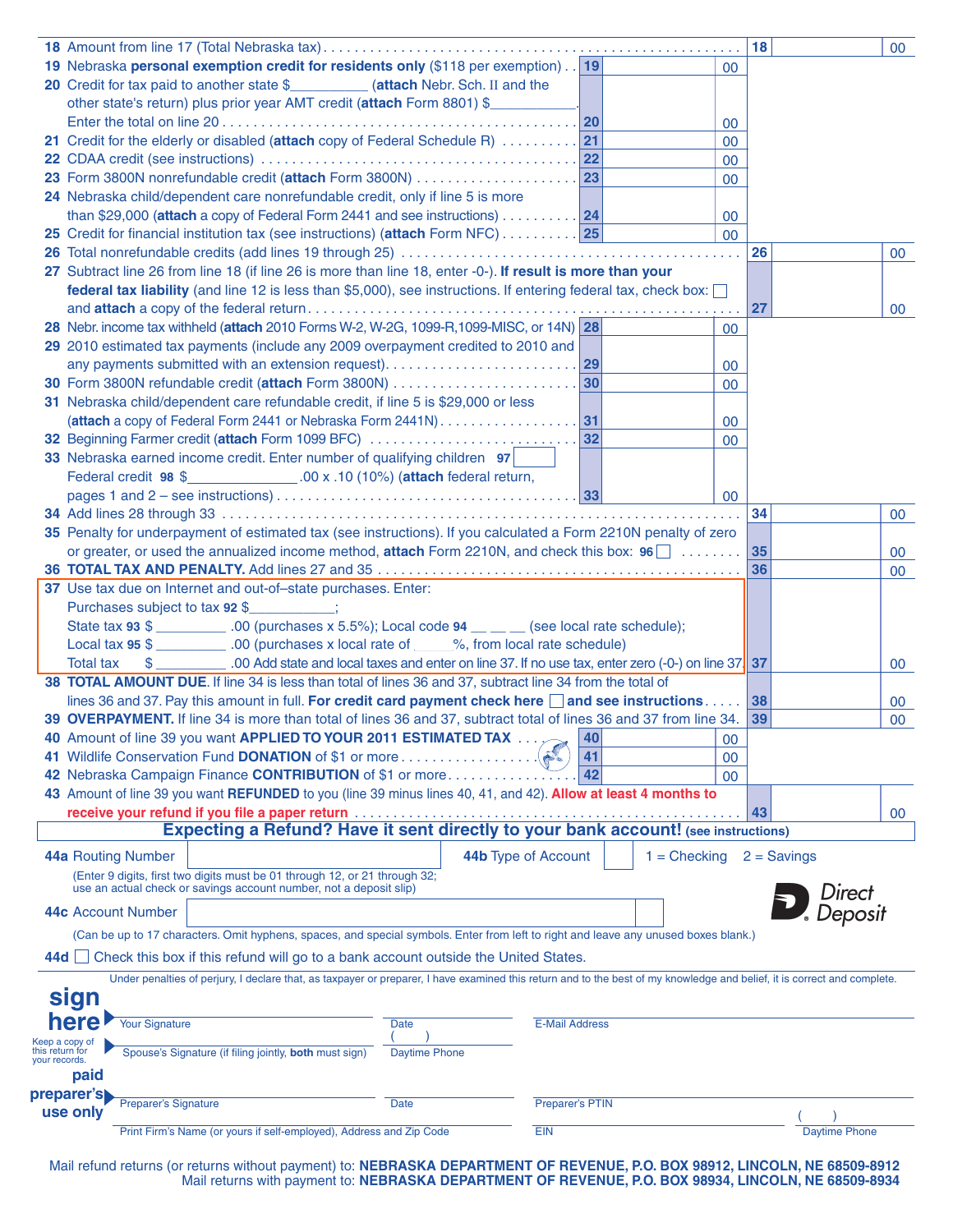**NEBRASKA SCHEDULE I — Nebraska Adjustments to Income NEBRASKA SCHEDULE II — Credit for Tax Paid to Another State**

> **(Nebraska Schedule Iii is on the reverse side.) • ATTACH THIS PAGE TO FORM 1040N.**

Name as Shown on Form 1040N Social Security Number

<span id="page-14-0"></span>**RESET | PRINT** 

Nebraska Department of **REVENUE** 

#### **Nebraska Schedule I—**

#### **• Attach additional pages if necessary. Nebraska Adjustments to Income for Nebraska Residents, Nonresidents, & Partial-Year Residents**

|                | <b>PART A-Adjustments Increasing Federal AGI</b>                                                                                                                                                                                                                                                                                                                                                                                                                                              |    |        |
|----------------|-----------------------------------------------------------------------------------------------------------------------------------------------------------------------------------------------------------------------------------------------------------------------------------------------------------------------------------------------------------------------------------------------------------------------------------------------------------------------------------------------|----|--------|
|                | 45 a Interest income from all state and local obligations exempt from federal tax                                                                                                                                                                                                                                                                                                                                                                                                             |    |        |
|                | List types and total amount:<br>45aS<br><u> 1989 - Johann Barbara, martxa alemaniar a</u>                                                                                                                                                                                                                                                                                                                                                                                                     |    |        |
|                | <b>b</b> Exempt interest income from Nebraska obligations                                                                                                                                                                                                                                                                                                                                                                                                                                     |    |        |
|                | List types and amount:<br>45 b S                                                                                                                                                                                                                                                                                                                                                                                                                                                              |    |        |
|                |                                                                                                                                                                                                                                                                                                                                                                                                                                                                                               | 45 | 00     |
|                |                                                                                                                                                                                                                                                                                                                                                                                                                                                                                               |    | 00     |
|                |                                                                                                                                                                                                                                                                                                                                                                                                                                                                                               |    | 00     |
|                |                                                                                                                                                                                                                                                                                                                                                                                                                                                                                               |    | 00     |
|                |                                                                                                                                                                                                                                                                                                                                                                                                                                                                                               |    | 00     |
|                | 50 Total adjustments increasing Federal AGI (total lines 45 through 49). Enter here and on line 12, Form 1040N 50                                                                                                                                                                                                                                                                                                                                                                             |    | 00     |
|                | <b>PART B-Adjustments Decreasing Federal AGI</b>                                                                                                                                                                                                                                                                                                                                                                                                                                              |    |        |
|                |                                                                                                                                                                                                                                                                                                                                                                                                                                                                                               |    | $00\,$ |
|                | 52 a U.S. government obligations exempt for state purposes (list below or attach schedule)                                                                                                                                                                                                                                                                                                                                                                                                    |    |        |
|                | $52a \text{ }$ \$                                                                                                                                                                                                                                                                                                                                                                                                                                                                             |    |        |
|                | b List fund name, total dividend, and percent of regulated investment company dividends from                                                                                                                                                                                                                                                                                                                                                                                                  |    |        |
|                |                                                                                                                                                                                                                                                                                                                                                                                                                                                                                               |    |        |
| 8-418-2010     |                                                                                                                                                                                                                                                                                                                                                                                                                                                                                               |    |        |
|                |                                                                                                                                                                                                                                                                                                                                                                                                                                                                                               | 52 | $00\,$ |
|                | 53 Taxable Tier I and/or II benefits paid by the Railroad Retirement Board. Attach all Forms 1099.                                                                                                                                                                                                                                                                                                                                                                                            |    |        |
|                | Enter line 53 total 53                                                                                                                                                                                                                                                                                                                                                                                                                                                                        |    | 00     |
| recycled paper | 54 Special capital gains/extraordinary dividend deduction [attach Form 4797N and copy of Federal Schedule D                                                                                                                                                                                                                                                                                                                                                                                   |    |        |
|                |                                                                                                                                                                                                                                                                                                                                                                                                                                                                                               | 54 | 00     |
|                |                                                                                                                                                                                                                                                                                                                                                                                                                                                                                               |    |        |
|                |                                                                                                                                                                                                                                                                                                                                                                                                                                                                                               |    | $00\,$ |
| Yos            | 56 Bonus depreciation subtraction for add-backs in tax years 2003 through 2005 (attach S corporation or                                                                                                                                                                                                                                                                                                                                                                                       |    |        |
|                |                                                                                                                                                                                                                                                                                                                                                                                                                                                                                               |    | $00\,$ |
| printed        | 57 Enhanced Section 179 subtraction for add-backs in tax years 2003 through 2005 (attach S corporation or                                                                                                                                                                                                                                                                                                                                                                                     |    |        |
|                |                                                                                                                                                                                                                                                                                                                                                                                                                                                                                               |    | 00     |
|                |                                                                                                                                                                                                                                                                                                                                                                                                                                                                                               |    |        |
|                |                                                                                                                                                                                                                                                                                                                                                                                                                                                                                               |    | 00     |
|                | 59 Other adjustments decreasing Federal AGI. Do not deduct other states' income.<br>List types and amount: the contract of the contract of the contract of the contract of the contract of the contract of the contract of the contract of the contract of the contract of the contract of the contract of the con                                                                                                                                                                            |    | 00     |
|                |                                                                                                                                                                                                                                                                                                                                                                                                                                                                                               | 59 |        |
|                | 60 Total adjustments decreasing Federal AGI (total lines 51 through 59). Enter here and on line 13, Form 1040N. 60                                                                                                                                                                                                                                                                                                                                                                            |    | 00     |
|                | <b>NEBRASKA SCHEDULE II-</b>                                                                                                                                                                                                                                                                                                                                                                                                                                                                  |    |        |
|                | <b>Credit for Tax Paid to Another State for FULL-YEAR RESIDENTS ONLY</b>                                                                                                                                                                                                                                                                                                                                                                                                                      |    |        |
|                | • Complete a separate Schedule II for each state.<br>• A complete copy of the return filed with another state must be attached. If the entire return is not attached, credit for tax paid to another state                                                                                                                                                                                                                                                                                    |    |        |
|                | will not be allowed. Name of state:                                                                                                                                                                                                                                                                                                                                                                                                                                                           |    |        |
|                |                                                                                                                                                                                                                                                                                                                                                                                                                                                                                               |    |        |
|                |                                                                                                                                                                                                                                                                                                                                                                                                                                                                                               |    | 00     |
|                | 62 Adjusted gross income derived from another state (do not enter amount of taxable income from the                                                                                                                                                                                                                                                                                                                                                                                           |    |        |
|                |                                                                                                                                                                                                                                                                                                                                                                                                                                                                                               |    | 00     |
|                | <b>63 Calculated tax credit:</b>                                                                                                                                                                                                                                                                                                                                                                                                                                                              |    |        |
|                | Line 62<br>$\frac{\text{Line 02}}{\text{Line 5 + Line 12 - Line 13}} = \frac{\text{Area 13}}{\text{Area 13}} = \frac{\text{Area 13}}{\text{Area 13}} = \frac{\text{Area 13}}{\text{Area 13}} = \frac{\text{Area 13}}{\text{Area 13}} = \frac{\text{Area 13}}{\text{Area 13}} = \frac{\text{Area 13}}{\text{Area 13}} = \frac{\text{Area 13}}{\text{Area 13}} = \frac{\text{Area 13}}{\text{Area 13}} = \frac{\text{Area 13}}{\text{Area 13}} = \frac{\text{Area 13}}{\text{Area 13}} = \frac$ |    |        |
|                |                                                                                                                                                                                                                                                                                                                                                                                                                                                                                               | 63 | 00     |
|                |                                                                                                                                                                                                                                                                                                                                                                                                                                                                                               |    |        |
|                |                                                                                                                                                                                                                                                                                                                                                                                                                                                                                               |    | 00     |
|                |                                                                                                                                                                                                                                                                                                                                                                                                                                                                                               |    |        |

**65** Maximum tax credit (line 61, 63, or 64, whichever is least). Enter amount here and on line 20, Form 1040N.... **65**

00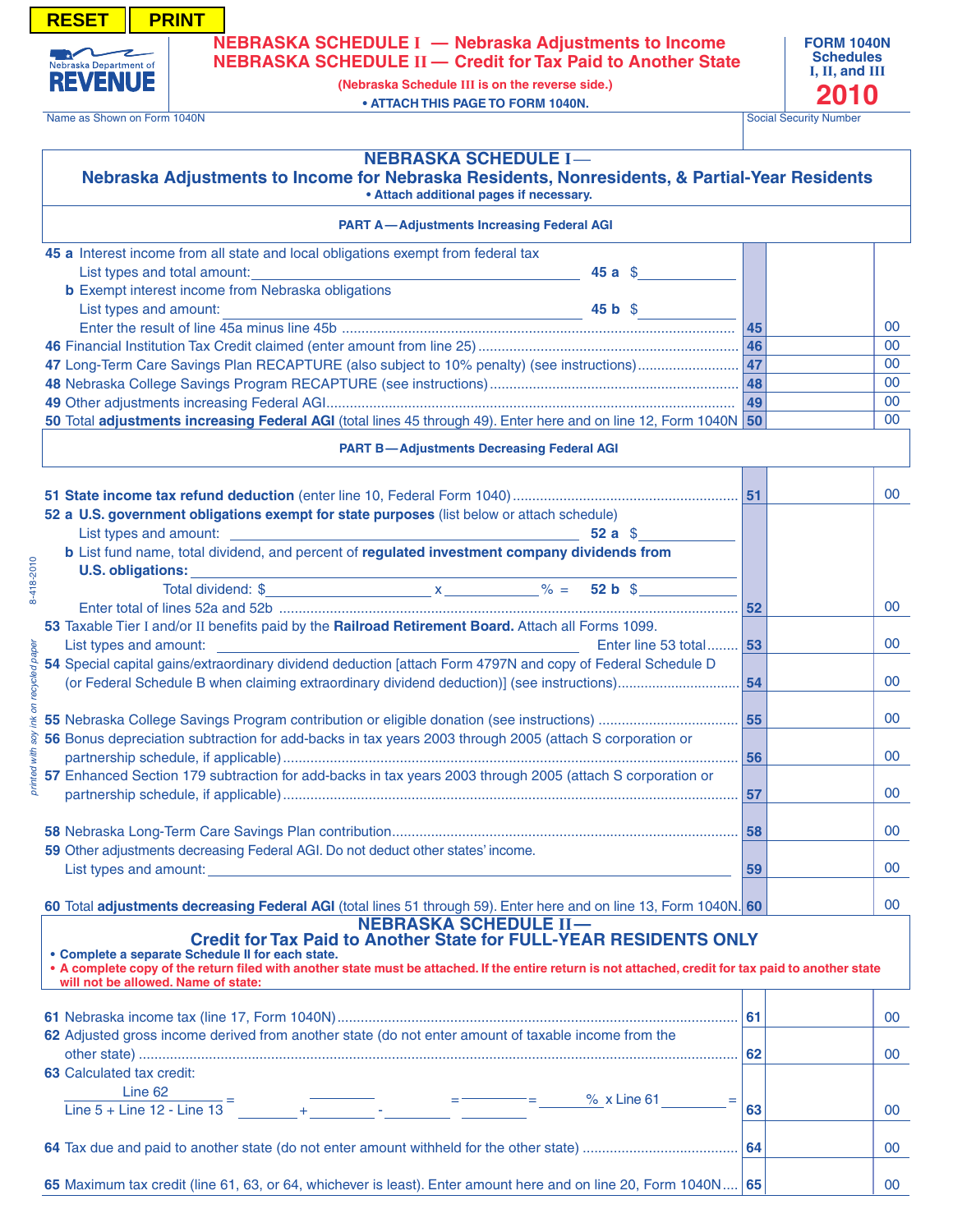**NEBRASKA SCHEDULE III** — **Computation of Nebraska Tax 2010**<br> **1** Social Security Number

<span id="page-15-0"></span>

Name as Shown on Form 1040N

**FORM 1040N Sch. I, II, and III**

| <b>NEBRASKA SCHEDULE III-</b><br><b>Computation of Nebraska Tax for NONRESIDENTS AND PARTIAL-YEAR RESIDENTS ONLY</b><br>. You must complete lines 1 through 14, Form 1040N. If you have state, local, or federal bond interest or other<br>adjustments, complete Parts A and B of Nebraska Schedule I. Use Schedule III to calculate your Nebraska tax liability.<br>. You do not have to provide a copy of other state returns when filing Schedule III.                    |    |        |  |
|------------------------------------------------------------------------------------------------------------------------------------------------------------------------------------------------------------------------------------------------------------------------------------------------------------------------------------------------------------------------------------------------------------------------------------------------------------------------------|----|--------|--|
| 66 Income derived from Nebraska sources. Include income from wages, interest, dividends, business, farming,                                                                                                                                                                                                                                                                                                                                                                  |    |        |  |
| partnerships, S corporations, limited liability companies, estates and trusts, gain or loss, rents, royalties,<br>and financial institution tax credit amount. If there is no Nebraska income or loss, enter zero (-0-).                                                                                                                                                                                                                                                     |    |        |  |
| 67 Adjustments as applied to Nebraska income, if any. (see instructions)                                                                                                                                                                                                                                                                                                                                                                                                     | 66 | 00     |  |
|                                                                                                                                                                                                                                                                                                                                                                                                                                                                              | 67 | 00     |  |
|                                                                                                                                                                                                                                                                                                                                                                                                                                                                              |    |        |  |
|                                                                                                                                                                                                                                                                                                                                                                                                                                                                              | 68 | 00     |  |
| 69 Ratio — Nebraska's share of the total income (calculate to 5 decimal places, and round to 4):                                                                                                                                                                                                                                                                                                                                                                             |    |        |  |
| Line 68<br>$\frac{1}{2}$ and $\frac{1}{2}$                                                                                                                                                                                                                                                                                                                                                                                                                                   |    |        |  |
| $\frac{\text{Line 68}}{\text{Line 5 + Line 12 - Line 13}} = \frac{\text{Line 68}}{\text{Line 14 - Line 13}} = \frac{\text{Line 68}}{\text{Line 14 - Line 13}} = \frac{\text{Line 68}}{\text{Line 14 - Line 13}} = \frac{\text{Line 68}}{\text{Line 14 - Line 13}} = \frac{\text{Line 68}}{\text{Line 14 - Line 13}} = \frac{\text{Line 68}}{\text{Line 14 - Line 13}} = \frac{\text{Line 68}}{\text{Line 14 - Line 13}} = \frac{\text{Line 68}}{\text{Line 14 - Line 13}} =$ | 69 |        |  |
|                                                                                                                                                                                                                                                                                                                                                                                                                                                                              |    |        |  |
|                                                                                                                                                                                                                                                                                                                                                                                                                                                                              | 70 | 00     |  |
| 71 Nebraska Tax Table Calculation (see instructions)                                                                                                                                                                                                                                                                                                                                                                                                                         |    |        |  |
| Tax from Nebraska Tax Table Additional tax, if applicable, from Identify type of credits, if any (see instr.):                                                                                                                                                                                                                                                                                                                                                               |    |        |  |
| on line 70 income: Additional Tax Rate Schedule:                                                                                                                                                                                                                                                                                                                                                                                                                             |    |        |  |
| <u>2006 - 2007 - Carl Stroman Stroman Stroman Stroman Stroman Stroman Stroman Stroman Stroman Stroman Stroman Stroman Stroman Stroman Stroman Stroman Stroman Stroman Stroman Stroman Stroman Stroman Stroman Stroman Stroman St</u><br>\$                                                                                                                                                                                                                                   |    |        |  |
|                                                                                                                                                                                                                                                                                                                                                                                                                                                                              | 71 | $00\,$ |  |
|                                                                                                                                                                                                                                                                                                                                                                                                                                                                              |    | 00     |  |
| 73 Difference (line 71 minus line 72). If less than zero, enter zero (-0-) and apply any unused personal                                                                                                                                                                                                                                                                                                                                                                     |    |        |  |
|                                                                                                                                                                                                                                                                                                                                                                                                                                                                              |    | 00     |  |
|                                                                                                                                                                                                                                                                                                                                                                                                                                                                              |    |        |  |
| 74 Multiply line 73 by the ratio you computed on line 69. Enter result here and on line 15, Form 1040N  74                                                                                                                                                                                                                                                                                                                                                                   |    | $00\,$ |  |
| 75 Minimum or other tax (see line 16 instructions)                                                                                                                                                                                                                                                                                                                                                                                                                           |    |        |  |
| Any unused                                                                                                                                                                                                                                                                                                                                                                                                                                                                   |    |        |  |
| Line 16 total: personal exemption credit                                                                                                                                                                                                                                                                                                                                                                                                                                     |    |        |  |
| from line 73:<br>Ratio from line 69:                                                                                                                                                                                                                                                                                                                                                                                                                                         |    |        |  |
| \$                                                                                                                                                                                                                                                                                                                                                                                                                                                                           |    |        |  |
|                                                                                                                                                                                                                                                                                                                                                                                                                                                                              | 75 | 00     |  |
| 76 Earned Income Credit (Partial-Year Residents Only) - Number of qualifying children _______.                                                                                                                                                                                                                                                                                                                                                                               |    |        |  |
| Enter federal earned income credit from federal tax return: \$                                                                                                                                                                                                                                                                                                                                                                                                               |    | 00     |  |
| 77 Multiply line 76 by the ratio you computed on line 69 (attach federal tax return pages 1 and 2 to your return).                                                                                                                                                                                                                                                                                                                                                           |    |        |  |
|                                                                                                                                                                                                                                                                                                                                                                                                                                                                              | 77 | 00     |  |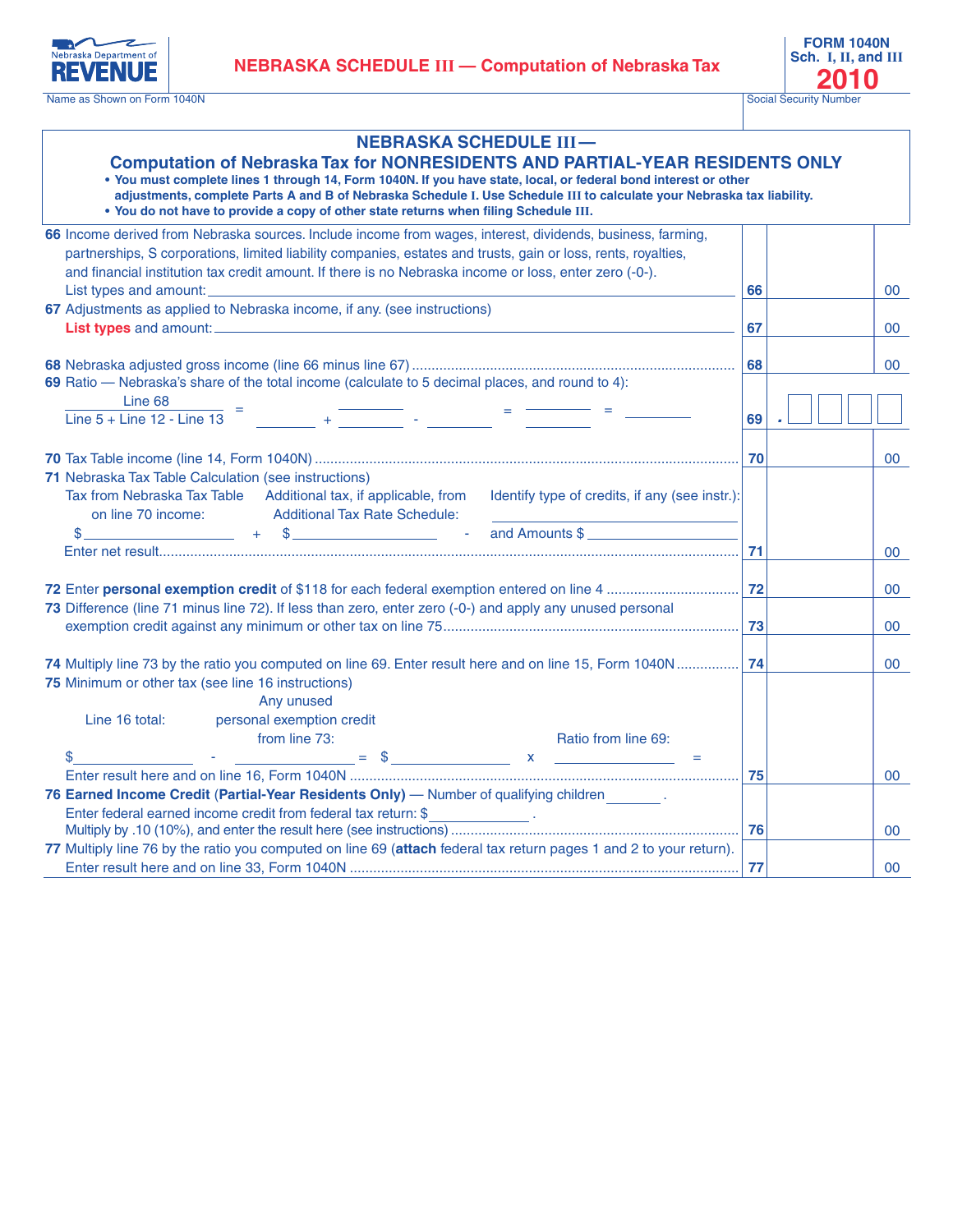### **PART B — Adjustments Decreasing Federal AGI**

| <b>LINE 51</b>                     | State Income Tax Refund Deduction. Enter the amount shown on line 10 of your Federal<br>Form 1040.                                                                                                                                                                                                                                                                                                                                                                                                                                                                                                                                           |
|------------------------------------|----------------------------------------------------------------------------------------------------------------------------------------------------------------------------------------------------------------------------------------------------------------------------------------------------------------------------------------------------------------------------------------------------------------------------------------------------------------------------------------------------------------------------------------------------------------------------------------------------------------------------------------------|
|                                    | If this is your <i>only</i> adjustment to income, do not file Schedule I. Instead, check the box on line 13<br>of Form 1040N and enter the state income tax refund amount on line 13.                                                                                                                                                                                                                                                                                                                                                                                                                                                        |
| <b>LINE 52a</b><br>More info       | U.S. Government Obligations Exempt For State Purposes. Enter the amount of interest or dividend<br>income included in federal AGI from U.S. government obligations exempt from Nebraska tax. List the<br>type of obligation and the amount received from each on line 52a of Schedule I. Attach a schedule, if<br>necessary, listing all the obligations for which a deduction is claimed. Capital gains from the sale of<br>U.S. obligations are not deductible.                                                                                                                                                                            |
| <b>LINE 52b</b>                    | Regulated Investment Company Dividends from U.S. Obligations. Enter the amount of government<br>money market or mutual fund dividends issued by regulated investment companies that are obligations<br>of the U.S. government.                                                                                                                                                                                                                                                                                                                                                                                                               |
|                                    | The fund must issue you a statement showing the percent of the dividend which represents exempt U.S.<br>government obligations. You must list the name of the fund and the portion of the dividend representing<br>exempt U.S. government obligations on line 52b.                                                                                                                                                                                                                                                                                                                                                                           |
| <b>LINE 53</b>                     | Railroad Retirement Board. Enter any federally taxed Tier I and/or II retirement benefits paid by the<br>Railroad Retirement Board (RRB). These include any dual vested benefits or supplemental annuities.<br>Also report any unemployment or sickness insurance payments made by the RRB. Paper filers must<br>attach a copy of Forms RRB-1099 and RRB-1099-R.                                                                                                                                                                                                                                                                             |
| $LINE 54$ More info                | Special Capital Gains/Extraordinary Dividend Deduction. See the Form 4797N instructions.                                                                                                                                                                                                                                                                                                                                                                                                                                                                                                                                                     |
| <b>LINE 55</b>                     | Nebraska College Savings Program. If during 2010 you, as an account owner, made contributions<br>to one or more college savings accounts established under Nebraska's College Savings Program (i.e.,<br>Nebraska Educational Savings Plan Trust), then enter the amount of your contributions, up to a maximum<br>of \$5,000 (\$2,500 if married, filing separately) on line 55.                                                                                                                                                                                                                                                             |
|                                    | The Nebraska College Savings Program includes the following Plans:                                                                                                                                                                                                                                                                                                                                                                                                                                                                                                                                                                           |
|                                    | ◆ College Savings Plan of Nebraska (NEST, effective December 20, 2010);                                                                                                                                                                                                                                                                                                                                                                                                                                                                                                                                                                      |
|                                    | • TD Ameritrade 529 College Savings Plan; and                                                                                                                                                                                                                                                                                                                                                                                                                                                                                                                                                                                                |
|                                    | The State Farm College Savings Plan.<br>٠                                                                                                                                                                                                                                                                                                                                                                                                                                                                                                                                                                                                    |
|                                    | Only the account owner may claim this deduction. You cannot deduct contributions made to other<br>states' 529 college savings plans on line 55.                                                                                                                                                                                                                                                                                                                                                                                                                                                                                              |
|                                    | For questions about the Nebraska College Savings Program go to www.treasurer.org, or contact the<br>State Treasurer's Office at (402) 471-2455.                                                                                                                                                                                                                                                                                                                                                                                                                                                                                              |
| <b>LINE 56</b><br>More info        | <b>Bonus Depreciation Subtraction.</b>                                                                                                                                                                                                                                                                                                                                                                                                                                                                                                                                                                                                       |
| <b>LINE 57</b><br><b>More info</b> | <b>Enhanced Section 179 Subtraction.</b>                                                                                                                                                                                                                                                                                                                                                                                                                                                                                                                                                                                                     |
| <b>LINE 58</b>                     | Nebraska Long-Term Care Savings Plan Contribution. Enter the amount contributed in 2010 to<br>the account owner's Nebraska Long-Term Care Savings Plan account, not to exceed the maximum<br>contribution amount of \$1,000 (or \$2,000 if married, filing jointly). The Nebraska Long-Term Care<br>Savings Plan is administered by the Nebraska State Treasurer. Only the plan participant may claim<br>this deduction. For more information, go to <b>www.treasurer.org</b> or call the State Treasurer's Office at<br>$(402)$ 471-2455.<br>Earnings generated from this savings program are also exempt and may be deducted to the extent |
|                                    | included in federal AGI for 2010.                                                                                                                                                                                                                                                                                                                                                                                                                                                                                                                                                                                                            |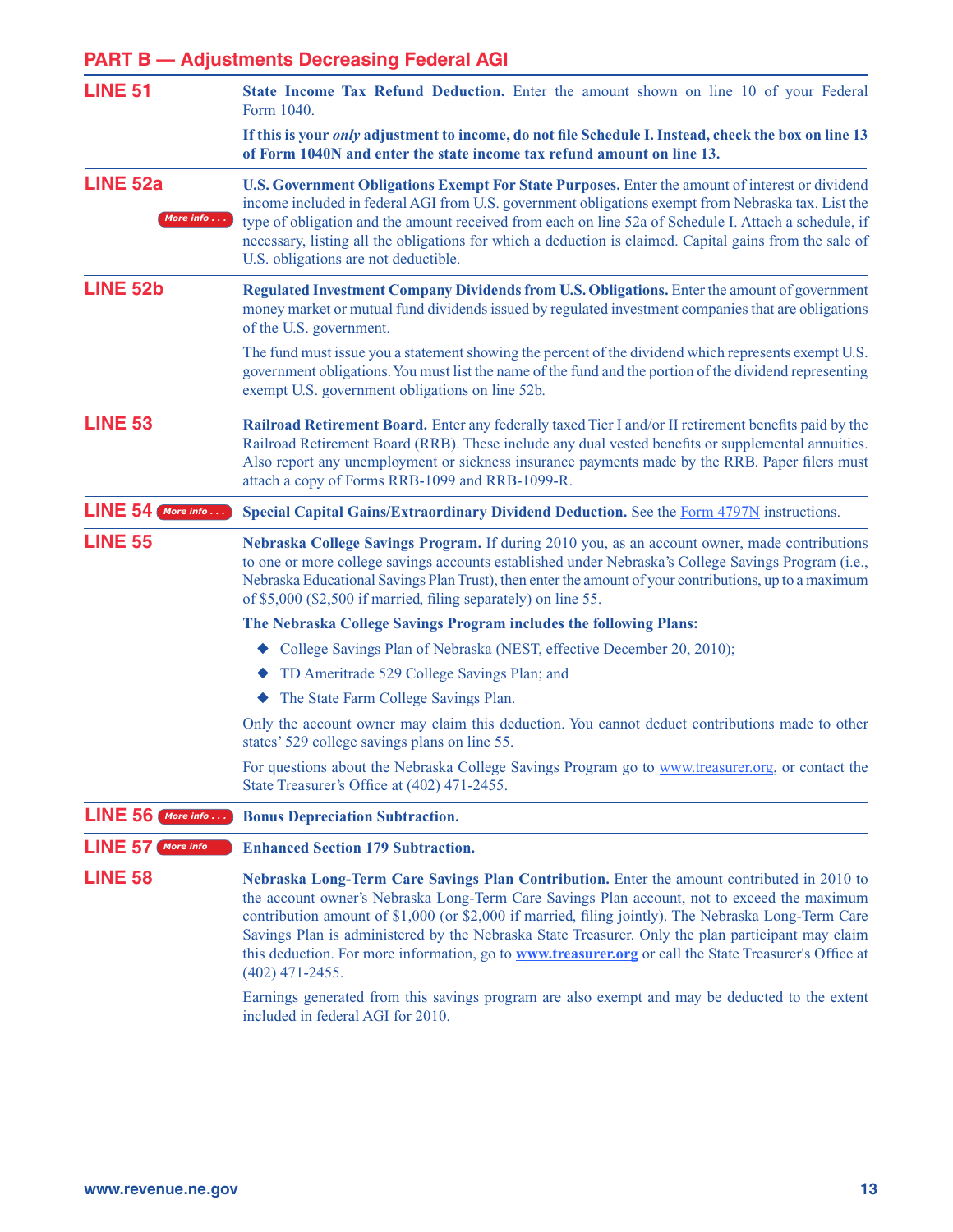### **Nebraska Schedule II Instructions**

Full-year Nebraska residents claiming a credit for income tax paid to another state, political subdivision of another state, or the District of Columbia must complete [Nebraska Schedule II.](#page-14-0) Partial-year residents must use [Nebraska Schedule III.](#page-15-0)

A separate Schedule II must be completed for each state where income tax was paid. The total credits cannot exceed the Nebraska tax liability. If some income is subject to an income tax of both another state and a city in that state, complete only one Nebraska Schedule II and combine the city and state taxes paid.

A credit will not be allowed unless you attach a complete copy of the other state's or political subdivision's return, including all schedules. If the tax is not reported on an income tax return, attach a copy of a letter or statement from the other state or political subdivision showing the income and the tax paid. For political subdivisions not requiring a return, attach the Form W-2 showing the subdivision's tax withheld. *[More info](http://www.revenue.ne.gov/tax/current/2010_indiv_bklt/credit.html) . . .*

**Nebraska law does not allow credit for taxes paid to a foreign country or its political subdivisions.** 

|                | NOTE: When completing lines 62 and 64, refer to the Conversion Chart on the Department's website.                                                                                                                                                                                                                                                                                                       |
|----------------|---------------------------------------------------------------------------------------------------------------------------------------------------------------------------------------------------------------------------------------------------------------------------------------------------------------------------------------------------------------------------------------------------------|
| <b>LINE 61</b> | Nebraska Income Tax. Enter the amount from line 17, Form 1040N.                                                                                                                                                                                                                                                                                                                                         |
| <b>LINE 62</b> | Adjusted Gross Income From Another State. Refer to the Conversion Chart. Enter the amount shown on the<br>return filed with the other state as AGI, or gross income derived from sources within that state. Do not include<br>any income from S corporations or LLCs reported on line 59 or income which is not included in federal<br>AGI after Nebraska adjustments from lines 12 and 13, Form 1040N. |
| <b>LINE 63</b> | Calculated Tax Credit. Calculate the ratio to at least five decimal places, and then round to four<br>decimals. For example, if your division result is .12346, round to .1235 (12.35%). Then multiply this<br>ratio by Nebraska tax, line 61, Schedule II.                                                                                                                                             |
| <b>LINE 64</b> | Tax Due and Paid to Another State, Refer to the Conversion Chart. Enter the amount shown on the<br>return filed with the other state as tax paid to that state. Do not enter the total of the other state's tax<br>withheld. For tax paid to a political subdivision of another state that does not require the filing of an<br>annual income tax return, enter the withholding for that subdivision    |
|                | If a husband and wife file separately in Nebraska, but jointly in another state, attach a calculation of<br>each spouse's share of the total tax paid to the other state. Use the net income of each spouse that is<br>taxed by the other state in the calculation.                                                                                                                                     |
| <b>LINE 65</b> | <b>Maximum Tax Credit.</b> Enter the amount from line 61, 63, or 64 whichever is <b>least</b> . Also, enter this<br>amount on line 20 of Form 1040N.                                                                                                                                                                                                                                                    |

### **Nebraska Schedule III Instructions**

**LINE 66** Taxpayers filing a nonresident or partial-year resident return must complete [Nebraska Schedule III](#page-15-0) to calculate the tax on their income derived from or connected with Nebraska sources. **Income Derived from Nebraska Sources.** Add all income from Nebraska sources and enter the total on line 66. Include all sources and amounts of income and deductions, as they were stated on the federal return. If more space is needed, attach a list of all income sources to Schedule III. Partial-year residents must include all items of Nebraska income for a nonresident, plus all income earned while a Nebraska resident that is not taxed by another state. This includes dividends, interest, pension income, sales of intangibles, and wages earned outside Nebraska.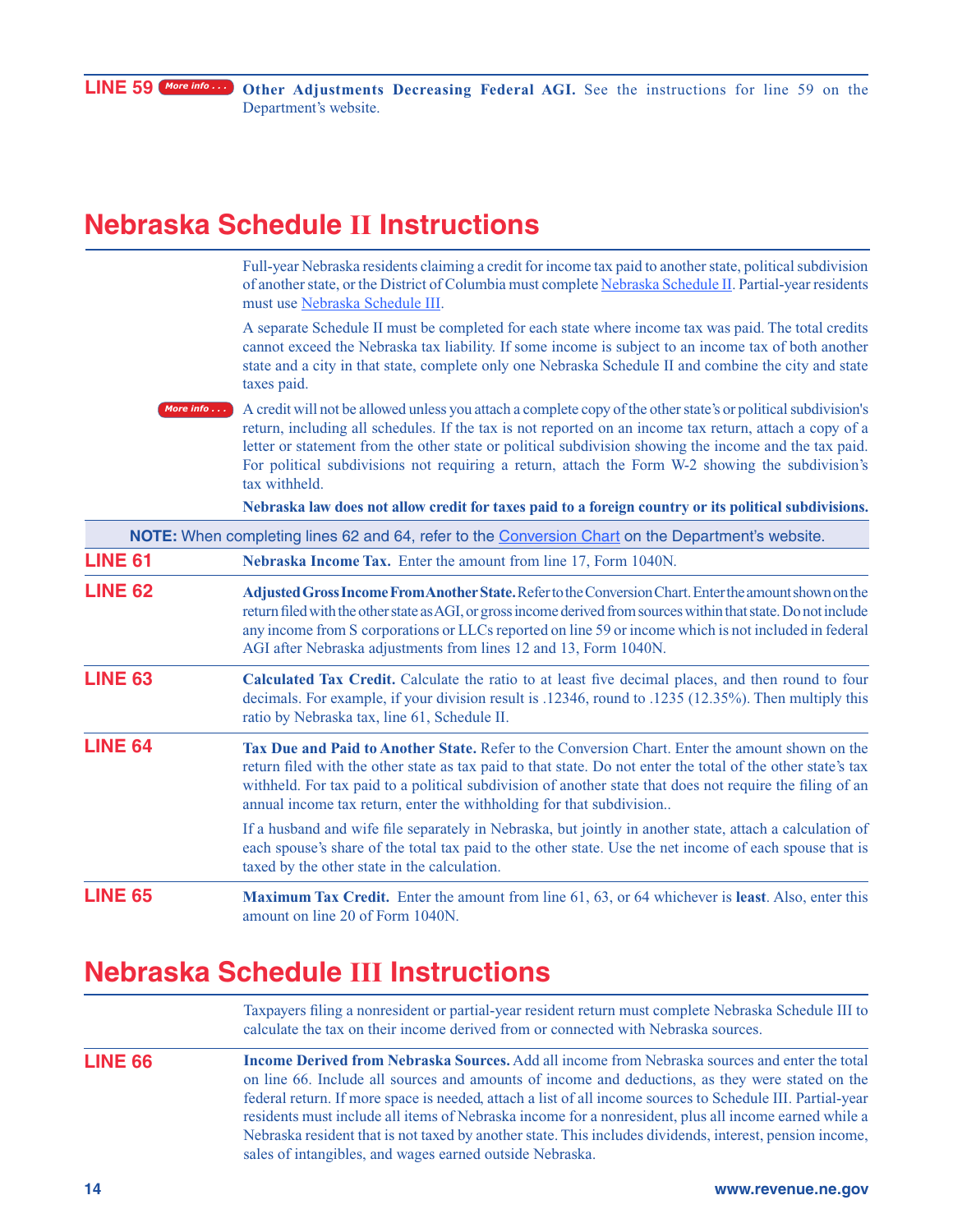| More info                    | Detailed information on the types of income that must be listed and included on line 66 is available<br>on the Department's website. A list is shown below:                                                                                                                                                                                                                                                                                                                                               |
|------------------------------|-----------------------------------------------------------------------------------------------------------------------------------------------------------------------------------------------------------------------------------------------------------------------------------------------------------------------------------------------------------------------------------------------------------------------------------------------------------------------------------------------------------|
|                              | Wages, Salaries, Tips, and Commissions;<br>Dividends, Interest, and Other Passive Income;<br>Farming and Ranching Income;<br>Partnership, S Corporation, LLC, Estate or Trust Income;                                                                                                                                                                                                                                                                                                                     |
|                              | Gain or Loss;<br>Rent and Royalty Income;<br><b>Lottery Prizes;</b><br>Net Operating Loss Carryforward; and<br>Financial Institution Tax Credit Claimed.                                                                                                                                                                                                                                                                                                                                                  |
|                              | Income of Military Spouses. Because of the Federal Military Spouses Residency Act, Nebraska cannot tax<br>the income of a servicemember's spouse when the spouse is in this state only in support of the servicemember.<br>The spouse's income should not be included as Nebraska source income on line 66. For more information,<br>see the Information Guide titled, "Nebraska Income Tax for Military Servicemembers."                                                                                 |
| <b>LINE 67</b><br>More info. | Adjustments as applied to Nebraska Income. If you claimed adjustments to income on Federal<br>Form 1040A lines 16-19, or Federal Form 1040 lines 23-35, a portion of these amounts may be allowable<br>as a deduction on line 67.                                                                                                                                                                                                                                                                         |
|                              | If you claimed a bonus depreciation subtraction on line 56, or an enhanced Section 179 subtraction on<br>line 57, Nebraska Schedule I, include these amounts on line 67, Nebraska Schedule III.                                                                                                                                                                                                                                                                                                           |
| <b>LINE 69</b>               | Ratio, Nebraska's Share of the Total Income. Use the equation to calculate a ratio that represents<br>Nebraska's share of total income. Calculate the ratio to at least five decimal places and then round to<br>four decimals. For example, if the line 69 result is .12346, round to .1235 (12.35%) before computing<br>line 74. Even if lines 5 and 66 are negative numbers, the ratio computed in line 69 cannot exceed<br>100 percent.                                                               |
| <b>LINE 70</b>               | Tax Table Income. Enter the amount from line 14, Form 1040N.                                                                                                                                                                                                                                                                                                                                                                                                                                              |
| <b>LINE 71</b>               | Tax from Nebraska Tax Table. Using the Nebraska Tax Table and the income shown on line 70, enter<br>the tax amount on line 71. Also enter any tax from the Additional Tax Rate Schedule if your federal<br>AGI is more than \$167,100 (\$83,550 if married, filing separately).                                                                                                                                                                                                                           |
|                              | Partial-year residents enter your Nebraska credit for the elderly or disabled, credit for child/dependent<br>care expenses, or credit for prior year minimum tax. See applicable instructions for lines 16, 21, 24,<br>and 31. Partial-year residents with federal AGI of \$29,000 or less do not claim child care credit here.<br>Instead, complete the line 31 worksheet and enter the result on line 31.                                                                                               |
|                              | Calculate the Nebraska earned income credit on lines 76 and 77.<br>Nonresidents are not allowed a Nebraska earned income credit, a credit for the elderly or disabled, or<br>a credit for child/dependent care expenses. Nonresidents may enter credit for prior year minimum tax.<br>See line 16 instructions. If the result is less than zero, enter -0- on line 71.                                                                                                                                    |
| <b>LINE 72</b>               | Personal Exemption Credit. Enter your credit for personal exemptions. (\$118 multiplied by the<br>number of exemptions shown on line 4, Form 1040N). Do not enter on line 19.                                                                                                                                                                                                                                                                                                                             |
| <b>LINE 73</b>               | <b>Difference.</b> Line 71 minus line 72.                                                                                                                                                                                                                                                                                                                                                                                                                                                                 |
| <b>LINE 74</b>               | Multiply by Ratio. Multiply line 73 by the ratio you computed on line 69.                                                                                                                                                                                                                                                                                                                                                                                                                                 |
| <b>LINE 75</b>               | Minimum or Other Tax. See line 16 instructions.                                                                                                                                                                                                                                                                                                                                                                                                                                                           |
| <b>LINES 76 AND 77</b>       | Earned Income Credit. Partial-year residents may claim this credit by entering the number of<br>qualifying children and the federal earned income credit information on line 76. The allowable credit<br>is 10% of the federal credit multiplied by the ratio calculated on line 69. Enter result on line 77 and on<br>line 33. To receive this credit, paper filers <b>must attach</b> a copy of pages 1 and 2 of their federal return.<br>Nonresidents may not claim the Nebraska earned income credit. |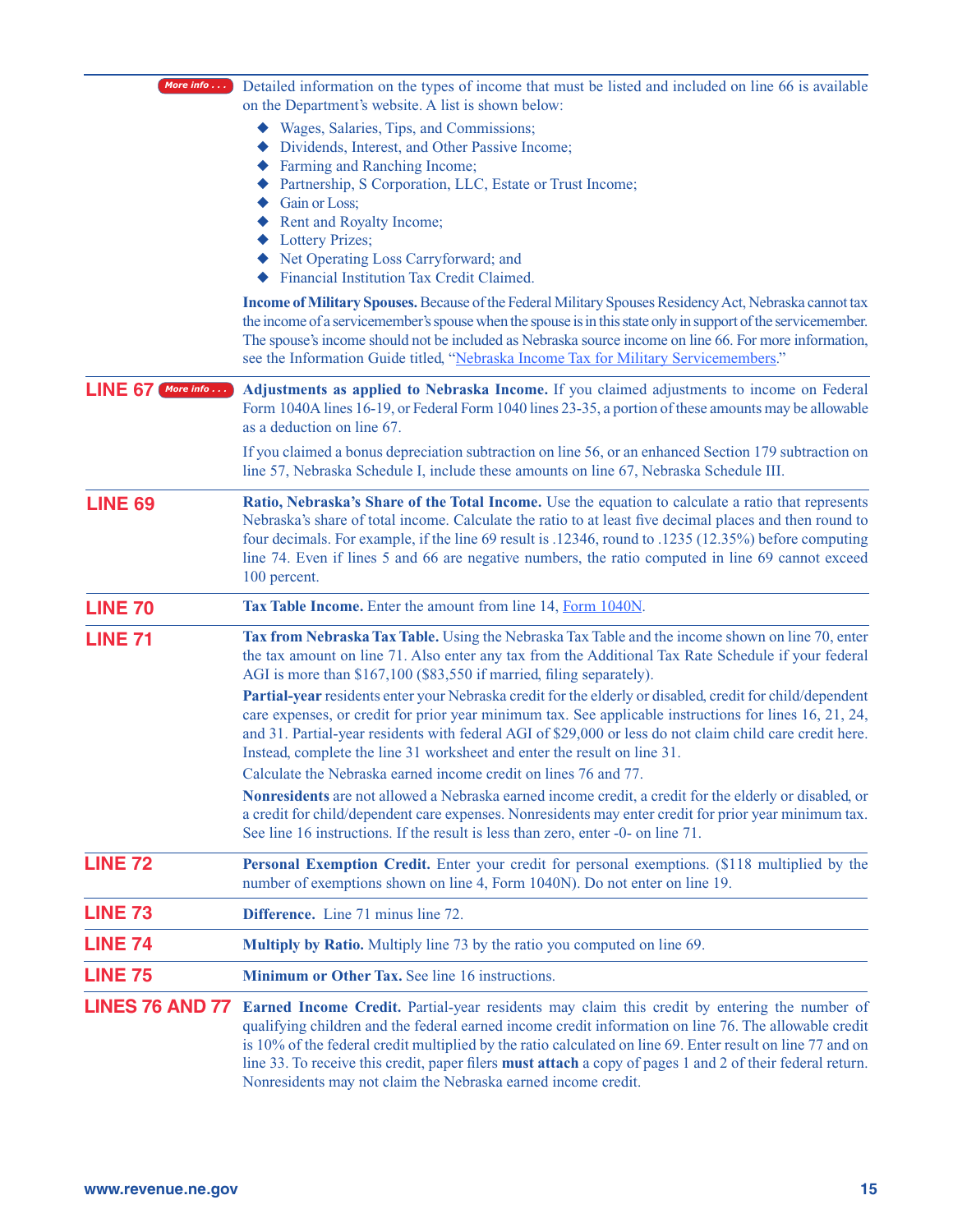### **2010 Public High School District Codes**

#### **The Public High School District Code on Form 1040N is required to be entered by all taxpayers who are Nebraska residents as of December 31, 2010.**

Review those districts listed under your county of residence. Enter the high school district code for the school district in which you reside.

Take the following steps:

- 1. On this 2010 Public High School District Codes listing, find your **county of residence.**
- 2. Find the high school district (K-12) where you live.
- 3. Review the school listing and find the seven-digit code for your high school district.
- 4. Enter the **seven-digit code for your high school district,** on Form 1040N or 1040NS.

#### **If you fail to include your HIGH school district CODE on your return, processing of your return and any refund may be delayed.**

This information is required by law to assist the Nebraska Department of Education when it determines the amount of state aid to be allocated to Nebraska's K-12 school systems.

**EXAMPLE:** Matt and Jill, who live in Banner County and the Bayard 21 high school district, look at the Banner County listing below . . .

| <b>Resident</b><br>county<br>$is -$ | <b>And your</b><br>high school<br>$district$ is $-$ | Then enter on<br>Form $1040N -$ |  |  |  |  |  |
|-------------------------------------|-----------------------------------------------------|---------------------------------|--|--|--|--|--|
| Banner                              |                                                     |                                 |  |  |  |  |  |
| <b>Banner County 1</b>              |                                                     | 0404001                         |  |  |  |  |  |
| <b>Bayard 21</b>                    |                                                     | 0462021                         |  |  |  |  |  |
| Potter-Dix 9                        |                                                     | 0417009                         |  |  |  |  |  |

. . . and enter the following:

Example

|  | <b>High School District Code</b> |  |  |                                              |
|--|----------------------------------|--|--|----------------------------------------------|
|  |                                  |  |  | (must be entered using<br>high school codes) |

| <b>And your</b><br><b>Resident</b><br>Then enter on<br>county<br>high school<br>Form 1040N -<br>district is -<br>$is -$ | <b>And your</b><br><b>Resident</b><br>county<br>high school<br>$district$ is $-$<br>$is -$ | Then enter on<br>Form 1040N - | <b>And your</b><br><b>Resident</b><br>high school<br>county<br>$district$ is $-$<br>$is -$ | Then enter on<br>Form 1040N - | <b>And your</b><br><b>Resident</b><br>county<br>high school<br>$district$ is $-$<br>$is -$ | Then enter on<br>Form 1040N - |  |  |
|-------------------------------------------------------------------------------------------------------------------------|--------------------------------------------------------------------------------------------|-------------------------------|--------------------------------------------------------------------------------------------|-------------------------------|--------------------------------------------------------------------------------------------|-------------------------------|--|--|
| <b>ADAMS</b>                                                                                                            | <b>BOYD (CONT.)</b>                                                                        |                               | <b>CEDAR</b>                                                                               |                               | <b>CUMING</b>                                                                              |                               |  |  |
| 0101090<br><b>Adams Central 90</b><br>0191074<br>Blue Hill 74                                                           | Lynch 36<br>West Boyd 50                                                                   | 0808036<br>0808050            | <b>Bloomfield</b><br><b>Community 586</b>                                                  | 1454586                       | <b>Bancroft-Rosalie 20</b><br>Dodge 46                                                     | 2020020<br>2027046            |  |  |
| 0140126<br>Doniphan-Trumbull 126                                                                                        | <b>BROWN</b>                                                                               |                               | Coleridge 541                                                                              | 1414541                       | Howells 59                                                                                 | 2019059                       |  |  |
| Hastings 18<br>0101018                                                                                                  | Ainsworth 10                                                                               | 0909010                       | Crofton 96                                                                                 | 1454096                       | Logan View 594                                                                             | 2027594                       |  |  |
| Kenesaw <sub>3</sub><br>0101003                                                                                         | Keya Paha County 100                                                                       | 0952100                       | <b>Hartington 8</b>                                                                        | 1414008                       | <b>Lyons-Decatur</b>                                                                       | 2011020                       |  |  |
| Lawrence/Nelson 5<br>0165005<br>Minden 503<br>0150503                                                                   | <b>Rock County 100</b>                                                                     | 0975100                       | Laurel-Concord 54<br>Newcastle 24                                                          | 1414054<br>1426024            | Northeast 20<br>Oakland-Craig 14                                                           | 2011014                       |  |  |
| 0118501<br>Sandy Creek 501                                                                                              | Sandhills 71                                                                               | 0905071                       | Randolph 45                                                                                | 1414045                       | Pender <sub>1</sub>                                                                        | 2087001                       |  |  |
| Shelton 19<br>0110019                                                                                                   | <b>Valentine Community 6</b>                                                               | 0916006                       | Wausa 576                                                                                  | 1454576                       | Scribner-Snyder 62                                                                         | 2027062                       |  |  |
| Silver Lake 123<br>0101123                                                                                              | <b>BUFFALO</b>                                                                             |                               | <b>Wayne Community 17</b>                                                                  | 1490017                       | <b>West Point 1</b>                                                                        | 2020001                       |  |  |
| <b>ANTELOPE</b>                                                                                                         | Amherst 119                                                                                | 1010119                       | Wynot 101                                                                                  | 1414101                       | Wisner-Pilger 30                                                                           | 2020030                       |  |  |
| <b>Boone Central 1</b><br>0206001                                                                                       | Ansley 44<br>Centura 100                                                                   | 1021044<br>1047100            | <b>CHASE</b>                                                                               |                               | <b>CUSTER</b>                                                                              |                               |  |  |
| 0202006<br><b>Clearwater 6</b>                                                                                          | Elm Creek 9                                                                                | 1010009                       | <b>Chase County</b>                                                                        |                               | Anselmo-Merna 15                                                                           | 2121015                       |  |  |
| Creighton 13<br>0254013<br>0202018<br>Elgin 18                                                                          | Gibbon 2                                                                                   | 1010002                       | Schools 10<br><b>Perkins County</b>                                                        | 1515010                       | Ansley 44<br>Arcadia 21                                                                    | 2121044<br>2188021            |  |  |
| <b>Elkhorn Valley 80</b><br>0259080                                                                                     | <b>Kearney 7</b>                                                                           | 1010007                       | Schools 20                                                                                 | 1568020                       | Arnold 89                                                                                  | 2121089                       |  |  |
| Ewing 29<br>0245029                                                                                                     | Pleasanton 105                                                                             | 1010105                       | Wauneta-Palisade 536                                                                       | 1515536                       | <b>Broken Bow 25</b>                                                                       | 2121025                       |  |  |
| 0202009<br>Neligh-Oakdale 9                                                                                             | Ravenna <sub>69</sub><br>Shelton 19                                                        | 1010069<br>1010019            | <b>CHERRY</b>                                                                              |                               | Callaway 180                                                                               | 2121180                       |  |  |
| Orchard 49<br>0202049                                                                                                   | Sumner-Eddyville-                                                                          |                               | Cody-Kilgore 30                                                                            | 1616030                       | Cozad 11                                                                                   | 2124011                       |  |  |
| <b>Plainview 5</b><br>0270005                                                                                           | Miller 101                                                                                 | 1024101                       | Gordon-Rushville 10                                                                        | 1681010                       | Gothenburg 20<br>Litchfield 15                                                             | 2124020<br>2182015            |  |  |
| <b>ARTHUR</b>                                                                                                           | <b>BURT</b>                                                                                |                               | Hvannis 11                                                                                 | 1638011                       | Loup County 25                                                                             | 2158025                       |  |  |
| <b>Arthur County 500</b><br>0303500                                                                                     | <b>Bancroft-Rosalie 20</b>                                                                 | 1120020                       | Mullen <sub>1</sub>                                                                        | 1646001                       | Ord <sub>5</sub>                                                                           | 2188005                       |  |  |
| <b>BANNER</b>                                                                                                           | Logan View 594                                                                             | 1127594                       | Thedford 1                                                                                 | 1686001<br>1616006            | Sandhills 71                                                                               | 2105071                       |  |  |
| <b>Banner County 1</b><br>0404001                                                                                       | Lyons-Decatur                                                                              |                               | Valentine Community 6                                                                      |                               | Sargent 84                                                                                 | 2121084                       |  |  |
| <b>Bayard 21</b><br>0462021                                                                                             | Northeast 20                                                                               | 1111020                       | <b>CHEYENNE</b>                                                                            |                               | Sumner-Eddyville-<br>Miller 101                                                            | 2124101                       |  |  |
| Potter-Dix 9<br>0417009                                                                                                 | Oakland-Craig 14<br>Tekamah-Herman 1                                                       | 1111014<br>1111001            | <b>Creek Valley 25</b><br>Leyton 3                                                         | 1725025<br>1717003            | <b>DAKOTA</b>                                                                              |                               |  |  |
| <b>BLAINE</b>                                                                                                           | <b>BUTLER</b>                                                                              |                               | Potter-Dix 9                                                                               | 1717009                       | Allen <sub>70</sub>                                                                        | 2226070                       |  |  |
| Anselmo-Merna 15<br>0521015<br>0558025<br>Loup County 25                                                                | <b>Centennial 567</b>                                                                      | 1280567                       | Sidney 1                                                                                   | 1717001                       | Emerson-Hubbard 561                                                                        | 2226561                       |  |  |
| Sandhills 71<br>0505071                                                                                                 | Columbus 1                                                                                 | 1271001                       | <b>CLAY</b>                                                                                |                               | Homer <sub>31</sub>                                                                        | 2222031                       |  |  |
| 0521084<br>Sargent 84                                                                                                   | David City 56                                                                              | 1212056                       | <b>Adams Central 90</b>                                                                    | 1801090                       | Ponca <sub>1</sub>                                                                         | 2226001                       |  |  |
| <b>BOONE</b>                                                                                                            | East Butler 502                                                                            | 1212502                       | Blue Hill 74                                                                               | 1891074                       | South Sioux City 11                                                                        | 2222011                       |  |  |
| <b>Boone Central 1</b><br>0606001                                                                                       | <b>Lakeview Community 5</b>                                                                | 1271005                       | <b>Clay Center 70</b>                                                                      | 1818070                       | <b>DAWES</b>                                                                               |                               |  |  |
| Cedar Rapids 6<br>0606006                                                                                               | <b>Raymond Central 161</b><br><b>Rising City 32</b>                                        | 1255161<br>1212032            | Davenport 47<br>Doniphan-                                                                  | 1885047                       | Chadron 2                                                                                  | 2323002                       |  |  |
| Elgin 18<br>0602018                                                                                                     | <b>Schuyler</b>                                                                            |                               | Trumbull 126                                                                               | 1840126                       | Crawford 71                                                                                | 2323071<br>2381003            |  |  |
| 0659080<br><b>Elkhorn Valley 80</b>                                                                                     | Community 123                                                                              | 1219123                       | Harvard 11                                                                                 | 1818011                       | <b>Hay Springs 3</b><br>Hemingford 10                                                      | 2307010                       |  |  |
| 0663001<br><b>Fullerton 1</b><br>0639010<br>Greeley-Wolbach 10                                                          | Seward 9                                                                                   | 1280009                       | Lawrence/Nelson 5                                                                          | 1865005                       | Sioux County 500                                                                           | 2383500                       |  |  |
| Newman Grove 13<br>0659013                                                                                              | Shelby 32                                                                                  | 1272032                       | Sandy Creek 501                                                                            | 1818501                       | <b>DAWSON</b>                                                                              |                               |  |  |
| Spalding 55<br>0639055                                                                                                  | <b>CASS</b>                                                                                |                               | Shickley 54<br>Sutton 2                                                                    | 1830054<br>1818002            | Callaway 180                                                                               | 2421180                       |  |  |
| St. Edward 17<br>0606017                                                                                                | Ashland-Greenwood 1                                                                        | 1378001                       | <b>COLFAX</b>                                                                              |                               | Cozad 11                                                                                   | 2424011                       |  |  |
| <b>BOX BUTTE</b>                                                                                                        | Conestoga 56                                                                               | 1313056                       |                                                                                            |                               | Elm Creek 9                                                                                | 2410009                       |  |  |
| 0707006<br>Alliance 6                                                                                                   | Elmwood-Murdock 97<br>Louisville 32                                                        | 1313097<br>1313032            | <b>Clarkson 58</b><br>Dodge 46                                                             | 1919058<br>1927046            | Elwood 30                                                                                  | 2437030                       |  |  |
| <b>Bayard 21</b><br>0762021                                                                                             | Nebraska City 111                                                                          | 1366111                       | Howells 59                                                                                 | 1919059                       | Eustis-Farnam 95                                                                           | 2432095                       |  |  |
| <b>Bridgeport 63</b><br>0762063                                                                                         | <b>Plattsmouth 1</b><br>1313001                                                            |                               | <b>Leigh Community 39</b><br>1919039                                                       |                               | Gothenburg 20<br>Lexington 1                                                               | 2424020<br>2424001            |  |  |
| Hemingford 10<br>0707010                                                                                                | Syracuse-Dunbar-                                                                           |                               | <b>North Bend</b>                                                                          |                               | Overton 4                                                                                  | 2424004                       |  |  |
| <b>BOYD</b>                                                                                                             | Avoca 27                                                                                   | 1366027                       | Central 595                                                                                | 1927595                       | Sumner-Eddyville-                                                                          |                               |  |  |
| Keya Paha County 100<br>0852100                                                                                         | Waverly 145<br><b>Weeping Water 22</b>                                                     | 1355145<br>1313022            | <b>Schuyler</b><br>Community 123                                                           | 1919123                       | Miller 101                                                                                 | 2424101                       |  |  |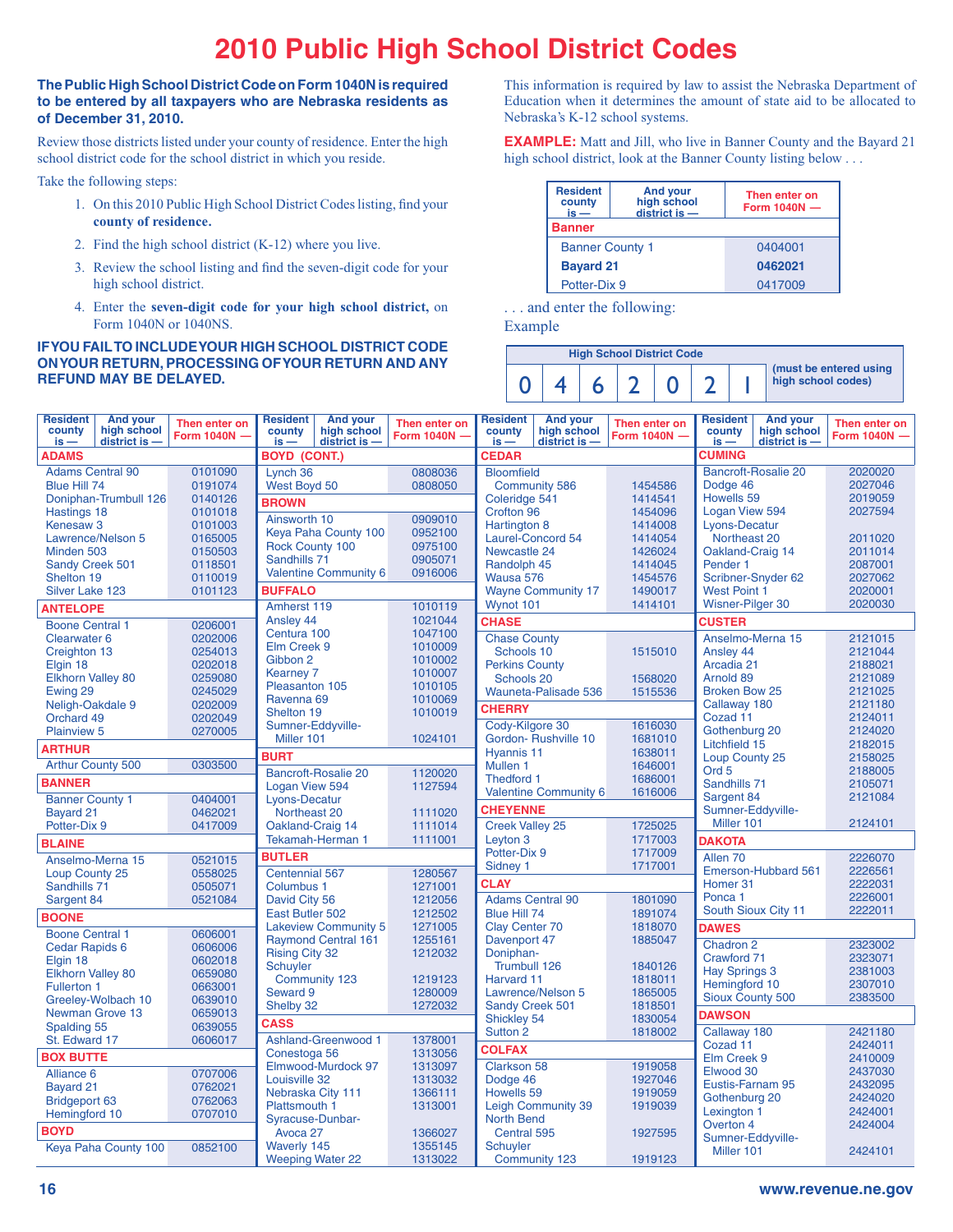# **2010 Public High School District Codes**

| <b>Resident</b><br>county<br>$is -$         | <b>And your</b><br>high school<br>district is - | Then enter on<br>Form 1040N - | <b>Resident</b><br>county<br>$is -$              | <b>And your</b><br>high school<br>$district$ is $-$ | Then enter on<br>Form 1040N - | <b>Resident</b><br>county<br>$is -$  | <b>And your</b><br>high school<br>district is - | Then enter on<br>Form 1040N - | <b>Resident</b><br>county<br>is —                      | Then enter on<br>Form 1040N - |                    |  |  |  |
|---------------------------------------------|-------------------------------------------------|-------------------------------|--------------------------------------------------|-----------------------------------------------------|-------------------------------|--------------------------------------|-------------------------------------------------|-------------------------------|--------------------------------------------------------|-------------------------------|--------------------|--|--|--|
| <b>DEUEL</b>                                |                                                 |                               | <b>FURNUS (CONT.)</b>                            |                                                     |                               | <b>HAYES</b>                         |                                                 |                               | district is -<br><b>KIMBALL</b>                        |                               |                    |  |  |  |
| <b>Creek Valley 25</b>                      |                                                 | 2525025                       | Arapahoe 18                                      |                                                     | 3333018                       |                                      | Dundy County 117                                | 4329117                       | Kimball 1                                              | 5353001                       |                    |  |  |  |
| South Platte 95                             |                                                 | 2525095                       | Cambridge 21                                     |                                                     | 3333021<br>3333540            | <b>Hayes Center 79</b><br>Maywood 46 |                                                 | 4343079<br>4332046            | Potter-Dix 9                                           |                               | 5317009            |  |  |  |
| <b>DIXON</b>                                |                                                 |                               | Southwest 179                                    | Southern Valley 540                                 | 3373179                       | McCook 17                            |                                                 | 4373017                       | <b>KNOX</b>                                            |                               |                    |  |  |  |
| Allen <sub>70</sub>                         | Emerson-Hubbard 561                             | 2626070<br>2626561            | <b>GAGE</b>                                      |                                                     |                               | <b>Wallace 65R</b>                   |                                                 | 4356565                       | <b>Bloomfield</b><br><b>Community 586</b>              | 5454586                       |                    |  |  |  |
| Hartington 8                                |                                                 | 2614008                       | <b>Beatrice 15</b>                               |                                                     | 3434015                       |                                      | Wauneta-Palisade 536                            | 4315536                       | Creighton 13                                           |                               | 5454013            |  |  |  |
| Laurel-Concord 54                           |                                                 | 2614054                       | Crete 2                                          |                                                     | 3476002                       | <b>HITCHCOCK</b>                     |                                                 |                               | Crofton 96                                             |                               | 5454096            |  |  |  |
| Newcastle 24                                |                                                 | 2626024                       |                                                  | Daniel Freeman 34                                   | 3434034                       |                                      | Dundy County 117                                | 4429117                       | Lynch 36                                               |                               | 5408036            |  |  |  |
| Ponca <sub>1</sub><br><b>Wakefield 560</b>  |                                                 | 2626001<br>2690560            | Diller-Odell 100<br>Lewiston 69                  |                                                     | 3434100<br>3467069            | <b>Hayes Center 79</b>               | <b>Hitchcock County 70</b>                      | 4443079<br>4444070            | Niobrara 501<br>Orchard 49                             |                               | 5454501<br>5402049 |  |  |  |
|                                             | <b>Wayne Community 17</b>                       | 2690017                       | Norris 160                                       |                                                     | 3455160                       | McCook 17                            |                                                 | 4473017                       | Osmond 542                                             |                               | 5470542            |  |  |  |
| Wynot 101                                   |                                                 | 2614101                       | Southern 1                                       |                                                     | 3434001                       |                                      | Wauneta-Palisade 536                            | 4415536                       | <b>Plainview 5</b>                                     |                               | 5470005            |  |  |  |
| <b>DODGE</b>                                |                                                 |                               | <b>Tri County 300</b>                            |                                                     | 3448300                       | <b>HOLT</b>                          |                                                 |                               | Verdigre 583                                           | Santee Community 505          | 5454505<br>5454583 |  |  |  |
| Arlington 24                                |                                                 | 2789024                       |                                                  | <b>Wilber-Clatonia 82</b>                           | 3476082                       | <b>Burwell 100</b>                   |                                                 | 4536100                       | Wausa 576                                              |                               | 5454576            |  |  |  |
| Dodge 46                                    |                                                 | 2727046                       | <b>GARDEN</b>                                    |                                                     |                               | <b>Chambers 137</b><br>Clearwater 6  |                                                 | 4545137<br>4502006            | <b>LANCASTER</b>                                       |                               |                    |  |  |  |
| <b>Fremont 1</b><br>Logan View 594          |                                                 | 2727001<br>2727594            | <b>Creek Valley 25</b><br><b>Garden County 1</b> |                                                     | 3525025<br>3535001            | Ewing 29                             |                                                 | 4545029                       | Lincoln 1                                              |                               | 5555001            |  |  |  |
| <b>North Bend</b>                           |                                                 |                               | South Platte 95                                  |                                                     | 3525095                       | Lynch 36                             |                                                 | 4508036                       | Crete 2                                                |                               | 5576002            |  |  |  |
| Central 595                                 |                                                 | 2727595                       | <b>GARFIELD</b>                                  |                                                     |                               | O'Neill 7                            |                                                 | 4545007                       |                                                        | Daniel Freeman 34             | 5534034            |  |  |  |
| Oakland-Craig 14                            | Scribner-Snyder 62                              | 2711014<br>2727062            | <b>Burwell 100</b>                               |                                                     | 3636100                       | Orchard 49<br><b>Stuart 44</b>       |                                                 | 4502049<br>4545044            | Malcolm 148<br>Milford 5                               |                               | 5555148<br>5580005 |  |  |  |
| <b>West Point 1</b>                         |                                                 | 2720001                       | <b>Chambers 137</b>                              |                                                     | 3645137                       | Verdigre 583                         |                                                 | 4554583                       | Norris 160                                             |                               | 5555160            |  |  |  |
| <b>DOUGLAS</b>                              |                                                 |                               | Ord <sub>5</sub>                                 | <b>Wheeler Central 45</b>                           | 3688005<br>3692045            | West Boyd 50                         |                                                 | 4508050                       | Palmyra OR1                                            |                               | 5566501            |  |  |  |
| Omaha 1                                     |                                                 | 2828001                       | <b>GOSPER</b>                                    |                                                     |                               | West Holt 239                        | <b>Wheeler Central 45</b>                       | 4545239<br>4592045            |                                                        | <b>Raymond Central 161</b>    | 5555161            |  |  |  |
| Arlington 24                                |                                                 | 2889024                       | Arapahoe 18                                      |                                                     | 3733018                       | <b>HOOKER</b>                        |                                                 |                               | <b>Waverly 145</b>                                     | <b>Wilber-Clatonia 82</b>     | 5555145<br>5576082 |  |  |  |
| Bennington 59                               |                                                 | 2828059                       | <b>Bertrand 54</b>                               |                                                     | 3769054                       | Mullen <sub>1</sub>                  |                                                 | 4646001                       | <b>LINCOLN</b>                                         |                               |                    |  |  |  |
| Community 15                                | <b>Douglas County West</b>                      | 2828015                       | Cambridge 21                                     |                                                     | 3733021                       | <b>HOWARD</b>                        |                                                 |                               | Arnold 89                                              |                               | 5621089            |  |  |  |
| Elkhorn 10                                  |                                                 | 2828010                       | Elwood 30                                        |                                                     | 3737030                       | Centura 100                          |                                                 | 4747100                       | Brady 6                                                |                               | 5656006            |  |  |  |
| <b>Fremont 1</b>                            |                                                 | 2827001                       | Eustis-Farnam 95<br>Lexington 1                  |                                                     | 3732095<br>3724001            | <b>Elba 103</b>                      |                                                 | 4747103                       | Eustis-Farnam 95                                       |                               | 5632095            |  |  |  |
| Ft. Calhoun 3<br>Gretna 37                  |                                                 | 2889003<br>2877037            |                                                  | Southern Valley 540                                 | 3733540                       |                                      | Greeley-Wolbach 10                              | 4739010                       | Gothenburg 20<br>Hershey 37                            |                               | 5624020<br>5656037 |  |  |  |
| Millard 17                                  |                                                 | 2828017                       | <b>GRANT</b>                                     |                                                     |                               | Loup City 1                          |                                                 | 4782001                       | <b>Maxwell 7</b>                                       |                               | 5656007            |  |  |  |
| <b>Ralston 54</b>                           |                                                 | 2828054                       | Hyannis 11                                       |                                                     | 3838011                       | Northwest 82                         | North Loup Scotia 501                           | 4739501<br>4740082            | Maywood 46                                             |                               | 5632046            |  |  |  |
| Westside                                    |                                                 |                               | <b>GREELEY</b>                                   |                                                     |                               | Palmer <sub>49</sub>                 |                                                 | 4761049                       | <b>McPherson</b>                                       |                               |                    |  |  |  |
| <b>Community 66</b>                         |                                                 | 2828066                       | Cedar Rapids 6                                   |                                                     | 3906006                       | St. Paul 1                           |                                                 | 4747001                       | County 90                                              | <b>Medicine Valley 125</b>    | 5660090<br>5632125 |  |  |  |
| <b>DUNDY</b>                                |                                                 |                               |                                                  | Greeley-Wolbach 10                                  | 3939010                       |                                      | <b>JEFFERSON</b>                                |                               |                                                        | North Platte 1                | 5656001            |  |  |  |
| <b>Chase County</b><br>Schools 10           |                                                 | 2915010                       | Ord <sub>5</sub>                                 | North Loup Scotia 501                               | 3939501<br>3988005            | Diller-Odell 100<br>4834100          |                                                 |                               |                                                        | <b>Paxton Consolidated 6</b>  | 5651006            |  |  |  |
| Dundy County 117                            |                                                 | 2929117                       | Spalding 55                                      |                                                     | 3939055                       | Fairbury 8<br><b>Meridian 303</b>    |                                                 | 4848008<br>4848303            | <b>Perkins County</b><br>Schools 20                    |                               | 5668020            |  |  |  |
|                                             | Wauneta-Palisade 536                            | 2915536                       | St. Paul 1                                       |                                                     | 3947001                       | Tri County 300                       |                                                 | 4848300                       | Stapleton 501                                          | 5657501                       |                    |  |  |  |
| <b>FILLMORE</b>                             |                                                 |                               |                                                  | <b>Wheeler Central 45</b>                           | 3992045                       | <b>JOHNSON</b>                       |                                                 |                               | Sutherland 55                                          |                               | 5656055            |  |  |  |
| <b>Bruning 94</b>                           |                                                 | 3085094                       | <b>HALL</b>                                      |                                                     |                               |                                      | Daniel Freeman 34                               | 4934034                       | <b>Wallace 65R</b><br>5656565                          |                               |                    |  |  |  |
| Davenport 47<br>Exeter-Milligan 1           |                                                 | 3085047<br>3030001            | <b>Adams Central 90</b>                          |                                                     | 4001090                       |                                      | Humboldt-Table Rock-                            |                               | LOGAN                                                  |                               |                    |  |  |  |
| <b>Fillmore Central 25</b>                  |                                                 | 3030025                       | Aurora 504<br>Centura 100                        |                                                     | 4041504<br>4047100            | Steinauer 70                         |                                                 | 4974070                       | Arnold 89<br>Sandhills 71                              |                               | 5721089<br>5705071 |  |  |  |
| Friend 68                                   |                                                 | 3076068                       | Doniphan-                                        |                                                     |                               |                                      | Johnson-Brock 23<br><b>Johnson County 50</b>    | 4964023<br>4949050            | Stapleton 501                                          |                               | 5757501            |  |  |  |
| Heartland                                   |                                                 |                               | Trumbull 126                                     |                                                     | 4040126                       | Lewiston 69                          |                                                 | 4967069                       | <b>LOUP</b>                                            |                               |                    |  |  |  |
| <b>Community 96</b>                         | <b>McCool Junction 83</b>                       | 3093096<br>3093083            | <b>Grand Island 2</b><br>Kenesaw <sub>3</sub>    |                                                     | 4040002<br>4001003            | <b>Sterling 33</b>                   |                                                 | 4949033                       | Loup County 25                                         |                               | 5858025            |  |  |  |
| Meridian 303                                |                                                 | 3048303                       | Northwest 82                                     |                                                     | 4040082                       | Avoca 27                             | Syracuse-Dunbar-                                | 4966027                       | Sandhills 71                                           |                               | 5805071            |  |  |  |
| Shickley 54                                 |                                                 | 3030054                       | Shelton 19                                       |                                                     | 4010019                       | <b>KEARNEY</b>                       |                                                 |                               | Sargent 84                                             |                               | 5821084            |  |  |  |
| Sutton 2                                    |                                                 | 3018002                       |                                                  | <b>Wood River Rural 83</b>                          | 4040083                       | <b>Adams Central 90</b>              |                                                 | 5001090                       | <b>MADISON</b>                                         |                               |                    |  |  |  |
| <b>FRANKLIN</b>                             |                                                 |                               | <b>HAMILTON</b>                                  |                                                     |                               |                                      | <b>Axtell Community 501</b>                     | 5050501                       | <b>Battle Creek 5</b>                                  |                               | 5959005            |  |  |  |
| Alma <sub>2</sub><br>Franklin 506           |                                                 | 3142002<br>3131506            | Aurora 504<br><b>Central City 4</b>              |                                                     | 4141504<br>4161004            | Gibbon 2                             |                                                 | 5010002                       | <b>Elkhorn Valley 80</b><br>Humphrey 67                |                               | 5959080<br>5971067 |  |  |  |
| Minden 503                                  |                                                 | 3150503                       |                                                  | Doniphan-Trumbull 126                               | 4140126                       | <b>Kearney 7</b>                     |                                                 | 5010007                       | <b>Madison 1</b>                                       |                               | 5959001            |  |  |  |
| <b>Red Cloud</b>                            |                                                 |                               | Giltner <sub>2</sub>                             |                                                     | 4141002                       | Kenesaw <sub>3</sub><br>Minden 503   |                                                 | 5001003<br>5050503            |                                                        | Newman Grove 13               | 5959013            |  |  |  |
| <b>Community 2</b>                          |                                                 | 3191002                       | Hampton 91                                       |                                                     | 4141091                       | Shelton 19                           |                                                 | 5010019                       | Norfolk <sub>2</sub>                                   |                               | 5959002            |  |  |  |
| Silver Lake 123<br><b>Wilcox-Hildreth 1</b> |                                                 | 3101123<br>3150001            | Harvard 11<br><b>Heartland</b>                   |                                                     | 4118011                       | Silver Lake 123                      |                                                 | 5001123                       | <b>MCPHERSON</b>                                       |                               |                    |  |  |  |
| <b>FRONTIER</b>                             |                                                 |                               |                                                  | <b>Community 96</b>                                 | 4193096                       | <b>Wilcox-Hildreth 1</b>             |                                                 | 5050001                       | <b>Arthur County 500</b>                               |                               | 6003500            |  |  |  |
| Arapahoe 18                                 |                                                 | 3233018                       | <b>High Plains</b>                               |                                                     |                               | <b>KEITH</b>                         |                                                 |                               | <b>McPherson</b><br>County 90                          |                               | 6060090            |  |  |  |
| Cambridge 21                                |                                                 | 3233021                       |                                                  | Community 75                                        | 4172075                       | <b>Garden County 1</b>               | <b>Arthur County 500</b>                        | 5103500<br>5135001            | Stapleton 501                                          |                               | 6057501            |  |  |  |
| Elwood 30                                   |                                                 | 3237030                       | Sutton 2                                         |                                                     | 4118002                       | Ogallala 1                           |                                                 | 5151001                       | <b>MERRICK</b>                                         |                               |                    |  |  |  |
| Eustis-Farnam 95<br><b>Hayes Center 79</b>  |                                                 | 3232095<br>3243079            | HARLAN<br>Alma <sub>2</sub><br>4242002           |                                                     |                               |                                      | Paxton Consolidated 6                           | 5151006                       | <b>Central City 4</b>                                  |                               | 6161004            |  |  |  |
| Maywood 46                                  |                                                 | 3232046                       | 4231506<br>Franklin 506                          |                                                     |                               |                                      | <b>Perkins County</b>                           |                               | Fullerton 1                                            | 6163001                       |                    |  |  |  |
| McCook 17                                   |                                                 | 3273017                       | Holdrege 44                                      |                                                     | 4269044                       | Schools 20<br>South Platte 95        |                                                 | 5168020<br>5125095            | <b>Grand Island 2</b><br>6140002<br><b>High Plains</b> |                               |                    |  |  |  |
| Southwest 179                               | <b>Medicine Valley 125</b>                      | 3232125<br>3273179            | Loomis 55                                        |                                                     | 4269055                       | <b>KEYA PAHA</b>                     |                                                 |                               | Community 75<br>6172075                                |                               |                    |  |  |  |
| <b>FURNAS</b>                               |                                                 |                               | <b>Wilcox-Hildreth 1</b>                         | Southern Valley 540                                 | 4233540<br>4250001            | <b>Keya Paha</b>                     |                                                 |                               | Northwest 82                                           | 6140082                       |                    |  |  |  |
| Alma <sub>2</sub>                           |                                                 | 3342002                       |                                                  |                                                     |                               | County 100                           |                                                 | 5252100                       | Palmer 49<br><b>Twin River 30</b>                      |                               | 6161049<br>6163030 |  |  |  |
|                                             |                                                 |                               |                                                  |                                                     |                               |                                      |                                                 |                               |                                                        |                               |                    |  |  |  |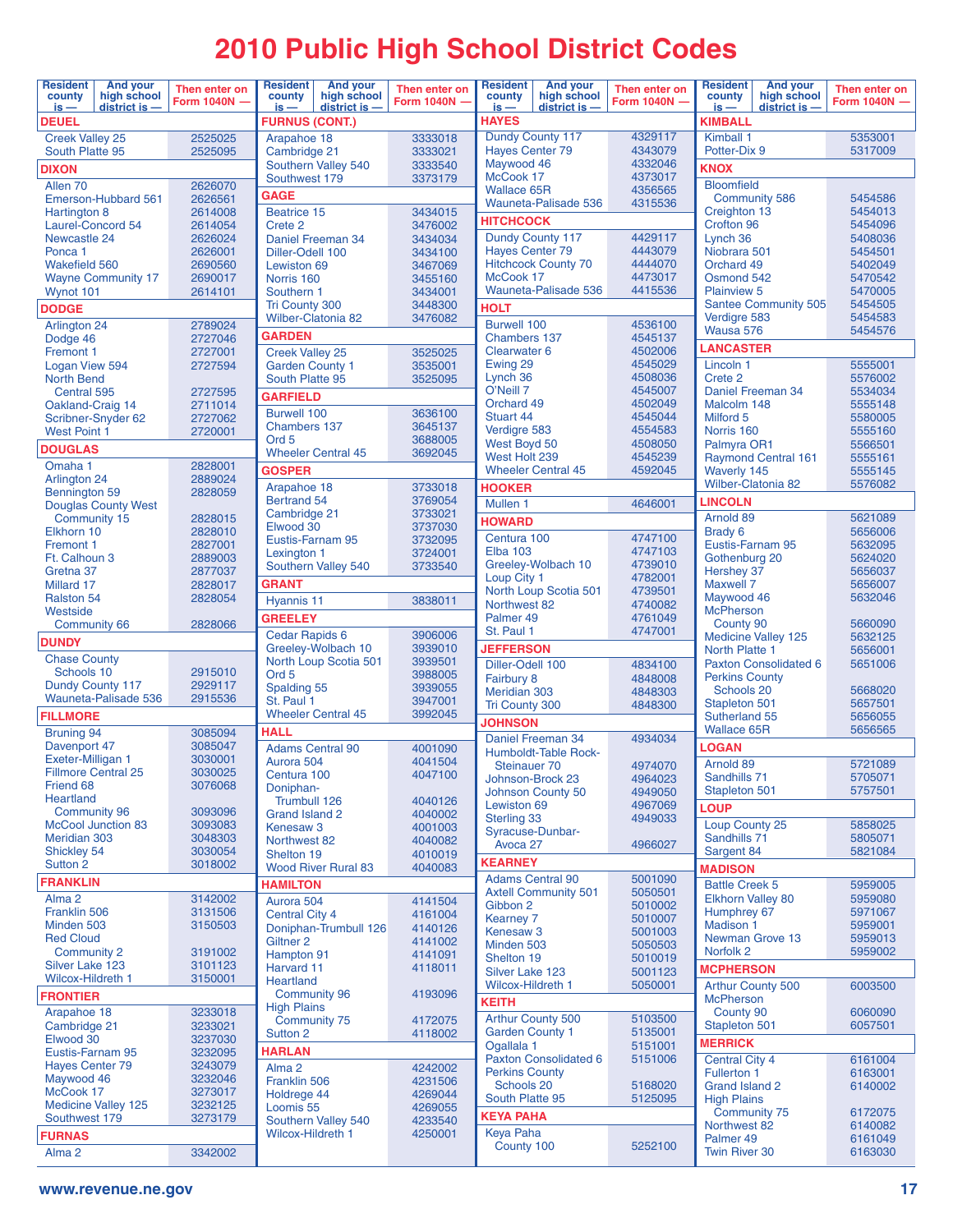# **2010 Public High School District Codes**

| <b>Resident</b><br><b>And your</b><br>high school<br>county<br>district is -<br>$is -$ | Then enter on<br>Form 1040N - | <b>Resident</b><br>county                   | <b>And your</b><br>high school<br>$district$ is $-$ | Then enter on<br><b>Form 1040N</b> | <b>Resident</b><br>county<br>$is -$ | <b>And your</b><br>high school<br>district is - | Then enter on<br>Form 1040N - | <b>Resident</b><br>county<br>$is -$         | <b>And your</b><br>high school<br>$district$ is $-$ | Then enter on<br>Form 1040N - |  |  |  |  |
|----------------------------------------------------------------------------------------|-------------------------------|---------------------------------------------|-----------------------------------------------------|------------------------------------|-------------------------------------|-------------------------------------------------|-------------------------------|---------------------------------------------|-----------------------------------------------------|-------------------------------|--|--|--|--|
| <b>MORRILL</b>                                                                         |                               | $is -$<br>PIERCE                            |                                                     |                                    |                                     | <b>SAUNDERS (CONT.)</b>                         |                               | <b>THOMAS</b>                               |                                                     |                               |  |  |  |  |
| Alliance 6                                                                             | 6207006                       | <b>Battle Creek 5</b>                       |                                                     | 7059005                            | Fremont 1                           |                                                 | 7827001                       | Mullen 1<br>8646001                         |                                                     |                               |  |  |  |  |
| <b>Banner County 1</b>                                                                 | 6204001                       | Creighton 13                                |                                                     | 7054013                            | Mead 72                             |                                                 | 7878072                       | Sandhills 71<br>8605071                     |                                                     |                               |  |  |  |  |
| Bayard 21                                                                              | 6262021                       | <b>Elkhorn Valley 80</b>                    |                                                     | 7059080<br>7002009                 | <b>North Bend</b>                   |                                                 |                               | Thedford 1                                  |                                                     | 8686001                       |  |  |  |  |
| <b>Bridgeport 63</b>                                                                   | 6262063                       |                                             | Neligh-Oakdale 9                                    |                                    | Central 595                         |                                                 | 7827595                       | <b>THURSTON</b>                             |                                                     |                               |  |  |  |  |
| <b>Garden County 1</b>                                                                 | 6235001                       | Norfolk <sub>2</sub>                        |                                                     | 7059002                            |                                     | <b>Raymond Central 161</b>                      | 7855161                       |                                             | <b>Bancroft-Rosalie 20</b>                          | 8720020                       |  |  |  |  |
| Leyton 3                                                                               | 6217003                       | Osmond 542<br>Pierce <sub>2</sub>           |                                                     | 7070542<br>7070002                 | Schuyler                            |                                                 |                               |                                             | Emerson-Hubbard 561                                 | 8726561                       |  |  |  |  |
| Scottsbluff 32                                                                         | 6279032                       | <b>Plainview 5</b>                          |                                                     | 7070005                            | Wahoo 39                            | Community 123                                   | 7819123<br>7878039            | Homer 31                                    |                                                     | 8722031                       |  |  |  |  |
| <b>NANCE</b>                                                                           |                               | Randolph 45                                 |                                                     | 7014045                            | <b>Waverly 145</b>                  |                                                 | 7855145                       | Lyons-Decatur                               |                                                     |                               |  |  |  |  |
| Cedar Rapids 6                                                                         | 6306006                       | Wausa 576                                   |                                                     | 7054576                            | Yutan 9                             |                                                 | 7878009                       | Northeast 20                                |                                                     | 8711020                       |  |  |  |  |
| Fullerton 1<br>Greeley-Wolbach 10                                                      | 6363001                       | <b>PLATTE</b>                               |                                                     |                                    | <b>SCOTTS BLUFF</b>                 |                                                 |                               | Pender 1                                    |                                                     | 8787001                       |  |  |  |  |
| <b>High Plains</b>                                                                     | 6339010                       | <b>Clarkson 58</b>                          |                                                     | 7119058                            | <b>Banner County 1</b>              |                                                 | 7904001                       | Umo N Ho Nation<br><b>Sch.16</b>            |                                                     | 8787016                       |  |  |  |  |
| Community 75                                                                           | 6372075                       | Columbus 1                                  |                                                     | 7171001                            | Bayard 21                           |                                                 | 7962021                       | <b>Wakefield 560</b>                        |                                                     | 8790560                       |  |  |  |  |
| Palmer 49                                                                              | 6361049                       | David City 56                               |                                                     | 7112056                            | Gering 16                           |                                                 | 7979016                       | <b>Walthill 13</b>                          |                                                     | 8787013                       |  |  |  |  |
| St. Edward 17                                                                          | 6306017                       | Humphrey 67                                 |                                                     | 7171067                            | <b>Minatare 2</b>                   |                                                 | 7979002                       | Winnebago 17                                |                                                     | 8787017                       |  |  |  |  |
| <b>Twin River 30</b>                                                                   | 6363030                       | Lakeview                                    |                                                     |                                    | <b>Mitchell 31</b>                  |                                                 | 7979031                       | <b>VALLEY</b>                               |                                                     |                               |  |  |  |  |
| <b>NEMAHA</b>                                                                          |                               | Community 5                                 |                                                     | 7171005                            | Morrill 11                          |                                                 | 7979011                       | Arcadia 21                                  |                                                     | 8888021                       |  |  |  |  |
| Auburn 29                                                                              | 6464029                       | <b>Leigh Community 39</b><br>Madison 1      |                                                     | 7119039<br>7159001                 | Scottsbluff 32                      |                                                 | 7979032                       | <b>Burwell 100</b>                          |                                                     | 8836100                       |  |  |  |  |
| Falls City 56                                                                          | 6474056                       | Newman Grove 13                             |                                                     | 7159013                            | <b>SEWARD</b>                       |                                                 |                               | Loup City 1                                 |                                                     | 8882001                       |  |  |  |  |
| Humboldt-Table Rock-                                                                   |                               | St. Edward 17                               |                                                     | 7106017                            | Centennial 567                      |                                                 | 8080567                       |                                             | North Loup Scotia 501                               | 8839501                       |  |  |  |  |
| Steinauer 70                                                                           | 6474070                       | <b>Twin River 30</b>                        |                                                     | 7163030                            | Crete 2                             |                                                 | 8076002                       | Ord <sub>5</sub>                            |                                                     | 8888005                       |  |  |  |  |
| Johnson-Brock 23                                                                       | 6464023                       | <b>POLK</b>                                 |                                                     |                                    | David City 56                       |                                                 | 8012056                       | <b>WASHINGTON</b>                           |                                                     |                               |  |  |  |  |
| Johnson County 50<br>Nebraska City 111                                                 | 6449050<br>6466111            | Centennial 567                              |                                                     |                                    | Dorchester 44<br>East Butler 502    |                                                 | 8076044<br>8012502            | Arlington 24                                |                                                     | 8989024                       |  |  |  |  |
|                                                                                        |                               | Columbus 1                                  |                                                     | 7280567<br>7271001                 | Exeter-Milligan 1                   |                                                 | 8030001                       | Bennington 59                               |                                                     | 8928059                       |  |  |  |  |
| <b>NUCKOLLS</b>                                                                        |                               | <b>Cross County 15</b>                      |                                                     | 7272015                            | Friend 68                           |                                                 | 8076068                       | <b>Blair Community 1</b>                    |                                                     | 8989001                       |  |  |  |  |
| Davenport 47                                                                           | 6585047                       | <b>High Plains</b>                          |                                                     |                                    | Malcolm 148                         |                                                 | 8055148                       | <b>Fort Calhoun</b>                         |                                                     |                               |  |  |  |  |
| Deshler 60                                                                             | 6585060                       | <b>Community 75</b>                         |                                                     | 7272075                            | Milford 5                           |                                                 | 8080005                       | Community 3                                 |                                                     | 8989003                       |  |  |  |  |
| Lawrence/Nelson 5                                                                      | 6565005<br>6518501            | Osceola 19                                  |                                                     | 7272019                            |                                     | <b>Raymond Central 161</b>                      | 8055161                       | Logan View 594                              | Tekamah-Herman 1                                    | 8927594<br>8911001            |  |  |  |  |
| <b>Sandy Creek 501</b><br>Superior 11                                                  | 6565011                       | <b>Rising City 32</b>                       |                                                     | 7212032                            | Seward 9                            |                                                 | 8080009                       |                                             |                                                     |                               |  |  |  |  |
| <b>Thayer Central</b>                                                                  |                               | Shelby 32                                   |                                                     | 7272032                            | <b>SHERIDAN</b>                     |                                                 |                               | <b>WAYNE</b>                                |                                                     |                               |  |  |  |  |
| <b>Community 70</b>                                                                    | 6585070                       | <b>Twin River 30</b>                        |                                                     | 7263030                            | Alliance 6                          |                                                 | 8107006                       |                                             | Laurel-Concord 54                                   | 9014054                       |  |  |  |  |
| <b>OTOE</b>                                                                            |                               | <b>RED WILLOW</b>                           |                                                     |                                    | Chadron 2                           |                                                 | 8123002                       | Norfolk <sub>2</sub><br>Pender <sub>1</sub> |                                                     | 9059002<br>9087001            |  |  |  |  |
| Conestoga 56                                                                           | 6613056                       | Cambridge 21                                |                                                     | 7333021                            | <b>Hyannis 11</b>                   |                                                 | 8138011                       | Pierce <sub>2</sub>                         |                                                     | 9070002                       |  |  |  |  |
| Daniel Freeman 34                                                                      | 6634034                       | <b>Hitchcock County 70</b>                  |                                                     | 7344070                            |                                     | Gordon-Rushville 10                             | 8181010                       | Randolph 45                                 |                                                     | 9014045                       |  |  |  |  |
| Elmwood-Murdock 97                                                                     | 6613097                       | McCook 17                                   |                                                     | 7373017                            | Hay Springs 3                       |                                                 | 8181003                       | <b>Wakefield 560</b>                        |                                                     | 9090560                       |  |  |  |  |
| Johnson-Brock 23                                                                       | 6664023                       | Southwest 179                               |                                                     | 7373179                            | Hemingford 10                       |                                                 | 8107010                       |                                             | <b>Wayne Community 17</b>                           | 9090017                       |  |  |  |  |
| Johnson County 50                                                                      | 6649050                       | <b>RICHARDSON</b>                           |                                                     |                                    | <b>SHERMAN</b>                      |                                                 |                               | Winside 595                                 |                                                     | 9090595                       |  |  |  |  |
| Nebraska City 111                                                                      | 6666111                       | Auburn 29                                   |                                                     | 7464029                            | Arcadia 21                          |                                                 | 8288021                       | Wisner-Pilger 30                            |                                                     | 9020030                       |  |  |  |  |
| Norris 160                                                                             | 6655160                       | Falls City 56                               |                                                     | 7474056                            | Centura 100                         |                                                 | 8247100                       | <b>WEBSTER</b>                              |                                                     |                               |  |  |  |  |
| Palmyra OR1<br><b>Sterling 33</b>                                                      | 6666501<br>6649033            | <b>Humboldt-Table Rock-</b><br>Steinauer 70 |                                                     | 7474070                            | <b>Elba 103</b><br>Litchfield 15    |                                                 | 8247103<br>8282015            | <b>Adams Central 90</b>                     |                                                     | 9101090                       |  |  |  |  |
| Syracuse-Dunbar-                                                                       |                               | Johnson-Brock 23                            |                                                     | 7464023                            | Loup City 1                         |                                                 | 8282001                       | Blue Hill 74                                |                                                     | 9191074                       |  |  |  |  |
| Avoca 27                                                                               | 6666027                       | Pawnee City 1                               |                                                     | 7467001                            |                                     | North Loup Scotia 501                           | 8239501                       |                                             | Lawrence/Nelson 5                                   | 9165005                       |  |  |  |  |
| <b>Waverly 145</b>                                                                     | 6655145                       | <b>ROCK</b>                                 |                                                     |                                    | Pleasanton 105                      |                                                 | 8210105                       | <b>Red Cloud</b>                            |                                                     |                               |  |  |  |  |
| <b>PAWNEE</b>                                                                          |                               | Ainsworth 10                                |                                                     | 7509010                            | Ravenna 69                          |                                                 | 8210069                       | <b>Community 2</b><br>Silver Lake 123       |                                                     | 9191002<br>9101123            |  |  |  |  |
| Diller-Odell 100                                                                       | 6734100                       | <b>Rock County 100</b>                      |                                                     | 7575100                            | <b>SIOUX</b>                        |                                                 |                               | Superior 11                                 |                                                     | 9165011                       |  |  |  |  |
| Humboldt-Table Rock-                                                                   |                               |                                             |                                                     |                                    | Crawford 71                         |                                                 | 8323071                       | <b>WHEELER</b>                              |                                                     |                               |  |  |  |  |
| Steinauer 70                                                                           | 6774070                       | SALINE                                      |                                                     |                                    | Mitchell 31                         |                                                 | 8379031                       |                                             |                                                     |                               |  |  |  |  |
| Johnson-Brock 23                                                                       | 6764023                       | Crete 2<br>Dorchester 44                    |                                                     | 7676002<br>7676044                 | Morrill 11                          |                                                 | 8379011                       | Chambers 137<br>Clearwater 6                |                                                     | 9245137<br>9202006            |  |  |  |  |
| Johnson County 50                                                                      | 6749050                       | Exeter-Milligan 1                           |                                                     | 7630001                            | <b>Sioux County 500</b>             |                                                 | 8383500                       | Elgin 18                                    |                                                     | 9202018                       |  |  |  |  |
| Lewiston 69                                                                            | 6767069                       | Friend 68                                   |                                                     | 7676068                            | <b>STANTON</b>                      |                                                 |                               | Ewing 29                                    |                                                     | 9245029                       |  |  |  |  |
| Pawnee City 1                                                                          | 6767001                       | <b>Meridian 303</b>                         |                                                     | 7648303                            | <b>Clarkson 58</b>                  |                                                 | 8419058                       | Spalding 55                                 |                                                     | 9239055                       |  |  |  |  |
| Southern 1                                                                             | 6734001                       | Milford 5                                   |                                                     | 7680005                            | Howells 59                          |                                                 | 8419059                       |                                             | <b>Wheeler Central 45</b>                           | 9292045                       |  |  |  |  |
| <b>PERKINS</b>                                                                         |                               | <b>Tri County 300</b>                       |                                                     | 7648300                            |                                     | <b>Leigh Community 39</b>                       | 8419039                       | <b>YORK</b>                                 |                                                     |                               |  |  |  |  |
| <b>Hayes Center 79</b>                                                                 | 6843079                       | Wilber-Clatonia 82                          |                                                     | 7676082                            | <b>Madison 1</b>                    |                                                 | 8459001                       | Centennial 567                              |                                                     | 9380567                       |  |  |  |  |
| Ogallala <sub>1</sub>                                                                  | 6851001                       | <b>SARPY</b>                                |                                                     |                                    | Norfolk <sub>2</sub>                |                                                 | 8459002                       | <b>Cross County 15</b>                      |                                                     | 9372015                       |  |  |  |  |
| <b>Paxton Consolidated 6</b><br><b>Perkins County</b>                                  | 6851006                       | <b>Ashland-Greenwood 1</b>                  |                                                     | 7778001                            | <b>Stanton 3</b><br>Winside 595     |                                                 | 8484003<br>8490595            | Exeter-Milligan 1                           |                                                     | 9330001                       |  |  |  |  |
| Schools 20                                                                             | 6868020                       | <b>Bellevue 1</b>                           |                                                     | 7777001                            | Wisner-Pilger 30                    |                                                 | 8420030                       | Hampton 91                                  |                                                     | 9341091                       |  |  |  |  |
| South Platte 95                                                                        | 6825095                       | Gretna 37                                   |                                                     | 7777037                            |                                     |                                                 |                               | <b>Heartland</b>                            |                                                     |                               |  |  |  |  |
| <b>Wallace 65R</b>                                                                     | 6856565                       | Louisville 32                               |                                                     | 7713032                            | <b>THAYER</b>                       |                                                 |                               | <b>Community 96</b>                         |                                                     | 9393096                       |  |  |  |  |
| <b>PHELPS</b>                                                                          |                               | Millard 17                                  |                                                     | 7728017                            | <b>Bruning 94</b>                   |                                                 | 8585094                       | <b>High Plains</b>                          |                                                     |                               |  |  |  |  |
| <b>Axtell Community 501</b>                                                            | 6950501                       | Omaha 1<br>Papillion-LaVista 27             |                                                     | 7728001<br>7777027                 | Davenport 47<br>Deshler 60          |                                                 | 8585047<br>8585060            | <b>Community 75</b>                         | <b>McCool Junction 83</b>                           | 9372075<br>9393083            |  |  |  |  |
| <b>Bertrand 54</b>                                                                     | 6969054                       | South Sarpy 46                              |                                                     | 7777046                            | Fairbury 8                          |                                                 | 8548008                       | Sutton 2                                    |                                                     | 9318002                       |  |  |  |  |
| Elm Creek 9                                                                            | 6910009                       |                                             |                                                     |                                    | <b>Meridian 303</b>                 |                                                 | 8548303                       | York 12                                     |                                                     | 9393012                       |  |  |  |  |
| Holdrege 44                                                                            | 6969044                       | <b>SAUNDERS</b>                             |                                                     |                                    |                                     | Shickley 54                                     | 8530054                       |                                             |                                                     |                               |  |  |  |  |
| <b>Kearney 7</b>                                                                       | 6910007                       | <b>Ashland-Greenwood 1</b>                  |                                                     | 7878001                            | <b>Superior 11</b>                  |                                                 | 8565011                       |                                             |                                                     |                               |  |  |  |  |
| Loomis 55                                                                              | 6969055                       | Cedar Bluffs 107                            |                                                     | 7878107                            | <b>Thayer Central</b>               |                                                 |                               |                                             |                                                     |                               |  |  |  |  |
| Overton 4                                                                              | 6924004                       | David City 56                               |                                                     | 7812056                            | <b>Community 70</b>                 |                                                 | 8585070                       |                                             |                                                     |                               |  |  |  |  |
| <b>Wilcox-Hildreth 1</b>                                                               | 6950001                       | East Butler 502                             |                                                     | 7812502                            |                                     |                                                 |                               |                                             |                                                     |                               |  |  |  |  |
|                                                                                        |                               |                                             |                                                     |                                    |                                     |                                                 |                               |                                             |                                                     |                               |  |  |  |  |
|                                                                                        |                               |                                             |                                                     |                                    |                                     |                                                 |                               |                                             |                                                     |                               |  |  |  |  |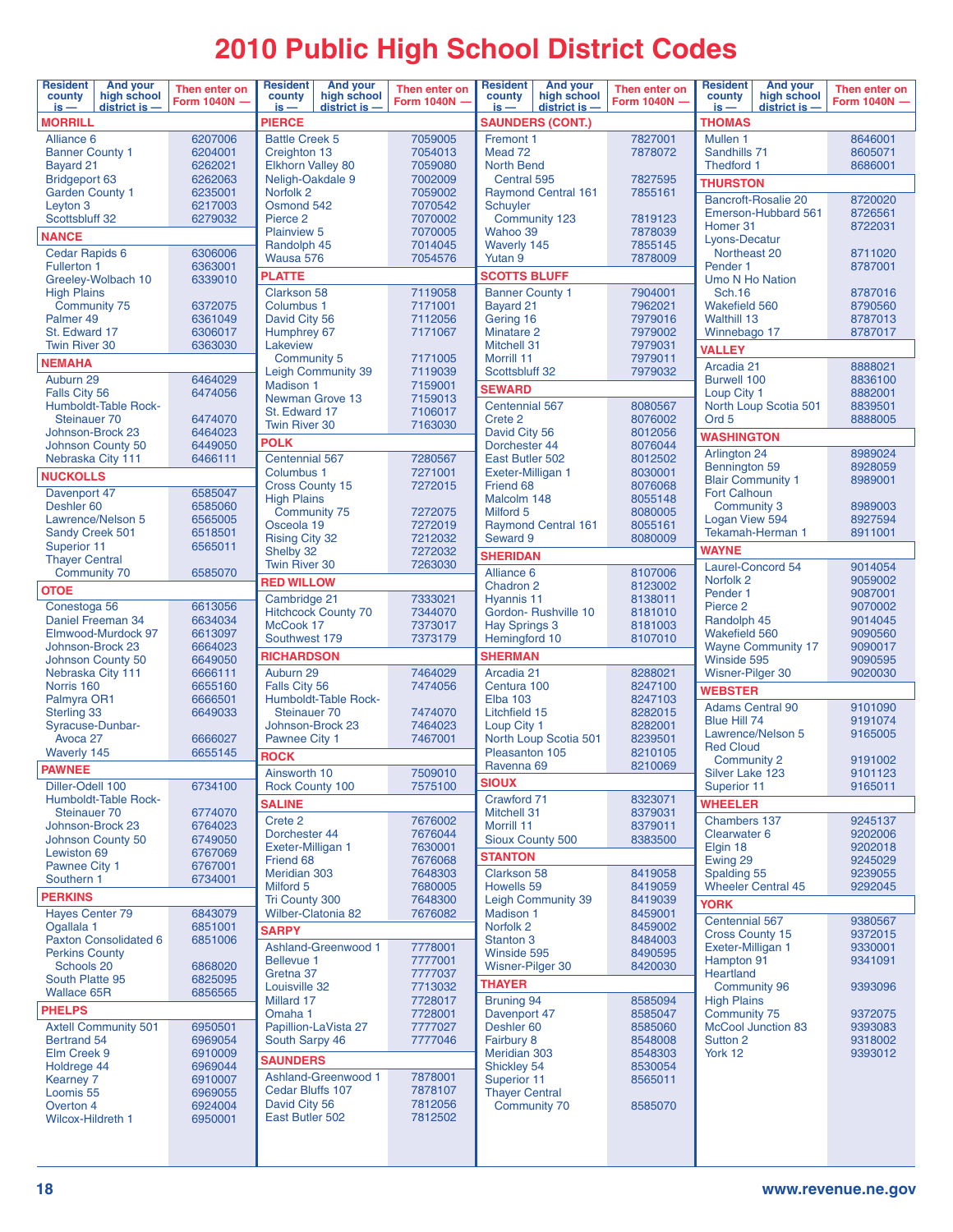#### **2010 Nebraska Tax Table** *[More info](http://www.revenue.ne.gov/question/ind_efile_FAQ.html#n4a) . . .*

**Use your tax table income found on line14, Form 1040N.**

**All taxpayers must use the Nebraska Tax Table. If your tax table income is more than the highest amount in the tax table, see instructions at the end of the table.**

**EXAMPLE:** The tax table income is \$24,075 and filing status is married, filing jointly. As shown in the example of the tax table, tax is \$812.

Nonresidents and partial-year residents, see Nebraska Schedule III instructions.

**Special Instructions:** If your line 5, Form 1040N **federal adjusted gross income, is more than \$167,100 (\$83,550 if married, filing separately), be sure to complete the [Nebraska Tax Worksheet o](#page-25-0)n page 22** to determine your total Nebraska tax.

| At<br>least | <b>But less</b><br>than | <b>Single</b> | Married, Married,<br>filing<br>jointly<br>÷ | filing<br>sepa-<br>rately | <b>Head</b><br>of a<br>house-<br>hold |
|-------------|-------------------------|---------------|---------------------------------------------|---------------------------|---------------------------------------|
|             |                         | Your tax is-  |                                             |                           |                                       |
| 23.760      | 23.860                  | 924           | 802                                         | 924                       | 805                                   |
| 23,860      | 23.960                  | 929           | 805                                         | 929                       | 808                                   |
| 23,960      | 24.060                  | 934           | 809                                         | 934                       | 812                                   |
| 24,060      | 24,160                  | 939           | 812                                         | 939                       | 815                                   |
| 24,160      | 24.260                  | 944           | 816                                         | 944                       | 819                                   |

**EXAMPLE**

| If tax table   |                                                           | And you are-  |                                               |                           | If tax table<br>And you are-   |                      |                         |               |                                        |                           | If tax table<br>And you are-          |                  |                         |               |                                        |                           |                                |
|----------------|-----------------------------------------------------------|---------------|-----------------------------------------------|---------------------------|--------------------------------|----------------------|-------------------------|---------------|----------------------------------------|---------------------------|---------------------------------------|------------------|-------------------------|---------------|----------------------------------------|---------------------------|--------------------------------|
| income is-     |                                                           |               |                                               |                           |                                | income is-           |                         |               |                                        |                           |                                       |                  | income is-              |               |                                        |                           |                                |
| At<br>least    | <b>But less</b><br>than                                   | <b>Single</b> | <b>Married, Married,</b><br>filing<br>jointly | filing<br>sepa-<br>rately | Head<br>of a<br>house-<br>hold | At<br>least          | <b>But less</b><br>than | <b>Single</b> | Married, Married,<br>filing<br>jointly | filing<br>sepa-<br>rately | <b>Head</b><br>of a<br>house-<br>hold | At<br>least      | <b>But less</b><br>than | <b>Single</b> | Married, Married,<br>filing<br>jointly | filing<br>sepa-<br>rately | Head<br>of a<br>house-<br>hold |
|                |                                                           |               |                                               | Your tax is —             |                                | <u>Your tax is —</u> |                         |               |                                        |                           |                                       |                  | <u>Your tax is —</u>    |               |                                        |                           |                                |
|                | Less than 2,060                                           |               |                                               |                           |                                | 5,460                |                         |               |                                        |                           |                                       | 10,860           |                         |               |                                        |                           |                                |
| 60             | 160                                                       | $\mathbf{3}$  | 3                                             | 3                         | 3                              | 5,460                | 5,560                   | 172           | 148                                    | 172                       | 151                                   | 10,860           | 10,960                  | 365           | 341                                    | 365                       | 344                            |
| 160            | 260                                                       | 5             | 5                                             | 5                         | 5                              | 5,560                | 5,660                   | 176           | 152                                    | 176                       | 155                                   | 10,960           | 11,060                  | 369           | 345                                    | 369                       | 348                            |
| 260<br>360     | 360<br>460                                                | 8<br>10       | 8<br>10                                       | 8<br>10                   | 8<br>10                        | 5,660<br>5,760       | 5,760<br>5,860          | 180<br>183    | 155<br>159                             | 180<br>183                | 158<br>162                            | 11,060<br>11,160 | 11,160<br>11,260        | 372<br>376    | 348<br>352                             | 372<br>376                | 351<br>355                     |
| 460            | 560                                                       | 13            | 13                                            | 13                        | 13                             | 5,860                | 5,960                   | 187           | 163                                    | 187                       | 166                                   | 11,260           | 11,360                  | 380           | 355                                    | 380                       | 358                            |
| 560            | 660                                                       | 16            | 16                                            | 16                        | 16                             | 5,960                | 6,060                   | 190           | 166                                    | 190                       | 169                                   | 11,360           | 11,460                  | 383           | 359                                    | 383                       | 362                            |
| 660            | 760                                                       | 18            | 18                                            | 18                        | 18                             | 6,060                | 6,160                   | 194           | 170                                    | 194                       | 173                                   | 11,460           | 11,560                  | 387           | 362                                    | 387                       | 365                            |
| 760<br>860     | 860<br>960                                                | 21<br>23      | 21<br>23                                      | 21<br>23                  | 21<br>23                       | 6,160<br>6,260       | 6,260<br>6,360          | 197<br>201    | 173<br>177                             | 197<br>201                | 176<br>180                            | 11,560<br>11,660 | 11,660<br>11,760        | 390<br>394    | 366<br>370                             | 390<br>394                | 369<br>373                     |
| 960            | 1,060                                                     | 26            | 26                                            | 26                        | 26                             | 6,360                | 6,460                   | 205           | 180                                    | 205                       | 183                                   | 11,760           | 11,860                  | 397           | 373                                    | 397                       | 376                            |
| 1,060          | 1,160                                                     | 28            | 28                                            | 28                        | 28                             | 6,460                | 6,560                   | 208           | 184                                    | 208                       | 187                                   | 11,860           | 11,960                  | 401           | 377                                    | 401                       | 380                            |
| 1,160<br>1,260 | 1,260                                                     | 31            | 31<br>34                                      | 31<br>34                  | 31<br>34                       | 6,560                | 6,660                   | 212<br>215    | 187<br>191                             | 212<br>215                | 191<br>194                            | 11,960           | 12,060                  | 405<br>408    | 380<br>384                             | 405<br>408                | 383<br>387                     |
| 1,360          | 1,360<br>1,460                                            | 34<br>36      | 36                                            | 36                        | 36                             | 6,660<br>6,760       | 6,760<br>6,860          | 219           | 195                                    | 219                       | 198                                   | 12,060<br>12,160 | 12,160<br>12,260        | 412           | 387                                    | 412                       | 390                            |
| 1,460          | 1,560                                                     | 39            | 39                                            | 39                        | 39                             | 6,860                | 6,960                   | 222           | 198                                    | 222                       | 201                                   | 12,260           | 12,360                  | 415           | 391                                    | 415                       | 394                            |
| 1,560          | 1,660                                                     | 41            | 41                                            | 41                        | 41                             | 6,960                | 7,060                   | 226           | 202                                    | 226                       | 205                                   | 12,360           | 12,460                  | 419           | 395                                    | 419                       | 398                            |
| 1,660<br>1,760 | 1,760<br>1,860                                            | 44<br>46      | 44<br>46                                      | 44<br>46                  | 44<br>46                       | 7,060<br>7,160       | 7,160<br>7,260          | 230<br>233    | 205<br>209                             | 230<br>233                | 208<br>212                            | 12,460<br>12,560 | 12,560<br>12,660        | 422<br>426    | 398<br>402                             | 422<br>426                | 401<br>405                     |
| 1,860          | 1,960                                                     | 49            | 49                                            | 49                        | 49                             | 7,260                | 7,360                   | 237           | 212                                    | 237                       | 216                                   | 12,660           | 12,760                  | 430           | 405                                    | 430                       | 408                            |
| 1,960          | 2,060                                                     | 51            | 51                                            | 51                        | 51                             | 7,360                | 7,460                   | 240           | 216                                    | 240                       | 219                                   | 12,760           | 12,860                  | 433           | 409                                    | 433                       | 412                            |
| 2,060          |                                                           |               |                                               |                           |                                | 7,460                |                         |               |                                        |                           |                                       | 12,860           |                         |               |                                        |                           |                                |
| 2,060          | 2,160                                                     | 54            | 54                                            | 54                        | 54                             | 7,460                | 7,560                   | 244           | 220                                    | 244                       | 223                                   | 12.860           | 12,960                  | 437           | 412                                    | 437                       | 415                            |
| 2,160<br>2,260 | 2,260<br>2,360                                            | 57<br>59      | 57<br>59                                      | 57<br>59                  | 57<br>59                       | 7,560<br>7,660       | 7,660<br>7,760          | 247<br>251    | 223<br>227                             | 247<br>251                | 226<br>230                            | 12.960<br>13.060 | 13.060<br>13,160        | 440<br>444    | 416<br>420                             | 440<br>444                | 419<br>423                     |
| 2,360          | 2,460                                                     | 62            | 62                                            | 62                        | 62                             | 7,760                | 7,860                   | 255           | 230                                    | 255                       | 233                                   | 13,160           | 13,260                  | 447           | 423                                    | 447                       | 426                            |
| 2,460          | 2,560                                                     | 65            | 64                                            | 65                        | 64                             | 7,860                | 7,960                   | 258           | 234                                    | 258                       | 237                                   | 13,260           | 13,360                  | 451           | 427                                    | 451                       | 430                            |
| 2,560          | 2,660                                                     | 69            | 67                                            | 69                        | 67                             | 7,960                | 8,060                   | 262           | 237                                    | 262                       | 241                                   | 13,360           | 13,460                  | 454           | 430                                    | 454                       | 433                            |
| 2,660<br>2,760 | 2,760<br>2,860                                            | 73<br>76      | 69<br>72                                      | 73<br>76                  | 69<br>72                       | 8,060<br>8,160       | 8,160<br>8,260          | 265<br>269    | 241<br>245                             | 265<br>269                | 244<br>248                            | 13,460<br>13,560 | 13,560<br>13,660        | 458<br>462    | 434<br>437                             | 458<br>462                | 437<br>440                     |
| 2,860          | 2,960                                                     | 80            | 74                                            | 80                        | 74                             | 8,260                | 8,360                   | 272           | 248                                    | 272                       | 251                                   | 13,660           | 13,760                  | 465           | 441                                    | 465                       | 444                            |
| 2,960          | 3,060                                                     | 83            | 77                                            | 83                        | 77                             | 8,360                | 8,460                   | 276           | 252                                    | 276                       | 255                                   | 13,760           | 13,860                  | 469           | 445                                    | 469                       | 448                            |
| 3,060<br>3,160 | 3,160<br>3,260                                            | 87<br>90      | 80<br>82                                      | 87<br>90                  | 80<br>82                       | 8,460<br>8,560       | 8,560<br>8,660          | 280<br>283    | 255<br>259                             | 280<br>283                | 258<br>262                            | 13,860<br>13,960 | 13,960<br>14,060        | 472<br>476    | 448<br>452                             | 472<br>476                | 451<br>455                     |
| 3,260          | 3,360                                                     | 94            | 85                                            | 94                        | 85                             | 8,660                | 8,760                   | 287           | 262                                    | 287                       | 265                                   | 14,060           | 14,160                  | 479           | 455                                    | 479                       | 458                            |
| 3,360          | 3,460                                                     | 97            | 87                                            | 97                        | 87                             | 8,760                | 8,860                   | 290           | 266                                    | 290                       | 269                                   | 14,160           | 14,260                  | 483           | 459                                    | 483                       | 462                            |
| 3,460          | 3,560                                                     | 101           | 90                                            | 101                       | 90                             | 8,860                | 8,960                   | 294           | 270                                    | 294                       | 273                                   | 14,260           | 14,360                  | 487           | 462                                    | 487                       | 465                            |
| 3,560<br>3,660 | 3,660<br>3,760                                            | 105<br>108    | 92<br>95                                      | 105<br>108                | 92<br>95                       | 8,960<br>9,060       | 9,060<br>9,160          | 297<br>301    | 273<br>277                             | 297<br>301                | 276<br>280                            | 14,360<br>14,460 | 14,460<br>14,560        | 490<br>494    | 466<br>470                             | 490<br>494                | 469<br>473                     |
| 3,760          | 3,860                                                     | 112           | 98                                            | 112                       | 98                             | 9,160                | 9,260                   | 305           | 280                                    | 305                       | 283                                   | 14,560           | 14,660                  | 497           | 473                                    | 497                       | 476                            |
| 3,860          | 3,960                                                     | 115           | 100                                           | 115                       | 100                            | 9,260                | 9,360                   | 308           | 284                                    | 308                       | 287                                   | 14,660           | 14,760                  | 501           | 477                                    | 501                       | 480                            |
| 3,960<br>4,060 | 4,060<br>4,160                                            | 119<br>122    | 103<br>105                                    | 119<br>122                | 103<br>105                     | 9,360<br>9,460       | 9,460<br>9,560          | 312<br>315    | 287<br>291                             | 312<br>315                | 290<br>294                            | 14,760<br>14,860 | 14,860<br>14,960        | 504<br>508    | 480<br>484                             | 504<br>508                | 483<br>487                     |
| 4,160          | 4,260                                                     | 126           | 108                                           | 126                       | 108                            | 9,560                | 9,660                   | 319           | 295                                    | 319                       | 298                                   | 14,960           | 15,060                  | 512           | 487                                    | 512                       | 490                            |
| 4,260          | 4,360                                                     | 130           | 110                                           | 130                       | 110                            | 9,660                | 9,760                   | 322           | 298                                    | 322                       | 301                                   | 15,060           | 15,160                  | 515           | 491                                    | 515                       | 494                            |
| 4,360          | 4,460                                                     | 133           | 113                                           | 133                       | 113                            | 9,760                | 9,860                   | 326           | 302                                    | 326                       | 305                                   | 15,160           | 15,260                  | 519           | 495                                    | 519                       | 498                            |
| 4,460<br>4,560 | 4,560<br>4,660                                            | 137<br>140    | 115<br>118                                    | 137<br>140                | 116<br>119                     | 9,860<br>9,960       | 9,960<br>10,060         | 330<br>333    | 305<br>309                             | 330<br>333                | 308<br>312                            | 15,260<br>15,360 | 15,360<br>15,460        | 522<br>526    | 498<br>502                             | 522<br>526                | 501<br>505                     |
| 4,660          | 4,760                                                     | 144           | 121                                           | 144                       | 123                            | 10,060               | 10,160                  | 337           | 312                                    | 337                       | 315                                   | 15,460           | 15,560                  | 529           | 505                                    | 529                       | 508                            |
| 4,760          | 4,860                                                     | 147           | 123                                           | 147                       | 126                            | 10,160               | 10,260                  | 340           | 316                                    | 340                       | 319                                   | 15,560           | 15,660                  | 533           | 509                                    | 533                       | 512                            |
| 4,860          | 4,960                                                     | 151           | 127                                           | 151                       | 130                            | 10,260               | 10,360                  | 344           | 320                                    | 344                       | 323                                   | 15,660           | 15,760                  | 537           | 512                                    | 537                       | 515                            |
| 4,960<br>5,060 | 5,060<br>5,160                                            | 155<br>158    | 130<br>134                                    | 155<br>158                | 133<br>137                     | 10,360<br>10,460     | 10,460<br>10,560        | 347<br>351    | 323<br>327                             | 347<br>351                | 326<br>330                            | 15,760<br>15,860 | 15,860<br>15,960        | 540<br>544    | 516<br>520                             | 540<br>544                | 519<br>523                     |
| 5,160          | 5,260                                                     | 162           | 138                                           | 162                       | 141                            | 10,560               | 10,660                  | 355           | 330                                    | 355                       | 333                                   | 15,960           | 16,060                  | 547           | 523                                    | 547                       | 526                            |
| 5,260          | 5,360                                                     | 165           | 141                                           | 165                       | 144                            | 10,660               | 10,760                  | 358           | 334                                    | 358                       | 337                                   | 16,060           | 16,160                  | 551           | 527                                    | 551                       | 530                            |
| 5,360          | 5,460                                                     | 169           | 145                                           | 169                       | 148                            | 10,760               | 10,860                  | 362           | 337                                    | 362                       | 340                                   | 16,160           | 16,260                  | 554           | 530                                    | 554                       | 533                            |
|                | *This column must also be used by a qualifying widow(er). |               |                                               |                           |                                |                      |                         |               |                                        |                           |                                       |                  |                         |               |                                        |                           | Continued on next page         |

# **2010 Nebraska Tax Table**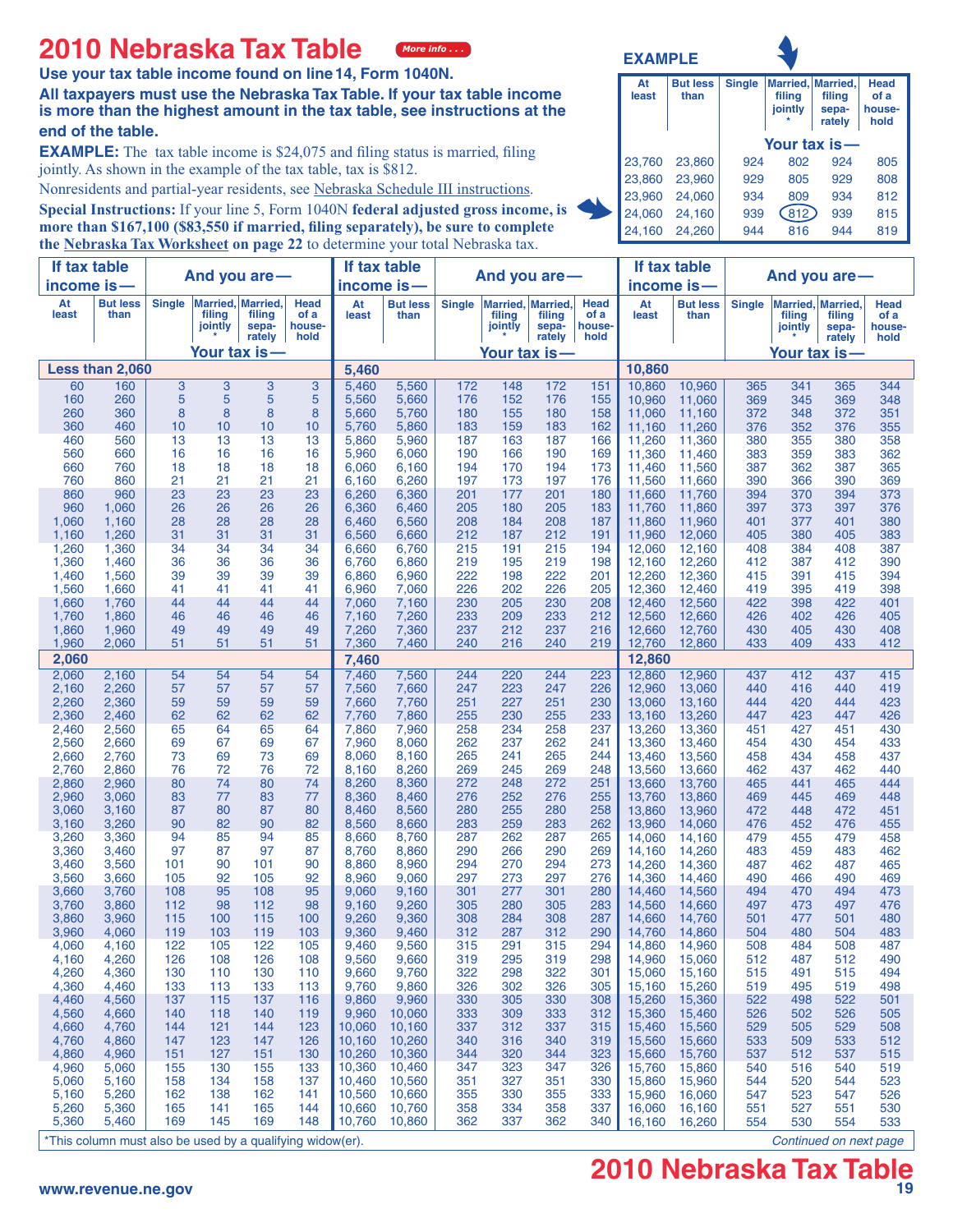## **2010 Nebraska Tax Table—continued**

| income is-<br>At<br><b>But less</b><br><b>Single</b><br><b>But less</b><br><b>Single</b><br><b>But less</b><br><b>Single</b><br>Married, Married,<br>Head<br>At<br>Married, Married,<br>Head<br>At<br>Married, Married,<br>Head<br>least<br>than<br>filing<br>filing<br>of a<br>least<br>than<br>filing<br>of a<br>least<br>than<br>filing<br>of a<br>filing<br>filing<br>jointly<br>jointly<br>sepa-<br>house-<br>jointly<br>sepa-<br>house-<br>sepa-<br>house-<br>rately<br>rately<br>rately<br>hold<br>hold<br>hold<br>Your tax is-<br>Your tax is-<br>Your tax is—<br>16,260<br>22,960<br>29,660<br>22,960<br>23,060<br>883<br>773<br>883<br>776<br>16,260<br>16,360<br>558<br>534<br>558<br>537<br>29,660<br>29,760<br>1,272<br>1,272<br>1,042<br>1,012<br>777<br>888<br>780<br>16,360<br>16,460<br>562<br>537<br>562<br>540<br>23,060<br>23,160<br>888<br>29,760<br>29,860<br>1,279<br>1,016<br>1,279<br>1,047<br>23,260<br>780<br>1,286<br>16,460<br>16,560<br>565<br>541<br>544<br>23,160<br>893<br>893<br>783<br>29,860<br>29,960<br>1,019<br>1,286<br>1,052<br>565<br>23,260<br>23,360<br>898<br>784<br>898<br>787<br>1,293<br>1,023<br>16,560<br>16,660<br>569<br>544<br>569<br>548<br>29,960<br>30,060<br>1,293<br>1,057<br>23,360<br>903<br>787<br>903<br>790<br>1,300<br>16,660<br>572<br>548<br>551<br>23,460<br>30,060<br>30,160<br>1,026<br>1,300<br>1,062<br>16,760<br>572<br>23,560<br>908<br>791<br>908<br>794<br>16,860<br>552<br>576<br>555<br>23,460<br>30,160<br>30,260<br>1,306<br>1,030<br>1,306<br>1,067<br>16,760<br>576<br>794<br>16,860<br>16,960<br>555<br>558<br>23,560<br>23,660<br>913<br>913<br>797<br>30,260<br>30,360<br>1,313<br>1,034<br>1,313<br>1,072<br>579<br>579<br>562<br>798<br>1,320<br>16,960<br>17,060<br>583<br>559<br>583<br>23,660<br>23,760<br>918<br>918<br>801<br>30,360<br>30,460<br>1,037<br>1,320<br>1,078<br>802<br>924<br>562<br>587<br>565<br>23,760<br>23,860<br>924<br>805<br>1,327<br>1,327<br>1,083<br>17,060<br>17,160<br>587<br>30,460<br>30,560<br>1,041<br>23,860<br>23,960<br>929<br>805<br>929<br>30,560<br>1,334<br>1,088<br>17,160<br>17,260<br>590<br>566<br>590<br>569<br>808<br>30,660<br>1,044<br>1,334<br>934<br>24,060<br>934<br>809<br>812<br>17,260<br>17,360<br>594<br>569<br>594<br>573<br>23,960<br>30,660<br>30,760<br>1,341<br>1,048<br>1,341<br>1,093<br>939<br>1,348<br>17,360<br>17,460<br>597<br>24,060<br>24,160<br>939<br>812<br>815<br>30,760<br>30,860<br>1,051<br>1,348<br>1,098<br>573<br>597<br>576<br>24,260<br>17,460<br>17,560<br>577<br>580<br>944<br>816<br>944<br>819<br>30,860<br>30,960<br>1,354<br>1,055<br>1,354<br>1,103<br>601<br>601<br>24,160<br>24,360<br>580<br>583<br>24,260<br>949<br>819<br>949<br>822<br>1,361<br>1,059<br>17,560<br>17,660<br>606<br>606<br>30.960<br>31,060<br>1,361<br>1,108<br>587<br>24,360<br>24.460<br>954<br>823<br>954<br>826<br>1,368<br>17,660<br>17,760<br>584<br>611<br>31.060<br>31.160<br>1,062<br>1,368<br>1,113<br>611<br>24,560<br>959<br>827<br>959<br>17,760<br>17,860<br>587<br>616<br>590<br>24,460<br>830<br>31.160<br>31,260<br>1,375<br>1,066<br>1,375<br>1,119<br>616<br>594<br>1,382<br>17,860<br>17,960<br>622<br>622<br>24,560<br>24,660<br>965<br>830<br>965<br>833<br>31.260<br>31,360<br>1,069<br>1,382<br>1,124<br>591<br>594<br>598<br>834<br>1,389<br>1,389<br>17,960<br>18,060<br>627<br>627<br>24,660<br>24,760<br>970<br>970<br>837<br>31,360<br>31,460<br>1,073<br>1,129<br>632<br>598<br>632<br>24,760<br>24,860<br>975<br>837<br>975<br>840<br>1,395<br>18,060<br>18,160<br>601<br>31,460<br>31,560<br>1,076<br>1,395<br>1,134<br>24,860<br>24,960<br>980<br>841<br>980<br>844<br>18,160<br>18,260<br>637<br>602<br>637<br>605<br>31,560<br>31,660<br>1,402<br>1,080<br>1,402<br>1,139<br>18,260<br>24,960<br>31,660<br>24,960<br>25,060<br>985<br>844<br>18,260<br>18,360<br>642<br>642<br>608<br>985<br>847<br>31,660<br>1,409<br>605<br>31,760<br>1,084<br>1,409<br>1,144<br>25,160<br>990<br>848<br>990<br>18,360<br>18,460<br>647<br>609<br>647<br>612<br>25,060<br>851<br>31,760<br>31,860<br>1,416<br>1,087<br>1,416<br>1,149<br>995<br>18,460<br>18,560<br>652<br>652<br>615<br>25,160<br>25,260<br>995<br>852<br>855<br>31,860<br>31,960<br>1,423<br>1,091<br>1,423<br>1,154<br>612<br>25,260<br>25,360<br>1,000<br>855<br>1,000<br>858<br>32,060<br>1,430<br>1,094<br>1,430<br>1,159<br>18,560<br>18,660<br>657<br>657<br>619<br>31,960<br>616<br>25,360<br>1,006<br>859<br>1,006<br>862<br>18,660<br>662<br>662<br>622<br>25,460<br>32,060<br>32,160<br>1,436<br>1,098<br>1,436<br>1,165<br>18,760<br>619<br>623<br>626<br>25,460<br>25,560<br>1,011<br>862<br>1,011<br>865<br>32,260<br>18,760<br>18,860<br>668<br>668<br>32,160<br>1,443<br>1,101<br>1,170<br>1,443<br>25,560<br>25,660<br>866<br>1,016<br>32,260<br>18,860<br>18,960<br>673<br>627<br>673<br>630<br>1,016<br>869<br>32,360<br>1,450<br>1,105<br>1,450<br>1,175<br>18,960<br>19,060<br>678<br>630<br>678<br>633<br>25,660<br>25,760<br>1,021<br>869<br>1,021<br>872<br>32,360<br>32,460<br>1,457<br>1,180<br>1,109<br>1,457<br>25,860<br>873<br>1,026<br>32,560<br>1,464<br>1,185<br>19,060<br>19,160<br>683<br>634<br>683<br>637<br>25,760<br>1,026<br>876<br>32,460<br>1,112<br>1,464<br>25,860<br>25,960<br>1,031<br>877<br>1,031<br>880<br>19,160<br>19,260<br>688<br>637<br>688<br>640<br>32,560<br>32,660<br>1,471<br>1,471<br>1,190<br>1,116<br>693<br>25,960<br>26,060<br>1,036<br>880<br>1,036<br>883<br>19,260<br>19,360<br>693<br>641<br>644<br>32,660<br>32,760<br>1,477<br>1,477<br>1,195<br>1,119<br>19,360<br>26,060<br>26,160<br>1,041<br>884<br>1,041<br>887<br>1,484<br>19,460<br>698<br>644<br>698<br>647<br>32,760<br>32,860<br>1,123<br>1,484<br>1,200<br>19,460<br>19,560<br>703<br>648<br>703<br>651<br>26,260<br>1,046<br>887<br>1,046<br>890<br>32,860<br>32,960<br>1,491<br>1,126<br>1,491<br>1,206<br>26,160<br>26,260<br>26,360<br>1,052<br>891<br>1,052<br>894<br>32,960<br>33,060<br>1,498<br>1,130<br>1,211<br>19,560<br>19,660<br>709<br>652<br>709<br>655<br>1,498<br>894<br>658<br>26,360<br>26,460<br>1,057<br>1,057<br>897<br>1,216<br>19,660<br>714<br>655<br>714<br>33.060<br>33,160<br>1,505<br>1,134<br>1,505<br>19.760<br>659<br>662<br>26,460<br>26,560<br>1,062<br>898<br>1,062<br>33,260<br>1,221<br>19,760<br>19,860<br>719<br>719<br>901<br>33,160<br>1,512<br>1,137<br>1,512<br>665<br>1,067<br>1,067<br>905<br>19,860<br>19,960<br>724<br>662<br>724<br>26,560<br>26,660<br>901<br>33,260<br>33,360<br>1,519<br>1,519<br>1,226<br>1,141<br>19,960<br>729<br>729<br>669<br>1,072<br>905<br>1,072<br>908<br>33,360<br>1,525<br>1,525<br>1,231<br>20,060<br>666<br>26.660<br>26,760<br>33,460<br>1,144<br>26,860<br>1,077<br>1,077<br>33,560<br>1,532<br>1,532<br>1,236<br>20,060<br>20,160<br>734<br>669<br>734<br>672<br>26,760<br>909<br>912<br>33,460<br>1,148<br>1,082<br>739<br>26,860<br>26,960<br>1,082<br>912<br>915<br>20,260<br>739<br>673<br>676<br>33.560<br>33,660<br>1,539<br>1,151<br>1,539<br>1,241<br>20,160<br>680<br>26,960<br>27,060<br>1,088<br>916 1,088<br>919<br>33,660<br>1,546<br>20,260<br>20,360<br>744<br>677<br>744<br>33,760<br>1,155 1,546<br>1,247<br>919 1,094<br>683<br>27,060<br>27,160<br>1,094<br>922<br>33,760<br>33,860<br>1,553<br>1,159<br>1,553<br>1,252<br>20,360<br>20,460<br>750<br>680<br>750<br>1,560<br>1,162<br>1,560<br>20,460<br>20,560<br>755<br>684<br>755<br>687<br>27,160<br>27,260<br>1,101<br>923<br>1,101<br>926<br>33,860<br>33,960<br>1,257<br>1,566<br>27,260<br>27,360<br>926<br>1,108<br>33,960<br>34,060<br>1,566<br>1,166<br>1,262<br>20,560<br>20,660<br>760<br>687<br>760<br>690<br>1,108<br>930<br>27,360<br>34,060<br>20,660<br>20,660<br>20,760<br>694<br>27,360<br>27,460<br>930 1,115<br>933<br>765<br>691<br>765<br>1,115<br>34.060<br>34,160<br>1,267<br>1,573<br>1,169<br>1,573<br>20,760<br>20,860<br>770<br>694<br>770<br>697<br>27,460<br>27,560<br>1,122<br>934<br>1,122<br>937<br>34,260<br>1,580<br>1,173<br>1,580<br>1,272<br>34,160<br>20,860<br>20,960<br>698<br>775<br>27,560<br>27,660<br>1,129<br>937 1,129<br>34,260<br>1,587<br>775<br>701<br>940<br>34,360<br>1,176<br>1,587<br>1,277<br>20,960<br>21,060<br>702<br>780<br>705<br>27,660<br>27,760<br>1,135<br>1,135<br>780<br>941<br>944<br>34,360<br>34,460<br>1,594<br>1,180<br>1,594<br>1,282<br>785<br>1,142<br>21,060<br>21,160<br>785<br>705<br>708<br>27,760<br>27,860<br>1,142<br>944<br>947<br>34,460<br>34,560<br>1,601<br>1,184<br>1,601<br>1,287<br>21,260<br>27,860<br>27,960<br>21,160<br>790<br>709<br>790<br>712<br>1,149<br>948<br>1,149<br>951<br>34,560<br>1,607<br>1,187<br>1,293<br>34,660<br>1,607<br>21,260<br>21,360<br>796<br>712<br>796<br>715<br>27,960<br>28,060<br>1,156<br>951<br>1,156<br>955<br>34,660<br>1,191<br>1,298<br>34,760<br>1,614<br>1,614<br>21,360<br>21,460<br>716<br>801<br>719<br>28,060<br>28,160<br>1,163<br>955<br>1,163<br>801<br>960<br>34,760<br>1,621<br>1,194<br>34,860<br>1,621<br>1,303<br>21,460<br>722<br>28,260<br>1,170<br>21,560<br>806<br>719<br>806<br>28,160<br>959<br>1,170<br>965<br>34,860<br>34,960<br>1,628<br>1,198<br>1,628<br>1,308<br>21,560<br>28,260<br>21,660<br>723<br>811<br>726<br>28,360<br>1,177<br>962<br>1,177<br>811<br>970<br>34,960<br>1,635<br>1,202<br>1,635<br>35,060<br>1,313<br>21,660<br>21,760<br>727<br>730<br>28,360<br>28,460<br>1,183<br>1,183<br>816<br>816<br>966<br>975<br>1,642<br>1,207<br>1,318<br>35,060<br>35,160<br>1,642<br>21,760<br>21,860<br>730<br>821<br>733<br>969 1,190<br>821<br>28,460<br>28,560<br>1,190<br>1,648<br>1,212 1,648<br>980<br>35,160<br>35,260<br>1,323<br>21,860<br>21,960<br>826<br>734<br>826<br>737<br>28,560<br>28,660<br>1,197<br>1,197<br>1,655<br>973<br>985<br>35,260<br>35,360<br>1,217<br>1,655<br>1,328<br>21,960<br>22,060<br>831<br>737<br>831<br>740<br>28,760<br>1,204<br>1,204<br>28,660<br>976<br>991<br>35,360<br>35,460<br>1,662<br>1,222<br>1,662<br>1,334<br>22,060<br>22,160<br>837<br>741<br>837<br>744<br>28,760<br>1,211<br>1,211<br>28,860<br>980<br>996<br>35,460<br>1,669<br>1,227<br>35,560<br>1,669<br>1,339<br>22,260<br>22,160<br>842<br>744<br>842<br>747<br>28,860<br>28,960<br>1,218<br>984<br>1,218<br>1,001<br>35,660<br>1,232<br>1,344<br>35,560<br>1,676<br>1,676<br>22,260<br>22,360<br>847<br>748<br>847<br>751<br>1,224<br>1,224<br>28,960<br>29,060<br>1,006<br>1,683<br>1,237<br>987<br>35,660<br>35,760<br>1,683<br>1,349<br>22,360<br>22,460<br>852<br>752<br>852<br>755<br>1,231<br>1,231<br>29,060<br>29,160<br>991<br>1,011<br>1,690<br>1,242<br>1,354<br>35,760<br>35,860<br>1,690<br>22,460<br>22,560<br>755<br>1,238<br>857<br>857<br>758<br>29,160<br>29,260<br>1,238<br>994<br>1,016<br>35,860<br>1,696<br>1,248<br>35,960<br>1,696<br>1,359<br>22,560<br>22,660<br>862<br>762<br>759<br>862<br>29,260<br>29,360<br>1,245<br>998<br>1,245<br>1,021<br>1,253<br>35,960<br>36,060<br>1,703<br>1,703<br>1,364<br>22,660<br>22,760<br>762<br>867<br>765<br>1,252<br>867<br>29,360<br>29,460<br>1,252<br>1,001<br>1,258<br>1,026<br>36,060<br>36,160<br>1,710<br>1,710<br>1,369 | If tax table<br>income is- |        |     |     | And you are- |     | If tax table<br>And you are -<br>income is- |        |       |       |       | If tax table |        | And you are - |       |       |       |       |
|---------------------------------------------------------------------------------------------------------------------------------------------------------------------------------------------------------------------------------------------------------------------------------------------------------------------------------------------------------------------------------------------------------------------------------------------------------------------------------------------------------------------------------------------------------------------------------------------------------------------------------------------------------------------------------------------------------------------------------------------------------------------------------------------------------------------------------------------------------------------------------------------------------------------------------------------------------------------------------------------------------------------------------------------------------------------------------------------------------------------------------------------------------------------------------------------------------------------------------------------------------------------------------------------------------------------------------------------------------------------------------------------------------------------------------------------------------------------------------------------------------------------------------------------------------------------------------------------------------------------------------------------------------------------------------------------------------------------------------------------------------------------------------------------------------------------------------------------------------------------------------------------------------------------------------------------------------------------------------------------------------------------------------------------------------------------------------------------------------------------------------------------------------------------------------------------------------------------------------------------------------------------------------------------------------------------------------------------------------------------------------------------------------------------------------------------------------------------------------------------------------------------------------------------------------------------------------------------------------------------------------------------------------------------------------------------------------------------------------------------------------------------------------------------------------------------------------------------------------------------------------------------------------------------------------------------------------------------------------------------------------------------------------------------------------------------------------------------------------------------------------------------------------------------------------------------------------------------------------------------------------------------------------------------------------------------------------------------------------------------------------------------------------------------------------------------------------------------------------------------------------------------------------------------------------------------------------------------------------------------------------------------------------------------------------------------------------------------------------------------------------------------------------------------------------------------------------------------------------------------------------------------------------------------------------------------------------------------------------------------------------------------------------------------------------------------------------------------------------------------------------------------------------------------------------------------------------------------------------------------------------------------------------------------------------------------------------------------------------------------------------------------------------------------------------------------------------------------------------------------------------------------------------------------------------------------------------------------------------------------------------------------------------------------------------------------------------------------------------------------------------------------------------------------------------------------------------------------------------------------------------------------------------------------------------------------------------------------------------------------------------------------------------------------------------------------------------------------------------------------------------------------------------------------------------------------------------------------------------------------------------------------------------------------------------------------------------------------------------------------------------------------------------------------------------------------------------------------------------------------------------------------------------------------------------------------------------------------------------------------------------------------------------------------------------------------------------------------------------------------------------------------------------------------------------------------------------------------------------------------------------------------------------------------------------------------------------------------------------------------------------------------------------------------------------------------------------------------------------------------------------------------------------------------------------------------------------------------------------------------------------------------------------------------------------------------------------------------------------------------------------------------------------------------------------------------------------------------------------------------------------------------------------------------------------------------------------------------------------------------------------------------------------------------------------------------------------------------------------------------------------------------------------------------------------------------------------------------------------------------------------------------------------------------------------------------------------------------------------------------------------------------------------------------------------------------------------------------------------------------------------------------------------------------------------------------------------------------------------------------------------------------------------------------------------------------------------------------------------------------------------------------------------------------------------------------------------------------------------------------------------------------------------------------------------------------------------------------------------------------------------------------------------------------------------------------------------------------------------------------------------------------------------------------------------------------------------------------------------------------------------------------------------------------------------------------------------------------------------------------------------------------------------------------------------------------------------------------------------------------------------------------------------------------------------------------------------------------------------------------------------------------------------------------------------------------------------------------------------------------------------------------------------------------------------------------------------------------------------------------------------------------------------------------------------------------------------------------------------------------------------------------------------------------------------------------------------------------------------------------------------------------------------------------------------------------------------------------------------------------------------------------------------------------------------------------------------------------------------------------------------------------------------------------------------------------------------------------------------------------------------------------------------------------------------------------------------------------------------------------------------------------------------------------------------------------------------------------------------------------------------------------------------------------------------------------------------------------------------------------------------------------------------------------------------------------------------------------------------------------------------------------------------------------------------------------------------------------------------------------------------------------------------------------------------------------------------------------------------------------------------------------------------------------------------------------------------------------------------------------------------------------------------------------------------------------------------------------------------------------------------------------------------------------------------------------------------------------------------------------------------------------------------------------------------------------------------------------------------------------------------------------------------------------------------------------------------------------------------------------------------------------------------------------------------------------------------------------------------------------------------------------------------------------------------------------------------------------------------------------------------------------------------------------------------------------------------------------------------------------------------------------------------------------------------------------------------------------------------------------------------------------------------------------------------------------------------------------------------------------------|----------------------------|--------|-----|-----|--------------|-----|---------------------------------------------|--------|-------|-------|-------|--------------|--------|---------------|-------|-------|-------|-------|
|                                                                                                                                                                                                                                                                                                                                                                                                                                                                                                                                                                                                                                                                                                                                                                                                                                                                                                                                                                                                                                                                                                                                                                                                                                                                                                                                                                                                                                                                                                                                                                                                                                                                                                                                                                                                                                                                                                                                                                                                                                                                                                                                                                                                                                                                                                                                                                                                                                                                                                                                                                                                                                                                                                                                                                                                                                                                                                                                                                                                                                                                                                                                                                                                                                                                                                                                                                                                                                                                                                                                                                                                                                                                                                                                                                                                                                                                                                                                                                                                                                                                                                                                                                                                                                                                                                                                                                                                                                                                                                                                                                                                                                                                                                                                                                                                                                                                                                                                                                                                                                                                                                                                                                                                                                                                                                                                                                                                                                                                                                                                                                                                                                                                                                                                                                                                                                                                                                                                                                                                                                                                                                                                                                                                                                                                                                                                                                                                                                                                                                                                                                                                                                                                                                                                                                                                                                                                                                                                                                                                                                                                                                                                                                                                                                                                                                                                                                                                                                                                                                                                                                                                                                                                                                                                                                                                                                                                                                                                                                                                                                                                                                                                                                                                                                                                                                                                                                                                                                                                                                                                                                                                                                                                                                                                                                                                                                                                                                                                                                                                                                                                                                                                                                                                                                                                                                                                                                                                                                                                                                                                                                                                                                                                                                                                                                                                                                                                                                                                                                                                                                                                                                                                                                                                                                                                                                                                                                                                                                                                                                                                                                                                                                                                                                                                                                                                                                                                                                                                                                                                                                                                                                                           |                            |        |     |     |              |     |                                             |        |       |       |       |              |        |               |       |       |       |       |
|                                                                                                                                                                                                                                                                                                                                                                                                                                                                                                                                                                                                                                                                                                                                                                                                                                                                                                                                                                                                                                                                                                                                                                                                                                                                                                                                                                                                                                                                                                                                                                                                                                                                                                                                                                                                                                                                                                                                                                                                                                                                                                                                                                                                                                                                                                                                                                                                                                                                                                                                                                                                                                                                                                                                                                                                                                                                                                                                                                                                                                                                                                                                                                                                                                                                                                                                                                                                                                                                                                                                                                                                                                                                                                                                                                                                                                                                                                                                                                                                                                                                                                                                                                                                                                                                                                                                                                                                                                                                                                                                                                                                                                                                                                                                                                                                                                                                                                                                                                                                                                                                                                                                                                                                                                                                                                                                                                                                                                                                                                                                                                                                                                                                                                                                                                                                                                                                                                                                                                                                                                                                                                                                                                                                                                                                                                                                                                                                                                                                                                                                                                                                                                                                                                                                                                                                                                                                                                                                                                                                                                                                                                                                                                                                                                                                                                                                                                                                                                                                                                                                                                                                                                                                                                                                                                                                                                                                                                                                                                                                                                                                                                                                                                                                                                                                                                                                                                                                                                                                                                                                                                                                                                                                                                                                                                                                                                                                                                                                                                                                                                                                                                                                                                                                                                                                                                                                                                                                                                                                                                                                                                                                                                                                                                                                                                                                                                                                                                                                                                                                                                                                                                                                                                                                                                                                                                                                                                                                                                                                                                                                                                                                                                                                                                                                                                                                                                                                                                                                                                                                                                                                                                                           |                            |        |     |     |              |     |                                             |        |       |       |       |              |        |               |       |       |       |       |
|                                                                                                                                                                                                                                                                                                                                                                                                                                                                                                                                                                                                                                                                                                                                                                                                                                                                                                                                                                                                                                                                                                                                                                                                                                                                                                                                                                                                                                                                                                                                                                                                                                                                                                                                                                                                                                                                                                                                                                                                                                                                                                                                                                                                                                                                                                                                                                                                                                                                                                                                                                                                                                                                                                                                                                                                                                                                                                                                                                                                                                                                                                                                                                                                                                                                                                                                                                                                                                                                                                                                                                                                                                                                                                                                                                                                                                                                                                                                                                                                                                                                                                                                                                                                                                                                                                                                                                                                                                                                                                                                                                                                                                                                                                                                                                                                                                                                                                                                                                                                                                                                                                                                                                                                                                                                                                                                                                                                                                                                                                                                                                                                                                                                                                                                                                                                                                                                                                                                                                                                                                                                                                                                                                                                                                                                                                                                                                                                                                                                                                                                                                                                                                                                                                                                                                                                                                                                                                                                                                                                                                                                                                                                                                                                                                                                                                                                                                                                                                                                                                                                                                                                                                                                                                                                                                                                                                                                                                                                                                                                                                                                                                                                                                                                                                                                                                                                                                                                                                                                                                                                                                                                                                                                                                                                                                                                                                                                                                                                                                                                                                                                                                                                                                                                                                                                                                                                                                                                                                                                                                                                                                                                                                                                                                                                                                                                                                                                                                                                                                                                                                                                                                                                                                                                                                                                                                                                                                                                                                                                                                                                                                                                                                                                                                                                                                                                                                                                                                                                                                                                                                                                                                                           |                            |        |     |     |              |     |                                             |        |       |       |       |              |        |               |       |       |       |       |
|                                                                                                                                                                                                                                                                                                                                                                                                                                                                                                                                                                                                                                                                                                                                                                                                                                                                                                                                                                                                                                                                                                                                                                                                                                                                                                                                                                                                                                                                                                                                                                                                                                                                                                                                                                                                                                                                                                                                                                                                                                                                                                                                                                                                                                                                                                                                                                                                                                                                                                                                                                                                                                                                                                                                                                                                                                                                                                                                                                                                                                                                                                                                                                                                                                                                                                                                                                                                                                                                                                                                                                                                                                                                                                                                                                                                                                                                                                                                                                                                                                                                                                                                                                                                                                                                                                                                                                                                                                                                                                                                                                                                                                                                                                                                                                                                                                                                                                                                                                                                                                                                                                                                                                                                                                                                                                                                                                                                                                                                                                                                                                                                                                                                                                                                                                                                                                                                                                                                                                                                                                                                                                                                                                                                                                                                                                                                                                                                                                                                                                                                                                                                                                                                                                                                                                                                                                                                                                                                                                                                                                                                                                                                                                                                                                                                                                                                                                                                                                                                                                                                                                                                                                                                                                                                                                                                                                                                                                                                                                                                                                                                                                                                                                                                                                                                                                                                                                                                                                                                                                                                                                                                                                                                                                                                                                                                                                                                                                                                                                                                                                                                                                                                                                                                                                                                                                                                                                                                                                                                                                                                                                                                                                                                                                                                                                                                                                                                                                                                                                                                                                                                                                                                                                                                                                                                                                                                                                                                                                                                                                                                                                                                                                                                                                                                                                                                                                                                                                                                                                                                                                                                                                                           |                            |        |     |     |              |     |                                             |        |       |       |       |              |        |               |       |       |       |       |
|                                                                                                                                                                                                                                                                                                                                                                                                                                                                                                                                                                                                                                                                                                                                                                                                                                                                                                                                                                                                                                                                                                                                                                                                                                                                                                                                                                                                                                                                                                                                                                                                                                                                                                                                                                                                                                                                                                                                                                                                                                                                                                                                                                                                                                                                                                                                                                                                                                                                                                                                                                                                                                                                                                                                                                                                                                                                                                                                                                                                                                                                                                                                                                                                                                                                                                                                                                                                                                                                                                                                                                                                                                                                                                                                                                                                                                                                                                                                                                                                                                                                                                                                                                                                                                                                                                                                                                                                                                                                                                                                                                                                                                                                                                                                                                                                                                                                                                                                                                                                                                                                                                                                                                                                                                                                                                                                                                                                                                                                                                                                                                                                                                                                                                                                                                                                                                                                                                                                                                                                                                                                                                                                                                                                                                                                                                                                                                                                                                                                                                                                                                                                                                                                                                                                                                                                                                                                                                                                                                                                                                                                                                                                                                                                                                                                                                                                                                                                                                                                                                                                                                                                                                                                                                                                                                                                                                                                                                                                                                                                                                                                                                                                                                                                                                                                                                                                                                                                                                                                                                                                                                                                                                                                                                                                                                                                                                                                                                                                                                                                                                                                                                                                                                                                                                                                                                                                                                                                                                                                                                                                                                                                                                                                                                                                                                                                                                                                                                                                                                                                                                                                                                                                                                                                                                                                                                                                                                                                                                                                                                                                                                                                                                                                                                                                                                                                                                                                                                                                                                                                                                                                                                                           |                            |        |     |     |              |     |                                             |        |       |       |       |              |        |               |       |       |       |       |
|                                                                                                                                                                                                                                                                                                                                                                                                                                                                                                                                                                                                                                                                                                                                                                                                                                                                                                                                                                                                                                                                                                                                                                                                                                                                                                                                                                                                                                                                                                                                                                                                                                                                                                                                                                                                                                                                                                                                                                                                                                                                                                                                                                                                                                                                                                                                                                                                                                                                                                                                                                                                                                                                                                                                                                                                                                                                                                                                                                                                                                                                                                                                                                                                                                                                                                                                                                                                                                                                                                                                                                                                                                                                                                                                                                                                                                                                                                                                                                                                                                                                                                                                                                                                                                                                                                                                                                                                                                                                                                                                                                                                                                                                                                                                                                                                                                                                                                                                                                                                                                                                                                                                                                                                                                                                                                                                                                                                                                                                                                                                                                                                                                                                                                                                                                                                                                                                                                                                                                                                                                                                                                                                                                                                                                                                                                                                                                                                                                                                                                                                                                                                                                                                                                                                                                                                                                                                                                                                                                                                                                                                                                                                                                                                                                                                                                                                                                                                                                                                                                                                                                                                                                                                                                                                                                                                                                                                                                                                                                                                                                                                                                                                                                                                                                                                                                                                                                                                                                                                                                                                                                                                                                                                                                                                                                                                                                                                                                                                                                                                                                                                                                                                                                                                                                                                                                                                                                                                                                                                                                                                                                                                                                                                                                                                                                                                                                                                                                                                                                                                                                                                                                                                                                                                                                                                                                                                                                                                                                                                                                                                                                                                                                                                                                                                                                                                                                                                                                                                                                                                                                                                                                                           |                            |        |     |     |              |     |                                             |        |       |       |       |              |        |               |       |       |       |       |
|                                                                                                                                                                                                                                                                                                                                                                                                                                                                                                                                                                                                                                                                                                                                                                                                                                                                                                                                                                                                                                                                                                                                                                                                                                                                                                                                                                                                                                                                                                                                                                                                                                                                                                                                                                                                                                                                                                                                                                                                                                                                                                                                                                                                                                                                                                                                                                                                                                                                                                                                                                                                                                                                                                                                                                                                                                                                                                                                                                                                                                                                                                                                                                                                                                                                                                                                                                                                                                                                                                                                                                                                                                                                                                                                                                                                                                                                                                                                                                                                                                                                                                                                                                                                                                                                                                                                                                                                                                                                                                                                                                                                                                                                                                                                                                                                                                                                                                                                                                                                                                                                                                                                                                                                                                                                                                                                                                                                                                                                                                                                                                                                                                                                                                                                                                                                                                                                                                                                                                                                                                                                                                                                                                                                                                                                                                                                                                                                                                                                                                                                                                                                                                                                                                                                                                                                                                                                                                                                                                                                                                                                                                                                                                                                                                                                                                                                                                                                                                                                                                                                                                                                                                                                                                                                                                                                                                                                                                                                                                                                                                                                                                                                                                                                                                                                                                                                                                                                                                                                                                                                                                                                                                                                                                                                                                                                                                                                                                                                                                                                                                                                                                                                                                                                                                                                                                                                                                                                                                                                                                                                                                                                                                                                                                                                                                                                                                                                                                                                                                                                                                                                                                                                                                                                                                                                                                                                                                                                                                                                                                                                                                                                                                                                                                                                                                                                                                                                                                                                                                                                                                                                                                                           |                            |        |     |     |              |     |                                             |        |       |       |       |              |        |               |       |       |       |       |
|                                                                                                                                                                                                                                                                                                                                                                                                                                                                                                                                                                                                                                                                                                                                                                                                                                                                                                                                                                                                                                                                                                                                                                                                                                                                                                                                                                                                                                                                                                                                                                                                                                                                                                                                                                                                                                                                                                                                                                                                                                                                                                                                                                                                                                                                                                                                                                                                                                                                                                                                                                                                                                                                                                                                                                                                                                                                                                                                                                                                                                                                                                                                                                                                                                                                                                                                                                                                                                                                                                                                                                                                                                                                                                                                                                                                                                                                                                                                                                                                                                                                                                                                                                                                                                                                                                                                                                                                                                                                                                                                                                                                                                                                                                                                                                                                                                                                                                                                                                                                                                                                                                                                                                                                                                                                                                                                                                                                                                                                                                                                                                                                                                                                                                                                                                                                                                                                                                                                                                                                                                                                                                                                                                                                                                                                                                                                                                                                                                                                                                                                                                                                                                                                                                                                                                                                                                                                                                                                                                                                                                                                                                                                                                                                                                                                                                                                                                                                                                                                                                                                                                                                                                                                                                                                                                                                                                                                                                                                                                                                                                                                                                                                                                                                                                                                                                                                                                                                                                                                                                                                                                                                                                                                                                                                                                                                                                                                                                                                                                                                                                                                                                                                                                                                                                                                                                                                                                                                                                                                                                                                                                                                                                                                                                                                                                                                                                                                                                                                                                                                                                                                                                                                                                                                                                                                                                                                                                                                                                                                                                                                                                                                                                                                                                                                                                                                                                                                                                                                                                                                                                                                                                                           |                            |        |     |     |              |     |                                             |        |       |       |       |              |        |               |       |       |       |       |
|                                                                                                                                                                                                                                                                                                                                                                                                                                                                                                                                                                                                                                                                                                                                                                                                                                                                                                                                                                                                                                                                                                                                                                                                                                                                                                                                                                                                                                                                                                                                                                                                                                                                                                                                                                                                                                                                                                                                                                                                                                                                                                                                                                                                                                                                                                                                                                                                                                                                                                                                                                                                                                                                                                                                                                                                                                                                                                                                                                                                                                                                                                                                                                                                                                                                                                                                                                                                                                                                                                                                                                                                                                                                                                                                                                                                                                                                                                                                                                                                                                                                                                                                                                                                                                                                                                                                                                                                                                                                                                                                                                                                                                                                                                                                                                                                                                                                                                                                                                                                                                                                                                                                                                                                                                                                                                                                                                                                                                                                                                                                                                                                                                                                                                                                                                                                                                                                                                                                                                                                                                                                                                                                                                                                                                                                                                                                                                                                                                                                                                                                                                                                                                                                                                                                                                                                                                                                                                                                                                                                                                                                                                                                                                                                                                                                                                                                                                                                                                                                                                                                                                                                                                                                                                                                                                                                                                                                                                                                                                                                                                                                                                                                                                                                                                                                                                                                                                                                                                                                                                                                                                                                                                                                                                                                                                                                                                                                                                                                                                                                                                                                                                                                                                                                                                                                                                                                                                                                                                                                                                                                                                                                                                                                                                                                                                                                                                                                                                                                                                                                                                                                                                                                                                                                                                                                                                                                                                                                                                                                                                                                                                                                                                                                                                                                                                                                                                                                                                                                                                                                                                                                                                                           |                            |        |     |     |              |     |                                             |        |       |       |       |              |        |               |       |       |       |       |
|                                                                                                                                                                                                                                                                                                                                                                                                                                                                                                                                                                                                                                                                                                                                                                                                                                                                                                                                                                                                                                                                                                                                                                                                                                                                                                                                                                                                                                                                                                                                                                                                                                                                                                                                                                                                                                                                                                                                                                                                                                                                                                                                                                                                                                                                                                                                                                                                                                                                                                                                                                                                                                                                                                                                                                                                                                                                                                                                                                                                                                                                                                                                                                                                                                                                                                                                                                                                                                                                                                                                                                                                                                                                                                                                                                                                                                                                                                                                                                                                                                                                                                                                                                                                                                                                                                                                                                                                                                                                                                                                                                                                                                                                                                                                                                                                                                                                                                                                                                                                                                                                                                                                                                                                                                                                                                                                                                                                                                                                                                                                                                                                                                                                                                                                                                                                                                                                                                                                                                                                                                                                                                                                                                                                                                                                                                                                                                                                                                                                                                                                                                                                                                                                                                                                                                                                                                                                                                                                                                                                                                                                                                                                                                                                                                                                                                                                                                                                                                                                                                                                                                                                                                                                                                                                                                                                                                                                                                                                                                                                                                                                                                                                                                                                                                                                                                                                                                                                                                                                                                                                                                                                                                                                                                                                                                                                                                                                                                                                                                                                                                                                                                                                                                                                                                                                                                                                                                                                                                                                                                                                                                                                                                                                                                                                                                                                                                                                                                                                                                                                                                                                                                                                                                                                                                                                                                                                                                                                                                                                                                                                                                                                                                                                                                                                                                                                                                                                                                                                                                                                                                                                                                                           |                            |        |     |     |              |     |                                             |        |       |       |       |              |        |               |       |       |       |       |
|                                                                                                                                                                                                                                                                                                                                                                                                                                                                                                                                                                                                                                                                                                                                                                                                                                                                                                                                                                                                                                                                                                                                                                                                                                                                                                                                                                                                                                                                                                                                                                                                                                                                                                                                                                                                                                                                                                                                                                                                                                                                                                                                                                                                                                                                                                                                                                                                                                                                                                                                                                                                                                                                                                                                                                                                                                                                                                                                                                                                                                                                                                                                                                                                                                                                                                                                                                                                                                                                                                                                                                                                                                                                                                                                                                                                                                                                                                                                                                                                                                                                                                                                                                                                                                                                                                                                                                                                                                                                                                                                                                                                                                                                                                                                                                                                                                                                                                                                                                                                                                                                                                                                                                                                                                                                                                                                                                                                                                                                                                                                                                                                                                                                                                                                                                                                                                                                                                                                                                                                                                                                                                                                                                                                                                                                                                                                                                                                                                                                                                                                                                                                                                                                                                                                                                                                                                                                                                                                                                                                                                                                                                                                                                                                                                                                                                                                                                                                                                                                                                                                                                                                                                                                                                                                                                                                                                                                                                                                                                                                                                                                                                                                                                                                                                                                                                                                                                                                                                                                                                                                                                                                                                                                                                                                                                                                                                                                                                                                                                                                                                                                                                                                                                                                                                                                                                                                                                                                                                                                                                                                                                                                                                                                                                                                                                                                                                                                                                                                                                                                                                                                                                                                                                                                                                                                                                                                                                                                                                                                                                                                                                                                                                                                                                                                                                                                                                                                                                                                                                                                                                                                                                                           |                            |        |     |     |              |     |                                             |        |       |       |       |              |        |               |       |       |       |       |
|                                                                                                                                                                                                                                                                                                                                                                                                                                                                                                                                                                                                                                                                                                                                                                                                                                                                                                                                                                                                                                                                                                                                                                                                                                                                                                                                                                                                                                                                                                                                                                                                                                                                                                                                                                                                                                                                                                                                                                                                                                                                                                                                                                                                                                                                                                                                                                                                                                                                                                                                                                                                                                                                                                                                                                                                                                                                                                                                                                                                                                                                                                                                                                                                                                                                                                                                                                                                                                                                                                                                                                                                                                                                                                                                                                                                                                                                                                                                                                                                                                                                                                                                                                                                                                                                                                                                                                                                                                                                                                                                                                                                                                                                                                                                                                                                                                                                                                                                                                                                                                                                                                                                                                                                                                                                                                                                                                                                                                                                                                                                                                                                                                                                                                                                                                                                                                                                                                                                                                                                                                                                                                                                                                                                                                                                                                                                                                                                                                                                                                                                                                                                                                                                                                                                                                                                                                                                                                                                                                                                                                                                                                                                                                                                                                                                                                                                                                                                                                                                                                                                                                                                                                                                                                                                                                                                                                                                                                                                                                                                                                                                                                                                                                                                                                                                                                                                                                                                                                                                                                                                                                                                                                                                                                                                                                                                                                                                                                                                                                                                                                                                                                                                                                                                                                                                                                                                                                                                                                                                                                                                                                                                                                                                                                                                                                                                                                                                                                                                                                                                                                                                                                                                                                                                                                                                                                                                                                                                                                                                                                                                                                                                                                                                                                                                                                                                                                                                                                                                                                                                                                                                                                                           |                            |        |     |     |              |     |                                             |        |       |       |       |              |        |               |       |       |       |       |
|                                                                                                                                                                                                                                                                                                                                                                                                                                                                                                                                                                                                                                                                                                                                                                                                                                                                                                                                                                                                                                                                                                                                                                                                                                                                                                                                                                                                                                                                                                                                                                                                                                                                                                                                                                                                                                                                                                                                                                                                                                                                                                                                                                                                                                                                                                                                                                                                                                                                                                                                                                                                                                                                                                                                                                                                                                                                                                                                                                                                                                                                                                                                                                                                                                                                                                                                                                                                                                                                                                                                                                                                                                                                                                                                                                                                                                                                                                                                                                                                                                                                                                                                                                                                                                                                                                                                                                                                                                                                                                                                                                                                                                                                                                                                                                                                                                                                                                                                                                                                                                                                                                                                                                                                                                                                                                                                                                                                                                                                                                                                                                                                                                                                                                                                                                                                                                                                                                                                                                                                                                                                                                                                                                                                                                                                                                                                                                                                                                                                                                                                                                                                                                                                                                                                                                                                                                                                                                                                                                                                                                                                                                                                                                                                                                                                                                                                                                                                                                                                                                                                                                                                                                                                                                                                                                                                                                                                                                                                                                                                                                                                                                                                                                                                                                                                                                                                                                                                                                                                                                                                                                                                                                                                                                                                                                                                                                                                                                                                                                                                                                                                                                                                                                                                                                                                                                                                                                                                                                                                                                                                                                                                                                                                                                                                                                                                                                                                                                                                                                                                                                                                                                                                                                                                                                                                                                                                                                                                                                                                                                                                                                                                                                                                                                                                                                                                                                                                                                                                                                                                                                                                                                                           |                            |        |     |     |              |     |                                             |        |       |       |       |              |        |               |       |       |       |       |
|                                                                                                                                                                                                                                                                                                                                                                                                                                                                                                                                                                                                                                                                                                                                                                                                                                                                                                                                                                                                                                                                                                                                                                                                                                                                                                                                                                                                                                                                                                                                                                                                                                                                                                                                                                                                                                                                                                                                                                                                                                                                                                                                                                                                                                                                                                                                                                                                                                                                                                                                                                                                                                                                                                                                                                                                                                                                                                                                                                                                                                                                                                                                                                                                                                                                                                                                                                                                                                                                                                                                                                                                                                                                                                                                                                                                                                                                                                                                                                                                                                                                                                                                                                                                                                                                                                                                                                                                                                                                                                                                                                                                                                                                                                                                                                                                                                                                                                                                                                                                                                                                                                                                                                                                                                                                                                                                                                                                                                                                                                                                                                                                                                                                                                                                                                                                                                                                                                                                                                                                                                                                                                                                                                                                                                                                                                                                                                                                                                                                                                                                                                                                                                                                                                                                                                                                                                                                                                                                                                                                                                                                                                                                                                                                                                                                                                                                                                                                                                                                                                                                                                                                                                                                                                                                                                                                                                                                                                                                                                                                                                                                                                                                                                                                                                                                                                                                                                                                                                                                                                                                                                                                                                                                                                                                                                                                                                                                                                                                                                                                                                                                                                                                                                                                                                                                                                                                                                                                                                                                                                                                                                                                                                                                                                                                                                                                                                                                                                                                                                                                                                                                                                                                                                                                                                                                                                                                                                                                                                                                                                                                                                                                                                                                                                                                                                                                                                                                                                                                                                                                                                                                                                                           |                            |        |     |     |              |     |                                             |        |       |       |       |              |        |               |       |       |       |       |
|                                                                                                                                                                                                                                                                                                                                                                                                                                                                                                                                                                                                                                                                                                                                                                                                                                                                                                                                                                                                                                                                                                                                                                                                                                                                                                                                                                                                                                                                                                                                                                                                                                                                                                                                                                                                                                                                                                                                                                                                                                                                                                                                                                                                                                                                                                                                                                                                                                                                                                                                                                                                                                                                                                                                                                                                                                                                                                                                                                                                                                                                                                                                                                                                                                                                                                                                                                                                                                                                                                                                                                                                                                                                                                                                                                                                                                                                                                                                                                                                                                                                                                                                                                                                                                                                                                                                                                                                                                                                                                                                                                                                                                                                                                                                                                                                                                                                                                                                                                                                                                                                                                                                                                                                                                                                                                                                                                                                                                                                                                                                                                                                                                                                                                                                                                                                                                                                                                                                                                                                                                                                                                                                                                                                                                                                                                                                                                                                                                                                                                                                                                                                                                                                                                                                                                                                                                                                                                                                                                                                                                                                                                                                                                                                                                                                                                                                                                                                                                                                                                                                                                                                                                                                                                                                                                                                                                                                                                                                                                                                                                                                                                                                                                                                                                                                                                                                                                                                                                                                                                                                                                                                                                                                                                                                                                                                                                                                                                                                                                                                                                                                                                                                                                                                                                                                                                                                                                                                                                                                                                                                                                                                                                                                                                                                                                                                                                                                                                                                                                                                                                                                                                                                                                                                                                                                                                                                                                                                                                                                                                                                                                                                                                                                                                                                                                                                                                                                                                                                                                                                                                                                                                                           |                            |        |     |     |              |     |                                             |        |       |       |       |              |        |               |       |       |       |       |
|                                                                                                                                                                                                                                                                                                                                                                                                                                                                                                                                                                                                                                                                                                                                                                                                                                                                                                                                                                                                                                                                                                                                                                                                                                                                                                                                                                                                                                                                                                                                                                                                                                                                                                                                                                                                                                                                                                                                                                                                                                                                                                                                                                                                                                                                                                                                                                                                                                                                                                                                                                                                                                                                                                                                                                                                                                                                                                                                                                                                                                                                                                                                                                                                                                                                                                                                                                                                                                                                                                                                                                                                                                                                                                                                                                                                                                                                                                                                                                                                                                                                                                                                                                                                                                                                                                                                                                                                                                                                                                                                                                                                                                                                                                                                                                                                                                                                                                                                                                                                                                                                                                                                                                                                                                                                                                                                                                                                                                                                                                                                                                                                                                                                                                                                                                                                                                                                                                                                                                                                                                                                                                                                                                                                                                                                                                                                                                                                                                                                                                                                                                                                                                                                                                                                                                                                                                                                                                                                                                                                                                                                                                                                                                                                                                                                                                                                                                                                                                                                                                                                                                                                                                                                                                                                                                                                                                                                                                                                                                                                                                                                                                                                                                                                                                                                                                                                                                                                                                                                                                                                                                                                                                                                                                                                                                                                                                                                                                                                                                                                                                                                                                                                                                                                                                                                                                                                                                                                                                                                                                                                                                                                                                                                                                                                                                                                                                                                                                                                                                                                                                                                                                                                                                                                                                                                                                                                                                                                                                                                                                                                                                                                                                                                                                                                                                                                                                                                                                                                                                                                                                                                                                                           |                            |        |     |     |              |     |                                             |        |       |       |       |              |        |               |       |       |       |       |
|                                                                                                                                                                                                                                                                                                                                                                                                                                                                                                                                                                                                                                                                                                                                                                                                                                                                                                                                                                                                                                                                                                                                                                                                                                                                                                                                                                                                                                                                                                                                                                                                                                                                                                                                                                                                                                                                                                                                                                                                                                                                                                                                                                                                                                                                                                                                                                                                                                                                                                                                                                                                                                                                                                                                                                                                                                                                                                                                                                                                                                                                                                                                                                                                                                                                                                                                                                                                                                                                                                                                                                                                                                                                                                                                                                                                                                                                                                                                                                                                                                                                                                                                                                                                                                                                                                                                                                                                                                                                                                                                                                                                                                                                                                                                                                                                                                                                                                                                                                                                                                                                                                                                                                                                                                                                                                                                                                                                                                                                                                                                                                                                                                                                                                                                                                                                                                                                                                                                                                                                                                                                                                                                                                                                                                                                                                                                                                                                                                                                                                                                                                                                                                                                                                                                                                                                                                                                                                                                                                                                                                                                                                                                                                                                                                                                                                                                                                                                                                                                                                                                                                                                                                                                                                                                                                                                                                                                                                                                                                                                                                                                                                                                                                                                                                                                                                                                                                                                                                                                                                                                                                                                                                                                                                                                                                                                                                                                                                                                                                                                                                                                                                                                                                                                                                                                                                                                                                                                                                                                                                                                                                                                                                                                                                                                                                                                                                                                                                                                                                                                                                                                                                                                                                                                                                                                                                                                                                                                                                                                                                                                                                                                                                                                                                                                                                                                                                                                                                                                                                                                                                                                                                                           |                            |        |     |     |              |     |                                             |        |       |       |       |              |        |               |       |       |       |       |
|                                                                                                                                                                                                                                                                                                                                                                                                                                                                                                                                                                                                                                                                                                                                                                                                                                                                                                                                                                                                                                                                                                                                                                                                                                                                                                                                                                                                                                                                                                                                                                                                                                                                                                                                                                                                                                                                                                                                                                                                                                                                                                                                                                                                                                                                                                                                                                                                                                                                                                                                                                                                                                                                                                                                                                                                                                                                                                                                                                                                                                                                                                                                                                                                                                                                                                                                                                                                                                                                                                                                                                                                                                                                                                                                                                                                                                                                                                                                                                                                                                                                                                                                                                                                                                                                                                                                                                                                                                                                                                                                                                                                                                                                                                                                                                                                                                                                                                                                                                                                                                                                                                                                                                                                                                                                                                                                                                                                                                                                                                                                                                                                                                                                                                                                                                                                                                                                                                                                                                                                                                                                                                                                                                                                                                                                                                                                                                                                                                                                                                                                                                                                                                                                                                                                                                                                                                                                                                                                                                                                                                                                                                                                                                                                                                                                                                                                                                                                                                                                                                                                                                                                                                                                                                                                                                                                                                                                                                                                                                                                                                                                                                                                                                                                                                                                                                                                                                                                                                                                                                                                                                                                                                                                                                                                                                                                                                                                                                                                                                                                                                                                                                                                                                                                                                                                                                                                                                                                                                                                                                                                                                                                                                                                                                                                                                                                                                                                                                                                                                                                                                                                                                                                                                                                                                                                                                                                                                                                                                                                                                                                                                                                                                                                                                                                                                                                                                                                                                                                                                                                                                                                                                                           |                            |        |     |     |              |     |                                             |        |       |       |       |              |        |               |       |       |       |       |
|                                                                                                                                                                                                                                                                                                                                                                                                                                                                                                                                                                                                                                                                                                                                                                                                                                                                                                                                                                                                                                                                                                                                                                                                                                                                                                                                                                                                                                                                                                                                                                                                                                                                                                                                                                                                                                                                                                                                                                                                                                                                                                                                                                                                                                                                                                                                                                                                                                                                                                                                                                                                                                                                                                                                                                                                                                                                                                                                                                                                                                                                                                                                                                                                                                                                                                                                                                                                                                                                                                                                                                                                                                                                                                                                                                                                                                                                                                                                                                                                                                                                                                                                                                                                                                                                                                                                                                                                                                                                                                                                                                                                                                                                                                                                                                                                                                                                                                                                                                                                                                                                                                                                                                                                                                                                                                                                                                                                                                                                                                                                                                                                                                                                                                                                                                                                                                                                                                                                                                                                                                                                                                                                                                                                                                                                                                                                                                                                                                                                                                                                                                                                                                                                                                                                                                                                                                                                                                                                                                                                                                                                                                                                                                                                                                                                                                                                                                                                                                                                                                                                                                                                                                                                                                                                                                                                                                                                                                                                                                                                                                                                                                                                                                                                                                                                                                                                                                                                                                                                                                                                                                                                                                                                                                                                                                                                                                                                                                                                                                                                                                                                                                                                                                                                                                                                                                                                                                                                                                                                                                                                                                                                                                                                                                                                                                                                                                                                                                                                                                                                                                                                                                                                                                                                                                                                                                                                                                                                                                                                                                                                                                                                                                                                                                                                                                                                                                                                                                                                                                                                                                                                                                                           |                            |        |     |     |              |     |                                             |        |       |       |       |              |        |               |       |       |       |       |
|                                                                                                                                                                                                                                                                                                                                                                                                                                                                                                                                                                                                                                                                                                                                                                                                                                                                                                                                                                                                                                                                                                                                                                                                                                                                                                                                                                                                                                                                                                                                                                                                                                                                                                                                                                                                                                                                                                                                                                                                                                                                                                                                                                                                                                                                                                                                                                                                                                                                                                                                                                                                                                                                                                                                                                                                                                                                                                                                                                                                                                                                                                                                                                                                                                                                                                                                                                                                                                                                                                                                                                                                                                                                                                                                                                                                                                                                                                                                                                                                                                                                                                                                                                                                                                                                                                                                                                                                                                                                                                                                                                                                                                                                                                                                                                                                                                                                                                                                                                                                                                                                                                                                                                                                                                                                                                                                                                                                                                                                                                                                                                                                                                                                                                                                                                                                                                                                                                                                                                                                                                                                                                                                                                                                                                                                                                                                                                                                                                                                                                                                                                                                                                                                                                                                                                                                                                                                                                                                                                                                                                                                                                                                                                                                                                                                                                                                                                                                                                                                                                                                                                                                                                                                                                                                                                                                                                                                                                                                                                                                                                                                                                                                                                                                                                                                                                                                                                                                                                                                                                                                                                                                                                                                                                                                                                                                                                                                                                                                                                                                                                                                                                                                                                                                                                                                                                                                                                                                                                                                                                                                                                                                                                                                                                                                                                                                                                                                                                                                                                                                                                                                                                                                                                                                                                                                                                                                                                                                                                                                                                                                                                                                                                                                                                                                                                                                                                                                                                                                                                                                                                                                                                                           |                            |        |     |     |              |     |                                             |        |       |       |       |              |        |               |       |       |       |       |
|                                                                                                                                                                                                                                                                                                                                                                                                                                                                                                                                                                                                                                                                                                                                                                                                                                                                                                                                                                                                                                                                                                                                                                                                                                                                                                                                                                                                                                                                                                                                                                                                                                                                                                                                                                                                                                                                                                                                                                                                                                                                                                                                                                                                                                                                                                                                                                                                                                                                                                                                                                                                                                                                                                                                                                                                                                                                                                                                                                                                                                                                                                                                                                                                                                                                                                                                                                                                                                                                                                                                                                                                                                                                                                                                                                                                                                                                                                                                                                                                                                                                                                                                                                                                                                                                                                                                                                                                                                                                                                                                                                                                                                                                                                                                                                                                                                                                                                                                                                                                                                                                                                                                                                                                                                                                                                                                                                                                                                                                                                                                                                                                                                                                                                                                                                                                                                                                                                                                                                                                                                                                                                                                                                                                                                                                                                                                                                                                                                                                                                                                                                                                                                                                                                                                                                                                                                                                                                                                                                                                                                                                                                                                                                                                                                                                                                                                                                                                                                                                                                                                                                                                                                                                                                                                                                                                                                                                                                                                                                                                                                                                                                                                                                                                                                                                                                                                                                                                                                                                                                                                                                                                                                                                                                                                                                                                                                                                                                                                                                                                                                                                                                                                                                                                                                                                                                                                                                                                                                                                                                                                                                                                                                                                                                                                                                                                                                                                                                                                                                                                                                                                                                                                                                                                                                                                                                                                                                                                                                                                                                                                                                                                                                                                                                                                                                                                                                                                                                                                                                                                                                                                                                                           |                            |        |     |     |              |     |                                             |        |       |       |       |              |        |               |       |       |       |       |
|                                                                                                                                                                                                                                                                                                                                                                                                                                                                                                                                                                                                                                                                                                                                                                                                                                                                                                                                                                                                                                                                                                                                                                                                                                                                                                                                                                                                                                                                                                                                                                                                                                                                                                                                                                                                                                                                                                                                                                                                                                                                                                                                                                                                                                                                                                                                                                                                                                                                                                                                                                                                                                                                                                                                                                                                                                                                                                                                                                                                                                                                                                                                                                                                                                                                                                                                                                                                                                                                                                                                                                                                                                                                                                                                                                                                                                                                                                                                                                                                                                                                                                                                                                                                                                                                                                                                                                                                                                                                                                                                                                                                                                                                                                                                                                                                                                                                                                                                                                                                                                                                                                                                                                                                                                                                                                                                                                                                                                                                                                                                                                                                                                                                                                                                                                                                                                                                                                                                                                                                                                                                                                                                                                                                                                                                                                                                                                                                                                                                                                                                                                                                                                                                                                                                                                                                                                                                                                                                                                                                                                                                                                                                                                                                                                                                                                                                                                                                                                                                                                                                                                                                                                                                                                                                                                                                                                                                                                                                                                                                                                                                                                                                                                                                                                                                                                                                                                                                                                                                                                                                                                                                                                                                                                                                                                                                                                                                                                                                                                                                                                                                                                                                                                                                                                                                                                                                                                                                                                                                                                                                                                                                                                                                                                                                                                                                                                                                                                                                                                                                                                                                                                                                                                                                                                                                                                                                                                                                                                                                                                                                                                                                                                                                                                                                                                                                                                                                                                                                                                                                                                                                                                                           |                            |        |     |     |              |     |                                             |        |       |       |       |              |        |               |       |       |       |       |
|                                                                                                                                                                                                                                                                                                                                                                                                                                                                                                                                                                                                                                                                                                                                                                                                                                                                                                                                                                                                                                                                                                                                                                                                                                                                                                                                                                                                                                                                                                                                                                                                                                                                                                                                                                                                                                                                                                                                                                                                                                                                                                                                                                                                                                                                                                                                                                                                                                                                                                                                                                                                                                                                                                                                                                                                                                                                                                                                                                                                                                                                                                                                                                                                                                                                                                                                                                                                                                                                                                                                                                                                                                                                                                                                                                                                                                                                                                                                                                                                                                                                                                                                                                                                                                                                                                                                                                                                                                                                                                                                                                                                                                                                                                                                                                                                                                                                                                                                                                                                                                                                                                                                                                                                                                                                                                                                                                                                                                                                                                                                                                                                                                                                                                                                                                                                                                                                                                                                                                                                                                                                                                                                                                                                                                                                                                                                                                                                                                                                                                                                                                                                                                                                                                                                                                                                                                                                                                                                                                                                                                                                                                                                                                                                                                                                                                                                                                                                                                                                                                                                                                                                                                                                                                                                                                                                                                                                                                                                                                                                                                                                                                                                                                                                                                                                                                                                                                                                                                                                                                                                                                                                                                                                                                                                                                                                                                                                                                                                                                                                                                                                                                                                                                                                                                                                                                                                                                                                                                                                                                                                                                                                                                                                                                                                                                                                                                                                                                                                                                                                                                                                                                                                                                                                                                                                                                                                                                                                                                                                                                                                                                                                                                                                                                                                                                                                                                                                                                                                                                                                                                                                                                                           |                            |        |     |     |              |     |                                             |        |       |       |       |              |        |               |       |       |       |       |
|                                                                                                                                                                                                                                                                                                                                                                                                                                                                                                                                                                                                                                                                                                                                                                                                                                                                                                                                                                                                                                                                                                                                                                                                                                                                                                                                                                                                                                                                                                                                                                                                                                                                                                                                                                                                                                                                                                                                                                                                                                                                                                                                                                                                                                                                                                                                                                                                                                                                                                                                                                                                                                                                                                                                                                                                                                                                                                                                                                                                                                                                                                                                                                                                                                                                                                                                                                                                                                                                                                                                                                                                                                                                                                                                                                                                                                                                                                                                                                                                                                                                                                                                                                                                                                                                                                                                                                                                                                                                                                                                                                                                                                                                                                                                                                                                                                                                                                                                                                                                                                                                                                                                                                                                                                                                                                                                                                                                                                                                                                                                                                                                                                                                                                                                                                                                                                                                                                                                                                                                                                                                                                                                                                                                                                                                                                                                                                                                                                                                                                                                                                                                                                                                                                                                                                                                                                                                                                                                                                                                                                                                                                                                                                                                                                                                                                                                                                                                                                                                                                                                                                                                                                                                                                                                                                                                                                                                                                                                                                                                                                                                                                                                                                                                                                                                                                                                                                                                                                                                                                                                                                                                                                                                                                                                                                                                                                                                                                                                                                                                                                                                                                                                                                                                                                                                                                                                                                                                                                                                                                                                                                                                                                                                                                                                                                                                                                                                                                                                                                                                                                                                                                                                                                                                                                                                                                                                                                                                                                                                                                                                                                                                                                                                                                                                                                                                                                                                                                                                                                                                                                                                                                                           |                            |        |     |     |              |     |                                             |        |       |       |       |              |        |               |       |       |       |       |
|                                                                                                                                                                                                                                                                                                                                                                                                                                                                                                                                                                                                                                                                                                                                                                                                                                                                                                                                                                                                                                                                                                                                                                                                                                                                                                                                                                                                                                                                                                                                                                                                                                                                                                                                                                                                                                                                                                                                                                                                                                                                                                                                                                                                                                                                                                                                                                                                                                                                                                                                                                                                                                                                                                                                                                                                                                                                                                                                                                                                                                                                                                                                                                                                                                                                                                                                                                                                                                                                                                                                                                                                                                                                                                                                                                                                                                                                                                                                                                                                                                                                                                                                                                                                                                                                                                                                                                                                                                                                                                                                                                                                                                                                                                                                                                                                                                                                                                                                                                                                                                                                                                                                                                                                                                                                                                                                                                                                                                                                                                                                                                                                                                                                                                                                                                                                                                                                                                                                                                                                                                                                                                                                                                                                                                                                                                                                                                                                                                                                                                                                                                                                                                                                                                                                                                                                                                                                                                                                                                                                                                                                                                                                                                                                                                                                                                                                                                                                                                                                                                                                                                                                                                                                                                                                                                                                                                                                                                                                                                                                                                                                                                                                                                                                                                                                                                                                                                                                                                                                                                                                                                                                                                                                                                                                                                                                                                                                                                                                                                                                                                                                                                                                                                                                                                                                                                                                                                                                                                                                                                                                                                                                                                                                                                                                                                                                                                                                                                                                                                                                                                                                                                                                                                                                                                                                                                                                                                                                                                                                                                                                                                                                                                                                                                                                                                                                                                                                                                                                                                                                                                                                                                                           |                            |        |     |     |              |     |                                             |        |       |       |       |              |        |               |       |       |       |       |
|                                                                                                                                                                                                                                                                                                                                                                                                                                                                                                                                                                                                                                                                                                                                                                                                                                                                                                                                                                                                                                                                                                                                                                                                                                                                                                                                                                                                                                                                                                                                                                                                                                                                                                                                                                                                                                                                                                                                                                                                                                                                                                                                                                                                                                                                                                                                                                                                                                                                                                                                                                                                                                                                                                                                                                                                                                                                                                                                                                                                                                                                                                                                                                                                                                                                                                                                                                                                                                                                                                                                                                                                                                                                                                                                                                                                                                                                                                                                                                                                                                                                                                                                                                                                                                                                                                                                                                                                                                                                                                                                                                                                                                                                                                                                                                                                                                                                                                                                                                                                                                                                                                                                                                                                                                                                                                                                                                                                                                                                                                                                                                                                                                                                                                                                                                                                                                                                                                                                                                                                                                                                                                                                                                                                                                                                                                                                                                                                                                                                                                                                                                                                                                                                                                                                                                                                                                                                                                                                                                                                                                                                                                                                                                                                                                                                                                                                                                                                                                                                                                                                                                                                                                                                                                                                                                                                                                                                                                                                                                                                                                                                                                                                                                                                                                                                                                                                                                                                                                                                                                                                                                                                                                                                                                                                                                                                                                                                                                                                                                                                                                                                                                                                                                                                                                                                                                                                                                                                                                                                                                                                                                                                                                                                                                                                                                                                                                                                                                                                                                                                                                                                                                                                                                                                                                                                                                                                                                                                                                                                                                                                                                                                                                                                                                                                                                                                                                                                                                                                                                                                                                                                                                                           |                            |        |     |     |              |     |                                             |        |       |       |       |              |        |               |       |       |       |       |
|                                                                                                                                                                                                                                                                                                                                                                                                                                                                                                                                                                                                                                                                                                                                                                                                                                                                                                                                                                                                                                                                                                                                                                                                                                                                                                                                                                                                                                                                                                                                                                                                                                                                                                                                                                                                                                                                                                                                                                                                                                                                                                                                                                                                                                                                                                                                                                                                                                                                                                                                                                                                                                                                                                                                                                                                                                                                                                                                                                                                                                                                                                                                                                                                                                                                                                                                                                                                                                                                                                                                                                                                                                                                                                                                                                                                                                                                                                                                                                                                                                                                                                                                                                                                                                                                                                                                                                                                                                                                                                                                                                                                                                                                                                                                                                                                                                                                                                                                                                                                                                                                                                                                                                                                                                                                                                                                                                                                                                                                                                                                                                                                                                                                                                                                                                                                                                                                                                                                                                                                                                                                                                                                                                                                                                                                                                                                                                                                                                                                                                                                                                                                                                                                                                                                                                                                                                                                                                                                                                                                                                                                                                                                                                                                                                                                                                                                                                                                                                                                                                                                                                                                                                                                                                                                                                                                                                                                                                                                                                                                                                                                                                                                                                                                                                                                                                                                                                                                                                                                                                                                                                                                                                                                                                                                                                                                                                                                                                                                                                                                                                                                                                                                                                                                                                                                                                                                                                                                                                                                                                                                                                                                                                                                                                                                                                                                                                                                                                                                                                                                                                                                                                                                                                                                                                                                                                                                                                                                                                                                                                                                                                                                                                                                                                                                                                                                                                                                                                                                                                                                                                                                                                                           |                            |        |     |     |              |     |                                             |        |       |       |       |              |        |               |       |       |       |       |
|                                                                                                                                                                                                                                                                                                                                                                                                                                                                                                                                                                                                                                                                                                                                                                                                                                                                                                                                                                                                                                                                                                                                                                                                                                                                                                                                                                                                                                                                                                                                                                                                                                                                                                                                                                                                                                                                                                                                                                                                                                                                                                                                                                                                                                                                                                                                                                                                                                                                                                                                                                                                                                                                                                                                                                                                                                                                                                                                                                                                                                                                                                                                                                                                                                                                                                                                                                                                                                                                                                                                                                                                                                                                                                                                                                                                                                                                                                                                                                                                                                                                                                                                                                                                                                                                                                                                                                                                                                                                                                                                                                                                                                                                                                                                                                                                                                                                                                                                                                                                                                                                                                                                                                                                                                                                                                                                                                                                                                                                                                                                                                                                                                                                                                                                                                                                                                                                                                                                                                                                                                                                                                                                                                                                                                                                                                                                                                                                                                                                                                                                                                                                                                                                                                                                                                                                                                                                                                                                                                                                                                                                                                                                                                                                                                                                                                                                                                                                                                                                                                                                                                                                                                                                                                                                                                                                                                                                                                                                                                                                                                                                                                                                                                                                                                                                                                                                                                                                                                                                                                                                                                                                                                                                                                                                                                                                                                                                                                                                                                                                                                                                                                                                                                                                                                                                                                                                                                                                                                                                                                                                                                                                                                                                                                                                                                                                                                                                                                                                                                                                                                                                                                                                                                                                                                                                                                                                                                                                                                                                                                                                                                                                                                                                                                                                                                                                                                                                                                                                                                                                                                                                                                                           |                            |        |     |     |              |     |                                             |        |       |       |       |              |        |               |       |       |       |       |
|                                                                                                                                                                                                                                                                                                                                                                                                                                                                                                                                                                                                                                                                                                                                                                                                                                                                                                                                                                                                                                                                                                                                                                                                                                                                                                                                                                                                                                                                                                                                                                                                                                                                                                                                                                                                                                                                                                                                                                                                                                                                                                                                                                                                                                                                                                                                                                                                                                                                                                                                                                                                                                                                                                                                                                                                                                                                                                                                                                                                                                                                                                                                                                                                                                                                                                                                                                                                                                                                                                                                                                                                                                                                                                                                                                                                                                                                                                                                                                                                                                                                                                                                                                                                                                                                                                                                                                                                                                                                                                                                                                                                                                                                                                                                                                                                                                                                                                                                                                                                                                                                                                                                                                                                                                                                                                                                                                                                                                                                                                                                                                                                                                                                                                                                                                                                                                                                                                                                                                                                                                                                                                                                                                                                                                                                                                                                                                                                                                                                                                                                                                                                                                                                                                                                                                                                                                                                                                                                                                                                                                                                                                                                                                                                                                                                                                                                                                                                                                                                                                                                                                                                                                                                                                                                                                                                                                                                                                                                                                                                                                                                                                                                                                                                                                                                                                                                                                                                                                                                                                                                                                                                                                                                                                                                                                                                                                                                                                                                                                                                                                                                                                                                                                                                                                                                                                                                                                                                                                                                                                                                                                                                                                                                                                                                                                                                                                                                                                                                                                                                                                                                                                                                                                                                                                                                                                                                                                                                                                                                                                                                                                                                                                                                                                                                                                                                                                                                                                                                                                                                                                                                                                                           |                            |        |     |     |              |     |                                             |        |       |       |       |              |        |               |       |       |       |       |
|                                                                                                                                                                                                                                                                                                                                                                                                                                                                                                                                                                                                                                                                                                                                                                                                                                                                                                                                                                                                                                                                                                                                                                                                                                                                                                                                                                                                                                                                                                                                                                                                                                                                                                                                                                                                                                                                                                                                                                                                                                                                                                                                                                                                                                                                                                                                                                                                                                                                                                                                                                                                                                                                                                                                                                                                                                                                                                                                                                                                                                                                                                                                                                                                                                                                                                                                                                                                                                                                                                                                                                                                                                                                                                                                                                                                                                                                                                                                                                                                                                                                                                                                                                                                                                                                                                                                                                                                                                                                                                                                                                                                                                                                                                                                                                                                                                                                                                                                                                                                                                                                                                                                                                                                                                                                                                                                                                                                                                                                                                                                                                                                                                                                                                                                                                                                                                                                                                                                                                                                                                                                                                                                                                                                                                                                                                                                                                                                                                                                                                                                                                                                                                                                                                                                                                                                                                                                                                                                                                                                                                                                                                                                                                                                                                                                                                                                                                                                                                                                                                                                                                                                                                                                                                                                                                                                                                                                                                                                                                                                                                                                                                                                                                                                                                                                                                                                                                                                                                                                                                                                                                                                                                                                                                                                                                                                                                                                                                                                                                                                                                                                                                                                                                                                                                                                                                                                                                                                                                                                                                                                                                                                                                                                                                                                                                                                                                                                                                                                                                                                                                                                                                                                                                                                                                                                                                                                                                                                                                                                                                                                                                                                                                                                                                                                                                                                                                                                                                                                                                                                                                                                                                                           |                            |        |     |     |              |     |                                             |        |       |       |       |              |        |               |       |       |       |       |
|                                                                                                                                                                                                                                                                                                                                                                                                                                                                                                                                                                                                                                                                                                                                                                                                                                                                                                                                                                                                                                                                                                                                                                                                                                                                                                                                                                                                                                                                                                                                                                                                                                                                                                                                                                                                                                                                                                                                                                                                                                                                                                                                                                                                                                                                                                                                                                                                                                                                                                                                                                                                                                                                                                                                                                                                                                                                                                                                                                                                                                                                                                                                                                                                                                                                                                                                                                                                                                                                                                                                                                                                                                                                                                                                                                                                                                                                                                                                                                                                                                                                                                                                                                                                                                                                                                                                                                                                                                                                                                                                                                                                                                                                                                                                                                                                                                                                                                                                                                                                                                                                                                                                                                                                                                                                                                                                                                                                                                                                                                                                                                                                                                                                                                                                                                                                                                                                                                                                                                                                                                                                                                                                                                                                                                                                                                                                                                                                                                                                                                                                                                                                                                                                                                                                                                                                                                                                                                                                                                                                                                                                                                                                                                                                                                                                                                                                                                                                                                                                                                                                                                                                                                                                                                                                                                                                                                                                                                                                                                                                                                                                                                                                                                                                                                                                                                                                                                                                                                                                                                                                                                                                                                                                                                                                                                                                                                                                                                                                                                                                                                                                                                                                                                                                                                                                                                                                                                                                                                                                                                                                                                                                                                                                                                                                                                                                                                                                                                                                                                                                                                                                                                                                                                                                                                                                                                                                                                                                                                                                                                                                                                                                                                                                                                                                                                                                                                                                                                                                                                                                                                                                                                                           |                            |        |     |     |              |     |                                             |        |       |       |       |              |        |               |       |       |       |       |
|                                                                                                                                                                                                                                                                                                                                                                                                                                                                                                                                                                                                                                                                                                                                                                                                                                                                                                                                                                                                                                                                                                                                                                                                                                                                                                                                                                                                                                                                                                                                                                                                                                                                                                                                                                                                                                                                                                                                                                                                                                                                                                                                                                                                                                                                                                                                                                                                                                                                                                                                                                                                                                                                                                                                                                                                                                                                                                                                                                                                                                                                                                                                                                                                                                                                                                                                                                                                                                                                                                                                                                                                                                                                                                                                                                                                                                                                                                                                                                                                                                                                                                                                                                                                                                                                                                                                                                                                                                                                                                                                                                                                                                                                                                                                                                                                                                                                                                                                                                                                                                                                                                                                                                                                                                                                                                                                                                                                                                                                                                                                                                                                                                                                                                                                                                                                                                                                                                                                                                                                                                                                                                                                                                                                                                                                                                                                                                                                                                                                                                                                                                                                                                                                                                                                                                                                                                                                                                                                                                                                                                                                                                                                                                                                                                                                                                                                                                                                                                                                                                                                                                                                                                                                                                                                                                                                                                                                                                                                                                                                                                                                                                                                                                                                                                                                                                                                                                                                                                                                                                                                                                                                                                                                                                                                                                                                                                                                                                                                                                                                                                                                                                                                                                                                                                                                                                                                                                                                                                                                                                                                                                                                                                                                                                                                                                                                                                                                                                                                                                                                                                                                                                                                                                                                                                                                                                                                                                                                                                                                                                                                                                                                                                                                                                                                                                                                                                                                                                                                                                                                                                                                                                                           |                            |        |     |     |              |     |                                             |        |       |       |       |              |        |               |       |       |       |       |
|                                                                                                                                                                                                                                                                                                                                                                                                                                                                                                                                                                                                                                                                                                                                                                                                                                                                                                                                                                                                                                                                                                                                                                                                                                                                                                                                                                                                                                                                                                                                                                                                                                                                                                                                                                                                                                                                                                                                                                                                                                                                                                                                                                                                                                                                                                                                                                                                                                                                                                                                                                                                                                                                                                                                                                                                                                                                                                                                                                                                                                                                                                                                                                                                                                                                                                                                                                                                                                                                                                                                                                                                                                                                                                                                                                                                                                                                                                                                                                                                                                                                                                                                                                                                                                                                                                                                                                                                                                                                                                                                                                                                                                                                                                                                                                                                                                                                                                                                                                                                                                                                                                                                                                                                                                                                                                                                                                                                                                                                                                                                                                                                                                                                                                                                                                                                                                                                                                                                                                                                                                                                                                                                                                                                                                                                                                                                                                                                                                                                                                                                                                                                                                                                                                                                                                                                                                                                                                                                                                                                                                                                                                                                                                                                                                                                                                                                                                                                                                                                                                                                                                                                                                                                                                                                                                                                                                                                                                                                                                                                                                                                                                                                                                                                                                                                                                                                                                                                                                                                                                                                                                                                                                                                                                                                                                                                                                                                                                                                                                                                                                                                                                                                                                                                                                                                                                                                                                                                                                                                                                                                                                                                                                                                                                                                                                                                                                                                                                                                                                                                                                                                                                                                                                                                                                                                                                                                                                                                                                                                                                                                                                                                                                                                                                                                                                                                                                                                                                                                                                                                                                                                                                                           |                            |        |     |     |              |     |                                             |        |       |       |       |              |        |               |       |       |       |       |
|                                                                                                                                                                                                                                                                                                                                                                                                                                                                                                                                                                                                                                                                                                                                                                                                                                                                                                                                                                                                                                                                                                                                                                                                                                                                                                                                                                                                                                                                                                                                                                                                                                                                                                                                                                                                                                                                                                                                                                                                                                                                                                                                                                                                                                                                                                                                                                                                                                                                                                                                                                                                                                                                                                                                                                                                                                                                                                                                                                                                                                                                                                                                                                                                                                                                                                                                                                                                                                                                                                                                                                                                                                                                                                                                                                                                                                                                                                                                                                                                                                                                                                                                                                                                                                                                                                                                                                                                                                                                                                                                                                                                                                                                                                                                                                                                                                                                                                                                                                                                                                                                                                                                                                                                                                                                                                                                                                                                                                                                                                                                                                                                                                                                                                                                                                                                                                                                                                                                                                                                                                                                                                                                                                                                                                                                                                                                                                                                                                                                                                                                                                                                                                                                                                                                                                                                                                                                                                                                                                                                                                                                                                                                                                                                                                                                                                                                                                                                                                                                                                                                                                                                                                                                                                                                                                                                                                                                                                                                                                                                                                                                                                                                                                                                                                                                                                                                                                                                                                                                                                                                                                                                                                                                                                                                                                                                                                                                                                                                                                                                                                                                                                                                                                                                                                                                                                                                                                                                                                                                                                                                                                                                                                                                                                                                                                                                                                                                                                                                                                                                                                                                                                                                                                                                                                                                                                                                                                                                                                                                                                                                                                                                                                                                                                                                                                                                                                                                                                                                                                                                                                                                                                                           |                            |        |     |     |              |     |                                             |        |       |       |       |              |        |               |       |       |       |       |
|                                                                                                                                                                                                                                                                                                                                                                                                                                                                                                                                                                                                                                                                                                                                                                                                                                                                                                                                                                                                                                                                                                                                                                                                                                                                                                                                                                                                                                                                                                                                                                                                                                                                                                                                                                                                                                                                                                                                                                                                                                                                                                                                                                                                                                                                                                                                                                                                                                                                                                                                                                                                                                                                                                                                                                                                                                                                                                                                                                                                                                                                                                                                                                                                                                                                                                                                                                                                                                                                                                                                                                                                                                                                                                                                                                                                                                                                                                                                                                                                                                                                                                                                                                                                                                                                                                                                                                                                                                                                                                                                                                                                                                                                                                                                                                                                                                                                                                                                                                                                                                                                                                                                                                                                                                                                                                                                                                                                                                                                                                                                                                                                                                                                                                                                                                                                                                                                                                                                                                                                                                                                                                                                                                                                                                                                                                                                                                                                                                                                                                                                                                                                                                                                                                                                                                                                                                                                                                                                                                                                                                                                                                                                                                                                                                                                                                                                                                                                                                                                                                                                                                                                                                                                                                                                                                                                                                                                                                                                                                                                                                                                                                                                                                                                                                                                                                                                                                                                                                                                                                                                                                                                                                                                                                                                                                                                                                                                                                                                                                                                                                                                                                                                                                                                                                                                                                                                                                                                                                                                                                                                                                                                                                                                                                                                                                                                                                                                                                                                                                                                                                                                                                                                                                                                                                                                                                                                                                                                                                                                                                                                                                                                                                                                                                                                                                                                                                                                                                                                                                                                                                                                                                                           |                            |        |     |     |              |     |                                             |        |       |       |       |              |        |               |       |       |       |       |
|                                                                                                                                                                                                                                                                                                                                                                                                                                                                                                                                                                                                                                                                                                                                                                                                                                                                                                                                                                                                                                                                                                                                                                                                                                                                                                                                                                                                                                                                                                                                                                                                                                                                                                                                                                                                                                                                                                                                                                                                                                                                                                                                                                                                                                                                                                                                                                                                                                                                                                                                                                                                                                                                                                                                                                                                                                                                                                                                                                                                                                                                                                                                                                                                                                                                                                                                                                                                                                                                                                                                                                                                                                                                                                                                                                                                                                                                                                                                                                                                                                                                                                                                                                                                                                                                                                                                                                                                                                                                                                                                                                                                                                                                                                                                                                                                                                                                                                                                                                                                                                                                                                                                                                                                                                                                                                                                                                                                                                                                                                                                                                                                                                                                                                                                                                                                                                                                                                                                                                                                                                                                                                                                                                                                                                                                                                                                                                                                                                                                                                                                                                                                                                                                                                                                                                                                                                                                                                                                                                                                                                                                                                                                                                                                                                                                                                                                                                                                                                                                                                                                                                                                                                                                                                                                                                                                                                                                                                                                                                                                                                                                                                                                                                                                                                                                                                                                                                                                                                                                                                                                                                                                                                                                                                                                                                                                                                                                                                                                                                                                                                                                                                                                                                                                                                                                                                                                                                                                                                                                                                                                                                                                                                                                                                                                                                                                                                                                                                                                                                                                                                                                                                                                                                                                                                                                                                                                                                                                                                                                                                                                                                                                                                                                                                                                                                                                                                                                                                                                                                                                                                                                                                                           |                            |        |     |     |              |     |                                             |        |       |       |       |              |        |               |       |       |       |       |
|                                                                                                                                                                                                                                                                                                                                                                                                                                                                                                                                                                                                                                                                                                                                                                                                                                                                                                                                                                                                                                                                                                                                                                                                                                                                                                                                                                                                                                                                                                                                                                                                                                                                                                                                                                                                                                                                                                                                                                                                                                                                                                                                                                                                                                                                                                                                                                                                                                                                                                                                                                                                                                                                                                                                                                                                                                                                                                                                                                                                                                                                                                                                                                                                                                                                                                                                                                                                                                                                                                                                                                                                                                                                                                                                                                                                                                                                                                                                                                                                                                                                                                                                                                                                                                                                                                                                                                                                                                                                                                                                                                                                                                                                                                                                                                                                                                                                                                                                                                                                                                                                                                                                                                                                                                                                                                                                                                                                                                                                                                                                                                                                                                                                                                                                                                                                                                                                                                                                                                                                                                                                                                                                                                                                                                                                                                                                                                                                                                                                                                                                                                                                                                                                                                                                                                                                                                                                                                                                                                                                                                                                                                                                                                                                                                                                                                                                                                                                                                                                                                                                                                                                                                                                                                                                                                                                                                                                                                                                                                                                                                                                                                                                                                                                                                                                                                                                                                                                                                                                                                                                                                                                                                                                                                                                                                                                                                                                                                                                                                                                                                                                                                                                                                                                                                                                                                                                                                                                                                                                                                                                                                                                                                                                                                                                                                                                                                                                                                                                                                                                                                                                                                                                                                                                                                                                                                                                                                                                                                                                                                                                                                                                                                                                                                                                                                                                                                                                                                                                                                                                                                                                                                                           |                            |        |     |     |              |     |                                             |        |       |       |       |              |        |               |       |       |       |       |
|                                                                                                                                                                                                                                                                                                                                                                                                                                                                                                                                                                                                                                                                                                                                                                                                                                                                                                                                                                                                                                                                                                                                                                                                                                                                                                                                                                                                                                                                                                                                                                                                                                                                                                                                                                                                                                                                                                                                                                                                                                                                                                                                                                                                                                                                                                                                                                                                                                                                                                                                                                                                                                                                                                                                                                                                                                                                                                                                                                                                                                                                                                                                                                                                                                                                                                                                                                                                                                                                                                                                                                                                                                                                                                                                                                                                                                                                                                                                                                                                                                                                                                                                                                                                                                                                                                                                                                                                                                                                                                                                                                                                                                                                                                                                                                                                                                                                                                                                                                                                                                                                                                                                                                                                                                                                                                                                                                                                                                                                                                                                                                                                                                                                                                                                                                                                                                                                                                                                                                                                                                                                                                                                                                                                                                                                                                                                                                                                                                                                                                                                                                                                                                                                                                                                                                                                                                                                                                                                                                                                                                                                                                                                                                                                                                                                                                                                                                                                                                                                                                                                                                                                                                                                                                                                                                                                                                                                                                                                                                                                                                                                                                                                                                                                                                                                                                                                                                                                                                                                                                                                                                                                                                                                                                                                                                                                                                                                                                                                                                                                                                                                                                                                                                                                                                                                                                                                                                                                                                                                                                                                                                                                                                                                                                                                                                                                                                                                                                                                                                                                                                                                                                                                                                                                                                                                                                                                                                                                                                                                                                                                                                                                                                                                                                                                                                                                                                                                                                                                                                                                                                                                                                                           |                            |        |     |     |              |     |                                             |        |       |       |       |              |        |               |       |       |       |       |
|                                                                                                                                                                                                                                                                                                                                                                                                                                                                                                                                                                                                                                                                                                                                                                                                                                                                                                                                                                                                                                                                                                                                                                                                                                                                                                                                                                                                                                                                                                                                                                                                                                                                                                                                                                                                                                                                                                                                                                                                                                                                                                                                                                                                                                                                                                                                                                                                                                                                                                                                                                                                                                                                                                                                                                                                                                                                                                                                                                                                                                                                                                                                                                                                                                                                                                                                                                                                                                                                                                                                                                                                                                                                                                                                                                                                                                                                                                                                                                                                                                                                                                                                                                                                                                                                                                                                                                                                                                                                                                                                                                                                                                                                                                                                                                                                                                                                                                                                                                                                                                                                                                                                                                                                                                                                                                                                                                                                                                                                                                                                                                                                                                                                                                                                                                                                                                                                                                                                                                                                                                                                                                                                                                                                                                                                                                                                                                                                                                                                                                                                                                                                                                                                                                                                                                                                                                                                                                                                                                                                                                                                                                                                                                                                                                                                                                                                                                                                                                                                                                                                                                                                                                                                                                                                                                                                                                                                                                                                                                                                                                                                                                                                                                                                                                                                                                                                                                                                                                                                                                                                                                                                                                                                                                                                                                                                                                                                                                                                                                                                                                                                                                                                                                                                                                                                                                                                                                                                                                                                                                                                                                                                                                                                                                                                                                                                                                                                                                                                                                                                                                                                                                                                                                                                                                                                                                                                                                                                                                                                                                                                                                                                                                                                                                                                                                                                                                                                                                                                                                                                                                                                                                                           |                            |        |     |     |              |     |                                             |        |       |       |       |              |        |               |       |       |       |       |
|                                                                                                                                                                                                                                                                                                                                                                                                                                                                                                                                                                                                                                                                                                                                                                                                                                                                                                                                                                                                                                                                                                                                                                                                                                                                                                                                                                                                                                                                                                                                                                                                                                                                                                                                                                                                                                                                                                                                                                                                                                                                                                                                                                                                                                                                                                                                                                                                                                                                                                                                                                                                                                                                                                                                                                                                                                                                                                                                                                                                                                                                                                                                                                                                                                                                                                                                                                                                                                                                                                                                                                                                                                                                                                                                                                                                                                                                                                                                                                                                                                                                                                                                                                                                                                                                                                                                                                                                                                                                                                                                                                                                                                                                                                                                                                                                                                                                                                                                                                                                                                                                                                                                                                                                                                                                                                                                                                                                                                                                                                                                                                                                                                                                                                                                                                                                                                                                                                                                                                                                                                                                                                                                                                                                                                                                                                                                                                                                                                                                                                                                                                                                                                                                                                                                                                                                                                                                                                                                                                                                                                                                                                                                                                                                                                                                                                                                                                                                                                                                                                                                                                                                                                                                                                                                                                                                                                                                                                                                                                                                                                                                                                                                                                                                                                                                                                                                                                                                                                                                                                                                                                                                                                                                                                                                                                                                                                                                                                                                                                                                                                                                                                                                                                                                                                                                                                                                                                                                                                                                                                                                                                                                                                                                                                                                                                                                                                                                                                                                                                                                                                                                                                                                                                                                                                                                                                                                                                                                                                                                                                                                                                                                                                                                                                                                                                                                                                                                                                                                                                                                                                                                                                                           |                            |        |     |     |              |     |                                             |        |       |       |       |              |        |               |       |       |       |       |
|                                                                                                                                                                                                                                                                                                                                                                                                                                                                                                                                                                                                                                                                                                                                                                                                                                                                                                                                                                                                                                                                                                                                                                                                                                                                                                                                                                                                                                                                                                                                                                                                                                                                                                                                                                                                                                                                                                                                                                                                                                                                                                                                                                                                                                                                                                                                                                                                                                                                                                                                                                                                                                                                                                                                                                                                                                                                                                                                                                                                                                                                                                                                                                                                                                                                                                                                                                                                                                                                                                                                                                                                                                                                                                                                                                                                                                                                                                                                                                                                                                                                                                                                                                                                                                                                                                                                                                                                                                                                                                                                                                                                                                                                                                                                                                                                                                                                                                                                                                                                                                                                                                                                                                                                                                                                                                                                                                                                                                                                                                                                                                                                                                                                                                                                                                                                                                                                                                                                                                                                                                                                                                                                                                                                                                                                                                                                                                                                                                                                                                                                                                                                                                                                                                                                                                                                                                                                                                                                                                                                                                                                                                                                                                                                                                                                                                                                                                                                                                                                                                                                                                                                                                                                                                                                                                                                                                                                                                                                                                                                                                                                                                                                                                                                                                                                                                                                                                                                                                                                                                                                                                                                                                                                                                                                                                                                                                                                                                                                                                                                                                                                                                                                                                                                                                                                                                                                                                                                                                                                                                                                                                                                                                                                                                                                                                                                                                                                                                                                                                                                                                                                                                                                                                                                                                                                                                                                                                                                                                                                                                                                                                                                                                                                                                                                                                                                                                                                                                                                                                                                                                                                                                                           |                            |        |     |     |              |     |                                             |        |       |       |       |              |        |               |       |       |       |       |
|                                                                                                                                                                                                                                                                                                                                                                                                                                                                                                                                                                                                                                                                                                                                                                                                                                                                                                                                                                                                                                                                                                                                                                                                                                                                                                                                                                                                                                                                                                                                                                                                                                                                                                                                                                                                                                                                                                                                                                                                                                                                                                                                                                                                                                                                                                                                                                                                                                                                                                                                                                                                                                                                                                                                                                                                                                                                                                                                                                                                                                                                                                                                                                                                                                                                                                                                                                                                                                                                                                                                                                                                                                                                                                                                                                                                                                                                                                                                                                                                                                                                                                                                                                                                                                                                                                                                                                                                                                                                                                                                                                                                                                                                                                                                                                                                                                                                                                                                                                                                                                                                                                                                                                                                                                                                                                                                                                                                                                                                                                                                                                                                                                                                                                                                                                                                                                                                                                                                                                                                                                                                                                                                                                                                                                                                                                                                                                                                                                                                                                                                                                                                                                                                                                                                                                                                                                                                                                                                                                                                                                                                                                                                                                                                                                                                                                                                                                                                                                                                                                                                                                                                                                                                                                                                                                                                                                                                                                                                                                                                                                                                                                                                                                                                                                                                                                                                                                                                                                                                                                                                                                                                                                                                                                                                                                                                                                                                                                                                                                                                                                                                                                                                                                                                                                                                                                                                                                                                                                                                                                                                                                                                                                                                                                                                                                                                                                                                                                                                                                                                                                                                                                                                                                                                                                                                                                                                                                                                                                                                                                                                                                                                                                                                                                                                                                                                                                                                                                                                                                                                                                                                                                                           |                            |        |     |     |              |     |                                             |        |       |       |       |              |        |               |       |       |       |       |
|                                                                                                                                                                                                                                                                                                                                                                                                                                                                                                                                                                                                                                                                                                                                                                                                                                                                                                                                                                                                                                                                                                                                                                                                                                                                                                                                                                                                                                                                                                                                                                                                                                                                                                                                                                                                                                                                                                                                                                                                                                                                                                                                                                                                                                                                                                                                                                                                                                                                                                                                                                                                                                                                                                                                                                                                                                                                                                                                                                                                                                                                                                                                                                                                                                                                                                                                                                                                                                                                                                                                                                                                                                                                                                                                                                                                                                                                                                                                                                                                                                                                                                                                                                                                                                                                                                                                                                                                                                                                                                                                                                                                                                                                                                                                                                                                                                                                                                                                                                                                                                                                                                                                                                                                                                                                                                                                                                                                                                                                                                                                                                                                                                                                                                                                                                                                                                                                                                                                                                                                                                                                                                                                                                                                                                                                                                                                                                                                                                                                                                                                                                                                                                                                                                                                                                                                                                                                                                                                                                                                                                                                                                                                                                                                                                                                                                                                                                                                                                                                                                                                                                                                                                                                                                                                                                                                                                                                                                                                                                                                                                                                                                                                                                                                                                                                                                                                                                                                                                                                                                                                                                                                                                                                                                                                                                                                                                                                                                                                                                                                                                                                                                                                                                                                                                                                                                                                                                                                                                                                                                                                                                                                                                                                                                                                                                                                                                                                                                                                                                                                                                                                                                                                                                                                                                                                                                                                                                                                                                                                                                                                                                                                                                                                                                                                                                                                                                                                                                                                                                                                                                                                                                                           |                            |        |     |     |              |     |                                             |        |       |       |       |              |        |               |       |       |       |       |
|                                                                                                                                                                                                                                                                                                                                                                                                                                                                                                                                                                                                                                                                                                                                                                                                                                                                                                                                                                                                                                                                                                                                                                                                                                                                                                                                                                                                                                                                                                                                                                                                                                                                                                                                                                                                                                                                                                                                                                                                                                                                                                                                                                                                                                                                                                                                                                                                                                                                                                                                                                                                                                                                                                                                                                                                                                                                                                                                                                                                                                                                                                                                                                                                                                                                                                                                                                                                                                                                                                                                                                                                                                                                                                                                                                                                                                                                                                                                                                                                                                                                                                                                                                                                                                                                                                                                                                                                                                                                                                                                                                                                                                                                                                                                                                                                                                                                                                                                                                                                                                                                                                                                                                                                                                                                                                                                                                                                                                                                                                                                                                                                                                                                                                                                                                                                                                                                                                                                                                                                                                                                                                                                                                                                                                                                                                                                                                                                                                                                                                                                                                                                                                                                                                                                                                                                                                                                                                                                                                                                                                                                                                                                                                                                                                                                                                                                                                                                                                                                                                                                                                                                                                                                                                                                                                                                                                                                                                                                                                                                                                                                                                                                                                                                                                                                                                                                                                                                                                                                                                                                                                                                                                                                                                                                                                                                                                                                                                                                                                                                                                                                                                                                                                                                                                                                                                                                                                                                                                                                                                                                                                                                                                                                                                                                                                                                                                                                                                                                                                                                                                                                                                                                                                                                                                                                                                                                                                                                                                                                                                                                                                                                                                                                                                                                                                                                                                                                                                                                                                                                                                                                                                                           |                            |        |     |     |              |     |                                             |        |       |       |       |              |        |               |       |       |       |       |
|                                                                                                                                                                                                                                                                                                                                                                                                                                                                                                                                                                                                                                                                                                                                                                                                                                                                                                                                                                                                                                                                                                                                                                                                                                                                                                                                                                                                                                                                                                                                                                                                                                                                                                                                                                                                                                                                                                                                                                                                                                                                                                                                                                                                                                                                                                                                                                                                                                                                                                                                                                                                                                                                                                                                                                                                                                                                                                                                                                                                                                                                                                                                                                                                                                                                                                                                                                                                                                                                                                                                                                                                                                                                                                                                                                                                                                                                                                                                                                                                                                                                                                                                                                                                                                                                                                                                                                                                                                                                                                                                                                                                                                                                                                                                                                                                                                                                                                                                                                                                                                                                                                                                                                                                                                                                                                                                                                                                                                                                                                                                                                                                                                                                                                                                                                                                                                                                                                                                                                                                                                                                                                                                                                                                                                                                                                                                                                                                                                                                                                                                                                                                                                                                                                                                                                                                                                                                                                                                                                                                                                                                                                                                                                                                                                                                                                                                                                                                                                                                                                                                                                                                                                                                                                                                                                                                                                                                                                                                                                                                                                                                                                                                                                                                                                                                                                                                                                                                                                                                                                                                                                                                                                                                                                                                                                                                                                                                                                                                                                                                                                                                                                                                                                                                                                                                                                                                                                                                                                                                                                                                                                                                                                                                                                                                                                                                                                                                                                                                                                                                                                                                                                                                                                                                                                                                                                                                                                                                                                                                                                                                                                                                                                                                                                                                                                                                                                                                                                                                                                                                                                                                                                                           |                            |        |     |     |              |     |                                             |        |       |       |       |              |        |               |       |       |       |       |
|                                                                                                                                                                                                                                                                                                                                                                                                                                                                                                                                                                                                                                                                                                                                                                                                                                                                                                                                                                                                                                                                                                                                                                                                                                                                                                                                                                                                                                                                                                                                                                                                                                                                                                                                                                                                                                                                                                                                                                                                                                                                                                                                                                                                                                                                                                                                                                                                                                                                                                                                                                                                                                                                                                                                                                                                                                                                                                                                                                                                                                                                                                                                                                                                                                                                                                                                                                                                                                                                                                                                                                                                                                                                                                                                                                                                                                                                                                                                                                                                                                                                                                                                                                                                                                                                                                                                                                                                                                                                                                                                                                                                                                                                                                                                                                                                                                                                                                                                                                                                                                                                                                                                                                                                                                                                                                                                                                                                                                                                                                                                                                                                                                                                                                                                                                                                                                                                                                                                                                                                                                                                                                                                                                                                                                                                                                                                                                                                                                                                                                                                                                                                                                                                                                                                                                                                                                                                                                                                                                                                                                                                                                                                                                                                                                                                                                                                                                                                                                                                                                                                                                                                                                                                                                                                                                                                                                                                                                                                                                                                                                                                                                                                                                                                                                                                                                                                                                                                                                                                                                                                                                                                                                                                                                                                                                                                                                                                                                                                                                                                                                                                                                                                                                                                                                                                                                                                                                                                                                                                                                                                                                                                                                                                                                                                                                                                                                                                                                                                                                                                                                                                                                                                                                                                                                                                                                                                                                                                                                                                                                                                                                                                                                                                                                                                                                                                                                                                                                                                                                                                                                                                                                                           |                            |        |     |     |              |     |                                             |        |       |       |       |              |        |               |       |       |       |       |
|                                                                                                                                                                                                                                                                                                                                                                                                                                                                                                                                                                                                                                                                                                                                                                                                                                                                                                                                                                                                                                                                                                                                                                                                                                                                                                                                                                                                                                                                                                                                                                                                                                                                                                                                                                                                                                                                                                                                                                                                                                                                                                                                                                                                                                                                                                                                                                                                                                                                                                                                                                                                                                                                                                                                                                                                                                                                                                                                                                                                                                                                                                                                                                                                                                                                                                                                                                                                                                                                                                                                                                                                                                                                                                                                                                                                                                                                                                                                                                                                                                                                                                                                                                                                                                                                                                                                                                                                                                                                                                                                                                                                                                                                                                                                                                                                                                                                                                                                                                                                                                                                                                                                                                                                                                                                                                                                                                                                                                                                                                                                                                                                                                                                                                                                                                                                                                                                                                                                                                                                                                                                                                                                                                                                                                                                                                                                                                                                                                                                                                                                                                                                                                                                                                                                                                                                                                                                                                                                                                                                                                                                                                                                                                                                                                                                                                                                                                                                                                                                                                                                                                                                                                                                                                                                                                                                                                                                                                                                                                                                                                                                                                                                                                                                                                                                                                                                                                                                                                                                                                                                                                                                                                                                                                                                                                                                                                                                                                                                                                                                                                                                                                                                                                                                                                                                                                                                                                                                                                                                                                                                                                                                                                                                                                                                                                                                                                                                                                                                                                                                                                                                                                                                                                                                                                                                                                                                                                                                                                                                                                                                                                                                                                                                                                                                                                                                                                                                                                                                                                                                                                                                                                                           |                            |        |     |     |              |     |                                             |        |       |       |       |              |        |               |       |       |       |       |
|                                                                                                                                                                                                                                                                                                                                                                                                                                                                                                                                                                                                                                                                                                                                                                                                                                                                                                                                                                                                                                                                                                                                                                                                                                                                                                                                                                                                                                                                                                                                                                                                                                                                                                                                                                                                                                                                                                                                                                                                                                                                                                                                                                                                                                                                                                                                                                                                                                                                                                                                                                                                                                                                                                                                                                                                                                                                                                                                                                                                                                                                                                                                                                                                                                                                                                                                                                                                                                                                                                                                                                                                                                                                                                                                                                                                                                                                                                                                                                                                                                                                                                                                                                                                                                                                                                                                                                                                                                                                                                                                                                                                                                                                                                                                                                                                                                                                                                                                                                                                                                                                                                                                                                                                                                                                                                                                                                                                                                                                                                                                                                                                                                                                                                                                                                                                                                                                                                                                                                                                                                                                                                                                                                                                                                                                                                                                                                                                                                                                                                                                                                                                                                                                                                                                                                                                                                                                                                                                                                                                                                                                                                                                                                                                                                                                                                                                                                                                                                                                                                                                                                                                                                                                                                                                                                                                                                                                                                                                                                                                                                                                                                                                                                                                                                                                                                                                                                                                                                                                                                                                                                                                                                                                                                                                                                                                                                                                                                                                                                                                                                                                                                                                                                                                                                                                                                                                                                                                                                                                                                                                                                                                                                                                                                                                                                                                                                                                                                                                                                                                                                                                                                                                                                                                                                                                                                                                                                                                                                                                                                                                                                                                                                                                                                                                                                                                                                                                                                                                                                                                                                                                                                                           |                            |        |     |     |              |     |                                             |        |       |       |       |              |        |               |       |       |       |       |
|                                                                                                                                                                                                                                                                                                                                                                                                                                                                                                                                                                                                                                                                                                                                                                                                                                                                                                                                                                                                                                                                                                                                                                                                                                                                                                                                                                                                                                                                                                                                                                                                                                                                                                                                                                                                                                                                                                                                                                                                                                                                                                                                                                                                                                                                                                                                                                                                                                                                                                                                                                                                                                                                                                                                                                                                                                                                                                                                                                                                                                                                                                                                                                                                                                                                                                                                                                                                                                                                                                                                                                                                                                                                                                                                                                                                                                                                                                                                                                                                                                                                                                                                                                                                                                                                                                                                                                                                                                                                                                                                                                                                                                                                                                                                                                                                                                                                                                                                                                                                                                                                                                                                                                                                                                                                                                                                                                                                                                                                                                                                                                                                                                                                                                                                                                                                                                                                                                                                                                                                                                                                                                                                                                                                                                                                                                                                                                                                                                                                                                                                                                                                                                                                                                                                                                                                                                                                                                                                                                                                                                                                                                                                                                                                                                                                                                                                                                                                                                                                                                                                                                                                                                                                                                                                                                                                                                                                                                                                                                                                                                                                                                                                                                                                                                                                                                                                                                                                                                                                                                                                                                                                                                                                                                                                                                                                                                                                                                                                                                                                                                                                                                                                                                                                                                                                                                                                                                                                                                                                                                                                                                                                                                                                                                                                                                                                                                                                                                                                                                                                                                                                                                                                                                                                                                                                                                                                                                                                                                                                                                                                                                                                                                                                                                                                                                                                                                                                                                                                                                                                                                                                                                                           |                            |        |     |     |              |     |                                             |        |       |       |       |              |        |               |       |       |       |       |
|                                                                                                                                                                                                                                                                                                                                                                                                                                                                                                                                                                                                                                                                                                                                                                                                                                                                                                                                                                                                                                                                                                                                                                                                                                                                                                                                                                                                                                                                                                                                                                                                                                                                                                                                                                                                                                                                                                                                                                                                                                                                                                                                                                                                                                                                                                                                                                                                                                                                                                                                                                                                                                                                                                                                                                                                                                                                                                                                                                                                                                                                                                                                                                                                                                                                                                                                                                                                                                                                                                                                                                                                                                                                                                                                                                                                                                                                                                                                                                                                                                                                                                                                                                                                                                                                                                                                                                                                                                                                                                                                                                                                                                                                                                                                                                                                                                                                                                                                                                                                                                                                                                                                                                                                                                                                                                                                                                                                                                                                                                                                                                                                                                                                                                                                                                                                                                                                                                                                                                                                                                                                                                                                                                                                                                                                                                                                                                                                                                                                                                                                                                                                                                                                                                                                                                                                                                                                                                                                                                                                                                                                                                                                                                                                                                                                                                                                                                                                                                                                                                                                                                                                                                                                                                                                                                                                                                                                                                                                                                                                                                                                                                                                                                                                                                                                                                                                                                                                                                                                                                                                                                                                                                                                                                                                                                                                                                                                                                                                                                                                                                                                                                                                                                                                                                                                                                                                                                                                                                                                                                                                                                                                                                                                                                                                                                                                                                                                                                                                                                                                                                                                                                                                                                                                                                                                                                                                                                                                                                                                                                                                                                                                                                                                                                                                                                                                                                                                                                                                                                                                                                                                                                                           |                            |        |     |     |              |     |                                             |        |       |       |       |              |        |               |       |       |       |       |
|                                                                                                                                                                                                                                                                                                                                                                                                                                                                                                                                                                                                                                                                                                                                                                                                                                                                                                                                                                                                                                                                                                                                                                                                                                                                                                                                                                                                                                                                                                                                                                                                                                                                                                                                                                                                                                                                                                                                                                                                                                                                                                                                                                                                                                                                                                                                                                                                                                                                                                                                                                                                                                                                                                                                                                                                                                                                                                                                                                                                                                                                                                                                                                                                                                                                                                                                                                                                                                                                                                                                                                                                                                                                                                                                                                                                                                                                                                                                                                                                                                                                                                                                                                                                                                                                                                                                                                                                                                                                                                                                                                                                                                                                                                                                                                                                                                                                                                                                                                                                                                                                                                                                                                                                                                                                                                                                                                                                                                                                                                                                                                                                                                                                                                                                                                                                                                                                                                                                                                                                                                                                                                                                                                                                                                                                                                                                                                                                                                                                                                                                                                                                                                                                                                                                                                                                                                                                                                                                                                                                                                                                                                                                                                                                                                                                                                                                                                                                                                                                                                                                                                                                                                                                                                                                                                                                                                                                                                                                                                                                                                                                                                                                                                                                                                                                                                                                                                                                                                                                                                                                                                                                                                                                                                                                                                                                                                                                                                                                                                                                                                                                                                                                                                                                                                                                                                                                                                                                                                                                                                                                                                                                                                                                                                                                                                                                                                                                                                                                                                                                                                                                                                                                                                                                                                                                                                                                                                                                                                                                                                                                                                                                                                                                                                                                                                                                                                                                                                                                                                                                                                                                                                                           |                            |        |     |     |              |     |                                             |        |       |       |       |              |        |               |       |       |       |       |
|                                                                                                                                                                                                                                                                                                                                                                                                                                                                                                                                                                                                                                                                                                                                                                                                                                                                                                                                                                                                                                                                                                                                                                                                                                                                                                                                                                                                                                                                                                                                                                                                                                                                                                                                                                                                                                                                                                                                                                                                                                                                                                                                                                                                                                                                                                                                                                                                                                                                                                                                                                                                                                                                                                                                                                                                                                                                                                                                                                                                                                                                                                                                                                                                                                                                                                                                                                                                                                                                                                                                                                                                                                                                                                                                                                                                                                                                                                                                                                                                                                                                                                                                                                                                                                                                                                                                                                                                                                                                                                                                                                                                                                                                                                                                                                                                                                                                                                                                                                                                                                                                                                                                                                                                                                                                                                                                                                                                                                                                                                                                                                                                                                                                                                                                                                                                                                                                                                                                                                                                                                                                                                                                                                                                                                                                                                                                                                                                                                                                                                                                                                                                                                                                                                                                                                                                                                                                                                                                                                                                                                                                                                                                                                                                                                                                                                                                                                                                                                                                                                                                                                                                                                                                                                                                                                                                                                                                                                                                                                                                                                                                                                                                                                                                                                                                                                                                                                                                                                                                                                                                                                                                                                                                                                                                                                                                                                                                                                                                                                                                                                                                                                                                                                                                                                                                                                                                                                                                                                                                                                                                                                                                                                                                                                                                                                                                                                                                                                                                                                                                                                                                                                                                                                                                                                                                                                                                                                                                                                                                                                                                                                                                                                                                                                                                                                                                                                                                                                                                                                                                                                                                                                                           |                            |        |     |     |              |     |                                             |        |       |       |       |              |        |               |       |       |       |       |
|                                                                                                                                                                                                                                                                                                                                                                                                                                                                                                                                                                                                                                                                                                                                                                                                                                                                                                                                                                                                                                                                                                                                                                                                                                                                                                                                                                                                                                                                                                                                                                                                                                                                                                                                                                                                                                                                                                                                                                                                                                                                                                                                                                                                                                                                                                                                                                                                                                                                                                                                                                                                                                                                                                                                                                                                                                                                                                                                                                                                                                                                                                                                                                                                                                                                                                                                                                                                                                                                                                                                                                                                                                                                                                                                                                                                                                                                                                                                                                                                                                                                                                                                                                                                                                                                                                                                                                                                                                                                                                                                                                                                                                                                                                                                                                                                                                                                                                                                                                                                                                                                                                                                                                                                                                                                                                                                                                                                                                                                                                                                                                                                                                                                                                                                                                                                                                                                                                                                                                                                                                                                                                                                                                                                                                                                                                                                                                                                                                                                                                                                                                                                                                                                                                                                                                                                                                                                                                                                                                                                                                                                                                                                                                                                                                                                                                                                                                                                                                                                                                                                                                                                                                                                                                                                                                                                                                                                                                                                                                                                                                                                                                                                                                                                                                                                                                                                                                                                                                                                                                                                                                                                                                                                                                                                                                                                                                                                                                                                                                                                                                                                                                                                                                                                                                                                                                                                                                                                                                                                                                                                                                                                                                                                                                                                                                                                                                                                                                                                                                                                                                                                                                                                                                                                                                                                                                                                                                                                                                                                                                                                                                                                                                                                                                                                                                                                                                                                                                                                                                                                                                                                                                                           | 22,760                     | 22,860 | 872 | 766 | 872          | 769 | 29,460                                      | 29,560 | 1,259 | 1,005 | 1,259 | 1,031        | 36,160 | 36,260        | 1,717 | 1,263 | 1,717 | 1,375 |
| 22,860<br>22,960<br>878<br>769<br>878<br>772<br>29,560<br>1,009 1,265<br>29,660<br>1,265<br>1,037<br>36,260<br>1,268 1,724 1,380<br>36,360<br>1,724<br>*This column must also be used by a qualifying widow(er).<br>Continued on next page                                                                                                                                                                                                                                                                                                                                                                                                                                                                                                                                                                                                                                                                                                                                                                                                                                                                                                                                                                                                                                                                                                                                                                                                                                                                                                                                                                                                                                                                                                                                                                                                                                                                                                                                                                                                                                                                                                                                                                                                                                                                                                                                                                                                                                                                                                                                                                                                                                                                                                                                                                                                                                                                                                                                                                                                                                                                                                                                                                                                                                                                                                                                                                                                                                                                                                                                                                                                                                                                                                                                                                                                                                                                                                                                                                                                                                                                                                                                                                                                                                                                                                                                                                                                                                                                                                                                                                                                                                                                                                                                                                                                                                                                                                                                                                                                                                                                                                                                                                                                                                                                                                                                                                                                                                                                                                                                                                                                                                                                                                                                                                                                                                                                                                                                                                                                                                                                                                                                                                                                                                                                                                                                                                                                                                                                                                                                                                                                                                                                                                                                                                                                                                                                                                                                                                                                                                                                                                                                                                                                                                                                                                                                                                                                                                                                                                                                                                                                                                                                                                                                                                                                                                                                                                                                                                                                                                                                                                                                                                                                                                                                                                                                                                                                                                                                                                                                                                                                                                                                                                                                                                                                                                                                                                                                                                                                                                                                                                                                                                                                                                                                                                                                                                                                                                                                                                                                                                                                                                                                                                                                                                                                                                                                                                                                                                                                                                                                                                                                                                                                                                                                                                                                                                                                                                                                                                                                                                                                                                                                                                                                                                                                                                                                                                                                                                                                                                                                                |                            |        |     |     |              |     |                                             |        |       |       |       |              |        |               |       |       |       |       |

# **2010 Nebraska Tax Table**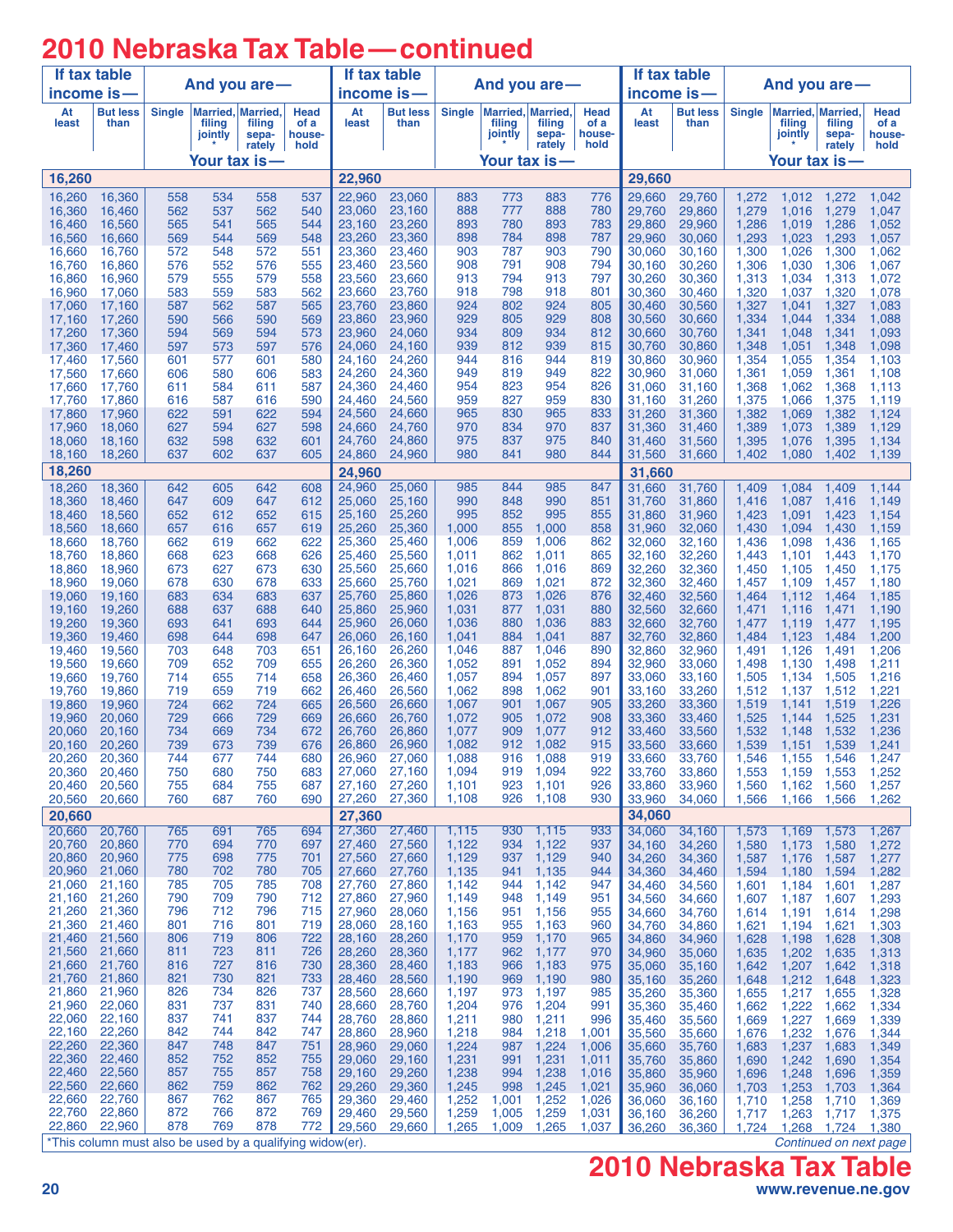# **2010 Nebraska Tax Table—continued**

| If tax table                                                                                                                                        |                                                           |                |                                       |                      |                        | If tax table     |                         |                |                                        |                        |                        | If tax table     |                         |                |                                        |                 |                        |
|-----------------------------------------------------------------------------------------------------------------------------------------------------|-----------------------------------------------------------|----------------|---------------------------------------|----------------------|------------------------|------------------|-------------------------|----------------|----------------------------------------|------------------------|------------------------|------------------|-------------------------|----------------|----------------------------------------|-----------------|------------------------|
| $income$ is $-$                                                                                                                                     |                                                           | And you are-   |                                       |                      |                        | income is-       |                         | And you are-   |                                        |                        |                        | income is-       |                         | And you are-   |                                        |                 |                        |
| At<br>least                                                                                                                                         | But less<br>than                                          | <b>Single</b>  | Married, Married<br>filing<br>jointly | filing<br>sepa-      | Head<br>of a<br>house- | At<br>least      | <b>But less</b><br>than | <b>Single</b>  | Married, Married,<br>filing<br>jointly | filing<br>sepa-        | Head<br>of a<br>house- | At<br>least      | <b>But less</b><br>than | <b>Single</b>  | Married, Married,<br>filing<br>jointly | filing<br>sepa- | Head<br>of a<br>house- |
|                                                                                                                                                     |                                                           |                |                                       | rately               | hold                   |                  |                         |                |                                        | rately                 | hold                   |                  |                         |                |                                        | rately          | hold                   |
| Your tax is—<br>36,360                                                                                                                              |                                                           |                |                                       | 42,260               | Your tax is—           |                  |                         |                |                                        | Your tax is-<br>48,160 |                        |                  |                         |                |                                        |                 |                        |
| 36,360                                                                                                                                              | 36,460                                                    | 1,731          | 1,273                                 | 1,731                | 1,385                  | 42,260           | 42,360                  | 2,134          | 1,575                                  | 2,134                  | 1,727                  | 48,160           | 48,260                  | 2,538          | 1,877                                  | 2,538           | 2,130                  |
| 36,460                                                                                                                                              | 36,560                                                    | 1,737          | 1,278                                 | 1,737                | 1,390                  | 42,360           | 42,460                  | 2,141          | 1,580                                  | 2,141                  | 1,733                  | 48,260           | 48,360                  | 2,545          | 1,882                                  | 2,545           | 2,137                  |
| 36,560<br>36,660                                                                                                                                    | 36,660<br>36,760                                          | 1,744<br>1,751 | 1,283<br>1,289                        | 1,744<br>1,751       | 1,395<br>1,400         | 42,460<br>42,560 | 42,560<br>42,660        | 2,148<br>2,155 | 1,586<br>1,591                         | 2,148<br>2.155         | 1,740<br>1,747         | 48,360<br>48,460 | 48,460<br>48,560        | 2,551<br>2,558 | 1,888<br>1,893                         | 2,551<br>2,558  | 2,144<br>2,151         |
| 36,760                                                                                                                                              | 36,860                                                    | 1,758          | 1,294                                 | 1,758                | 1,405                  | 42,660           | 42,760                  | 2,161          | 1,596                                  | 2,161                  | 1,754                  | 48,560           | 48,660                  | 2,565          | 1,898                                  | 2,565           | 2,157                  |
| 36,860<br>36,960                                                                                                                                    | 36,960<br>37,060                                          | 1,765<br>1,772 | 1,299<br>1,304                        | 1,765<br>1,772       | 1,410<br>1,415         | 42,760<br>42,860 | 42,860<br>42,960        | 2,168<br>2,175 | 1,601<br>1,606                         | 2,168<br>2,175         | 1,761<br>1,768         | 48,660<br>48,760 | 48,760<br>48,860        | 2,572<br>2,579 | 1,903<br>1,908                         | 2,572<br>2,579  | 2,164<br>2,171         |
| 37.060                                                                                                                                              | 37,160                                                    | 1,778          | 1,309                                 | 1,778                | 1,421                  | 42,960           | 43,060                  | 2.182          | 1.611                                  | 2,182                  | 1.774                  | 48,860           | 48,960                  | 2,586          | 1,913                                  | 2,586           | 2,178                  |
| 37,160<br>37,260                                                                                                                                    | 37,260<br>37,360                                          | 1,785<br>1,792 | 1,314<br>1,319                        | 1,785<br>1,792       | 1,426<br>1,431         | 43,060<br>43,160 | 43,160<br>43,260        | 2,189<br>2,196 | 1,616<br>1,621                         | 2,189<br>2,196         | 1,781<br>1,788         | 48,960<br>49,060 | 49,060<br>49,160        | 2,592<br>2,599 | 1,918<br>1,923                         | 2,592<br>2,599  | 2,185<br>2,192         |
| 37,360                                                                                                                                              | 37,460                                                    | 1,799          | 1,324                                 | 1,799                | 1,436                  | 43,260           | 43,360                  | 2,203          | 1,626                                  | 2,203                  | 1,795                  | 49,160           | 49,260                  | 2,606          | 1,929                                  | 2,606           | 2,199                  |
| 37,460                                                                                                                                              | 37,560                                                    | 1,806          | 1,330                                 | 1,806                | 1,441                  | 43,360           | 43,460                  | 2,209          | 1,632                                  | 2,209                  | 1,802                  | 49,260           | 49,360                  | 2,613          | 1,934                                  | 2,613           | 2,205                  |
| 37,560<br>37,660                                                                                                                                    | 37,660<br>37,760                                          | 1,813<br>1,819 | 1,335<br>1,340                        | 1,813<br>1,819       | 1,446<br>1,451         | 43,460<br>43,560 | 43,560<br>43,660        | 2,216<br>2,223 | 1,637<br>1,642                         | 2,216<br>2,223         | 1,809<br>1,815         | 49,360<br>49,460 | 49,460<br>49,560        | 2,620<br>2,627 | 1,939<br>1,944                         | 2,620<br>2,627  | 2,212<br>2,219         |
| 37,760                                                                                                                                              | 37,860                                                    | 1,826          | 1,345                                 | 1,826                | 1,456                  | 43,660           | 43,760                  | 2,230          | 1,647                                  | 2,230                  | 1,822                  | 49,560           | 49,660                  | 2,633          | 1,949                                  | 2,633           | 2,226                  |
| 37,860<br>37,960                                                                                                                                    | 37,960<br>38,060                                          | 1,833<br>1,840 | 1,350<br>1,355                        | 1,833<br>1,840       | 1,462<br>1,467         | 43,760<br>43,860 | 43,860<br>43,960        | 2,237<br>2,244 | 1,652<br>1,657                         | 2,237<br>2,244         | 1,829<br>1,836         | 49,660<br>49,760 | 49,760<br>49,860        | 2,640<br>2,647 | 1,954<br>1,959                         | 2,640<br>2,647  | 2,233<br>2,240         |
| 38,060                                                                                                                                              | 38,160                                                    | 1,847          | 1,360                                 | 1,847                | 1,472                  | 43,960           | 44,060                  | 2,250          | 1,662                                  | 2,250                  | 1,843                  | 49,860           | 49,960                  | 2,654          | 1,964                                  | 2,654           | 2,246                  |
| 38,160                                                                                                                                              | 38,260                                                    | 1,854          | 1,365                                 | 1,854                | 1,477                  | 44,060           | 44,160                  | 2,257          | 1,667                                  | 2,257                  | 1,850                  | 49,960           | 50,060                  | 2,661          | 1,970                                  | 2,661           | 2,253                  |
| 38,260<br>38,360                                                                                                                                    | 38,360<br>38,460                                          | 1,861<br>1,867 | 1,370<br>1,376                        | 1,861<br>1,867       | 1,482<br>1,487         | 44,160<br>44,260 | 44,260<br>44,360        | 2,264<br>2,271 | 1,673<br>1,678                         | 2,264<br>2,271         | 1,857<br>1,863         | 50,060<br>50,160 | 50,160<br>50,260        | 2,668<br>2,674 | 1,975<br>1,980                         | 2,668<br>2,674  | 2,260<br>2,267         |
| 38,460                                                                                                                                              | 38,560                                                    | 1,874          | 1,381                                 | 1,874                | 1,492                  | 44,360           | 44,460                  | 2,278          | 1,683                                  | 2,278                  | 1,870                  | 50,260           | 50,360                  | 2,681          | 1,985                                  | 2,681           | 2,274                  |
| 38.560<br>38,660                                                                                                                                    | 38,660<br>38,760                                          | 1,881<br>1,888 | 1,386<br>1,391                        | 1,881<br>1,888       | 1,497<br>1,503         | 44,460<br>44,560 | 44,560<br>44,660        | 2,285<br>2,291 | 1,688<br>1,693                         | 2,285<br>2,291         | 1,877<br>1,884         | 50,360<br>50,460 | 50,460<br>50,560        | 2,688<br>2,695 | 1,990<br>1,995                         | 2,688<br>2,695  | 2,281<br>2,287         |
| 38,760                                                                                                                                              |                                                           |                |                                       |                      |                        | 44,660           |                         |                |                                        |                        |                        | 50,560           |                         |                |                                        |                 |                        |
| 38,760                                                                                                                                              | 38,860                                                    | 1,895          | 1,396                                 | 1,895                | 1,508                  | 44,660           | 44,760                  | 2,298          | 1,698                                  | 2,298                  | 1,891                  | 50,560           | 50,660                  | 2,702          | 2,000                                  | 2,702           | 2,294                  |
| 38,860<br>38,960                                                                                                                                    | 38,960<br>39,060                                          | 1,902<br>1,908 | 1,401<br>1,406                        | 1,902<br>1,908       | 1,513<br>1,518         | 44,760<br>44,860 | 44,860<br>44,960        | 2,305<br>2,312 | 1,703<br>1,708                         | 2,305<br>2,312         | 1,898<br>1,904         | 50,660<br>50.760 | 50,760<br>50,860        | 2,709<br>2,716 | 2,005<br>2,010                         | 2,709<br>2,716  | 2,301<br>2,308         |
| 39,060                                                                                                                                              | 39,160                                                    | 1,915          | 1,411                                 | 1,915                | 1,523                  | 44,960           | 45,060                  | 2,319          | 1,714                                  | 2,319                  | 1,911                  | 50,860           | 50,960                  | 2,722          | 2,016                                  | 2,722           | 2,315                  |
| 39,160<br>39,260                                                                                                                                    | 39,260<br>39,360                                          | 1,922<br>1,929 | 1,417<br>1,422                        | 1,922<br>1,929       | 1,528<br>1,533         | 45,060<br>45,160 | 45,160<br>45,260        | 2,326<br>2,332 | 1,719<br>1,724                         | 2,326<br>2,332         | 1,918<br>1,925         | 50,960<br>51,060 | 51,060<br>51,160        | 2,729<br>2,736 | 2,021<br>2,026                         | 2,729<br>2,736  | 2,322<br>2,328         |
| 39,360                                                                                                                                              | 39,460                                                    | 1,936          | 1,427                                 | 1,936                | 1,538                  | 45,260           | 45,360                  | 2,339          | 1,729                                  | 2,339                  | 1,932                  | 51,160           | 51,260                  | 2,743          | 2,031                                  | 2,743           | 2,335                  |
| 39,460                                                                                                                                              | 39,560                                                    | 1,943          | 1,432                                 | 1,943                | 1,543                  | 45,360           | 45,460                  | 2,346          | 1,734                                  | 2,346                  | 1,939                  | 51,260           | 51,360                  | 2,750          | 2,036                                  | 2,750           | 2,342                  |
| 39,560<br>39,660                                                                                                                                    | 39,660<br>39,760                                          | 1,949<br>1,956 | 1,437<br>1,442                        | 1,949<br>1,956       | 1,549<br>1,554         | 45,460<br>45,560 | 45,560<br>45,660        | 2,353<br>2,360 | 1,739<br>1,744                         | 2,353<br>2,360         | 1,945<br>1,952         | 51,360<br>51,460 | 51,460<br>51,560        | 2,757<br>2,763 | 2,041<br>2,046                         | 2,757<br>2,763  | 2,349<br>2,356         |
| 39,760                                                                                                                                              | 39,860                                                    | 1,963          | 1,447                                 | 1,963                | 1,559                  | 45,660           | 45,760                  | 2,367          | 1,749                                  | 2,367                  | 1,959                  | 51,560           | 51,660                  | 2,770          | 2,051                                  | 2,770           | 2,363                  |
| 39,860<br>39,960                                                                                                                                    | 39,960<br>40,060                                          | 1,970<br>1,977 | 1,452<br>1,458                        | 1,970<br>1,977       | 1,564<br>1,569         | 45,760<br>45,860 | 45,860<br>45,960        | 2,374<br>2,380 | 1,754<br>1,760                         | 2,374<br>2,380         | 1,966<br>1,973         | 51,660<br>51,760 | 51,760<br>51,860        | 2,777<br>2,784 | 2,057<br>2,062                         | 2,777<br>2,784  | 2,370<br>2,376         |
| 40,060                                                                                                                                              | 40,160                                                    | 1,984          | 1,463                                 | 1,984                | 1,576                  | 45,960           | 46,060                  | 2,387          | 1,765                                  | 2,387                  | 1,980                  | 51,860           | 51,960                  | 2,791          | 2,067                                  | 2,791           | 2,383                  |
| 40,160<br>40,260                                                                                                                                    | 40,260<br>40,360                                          | 1,990<br>1,997 | 1,468<br>1,473                        | 1,990<br>1,997       | 1,583<br>1,590         | 46,060<br>46.160 | 46,160<br>46,260        | 2,394<br>2,401 | 1,770<br>1,775                         | 2,394<br>2,401         | 1,986<br>1,993         | 51,960<br>52,060 | 52,060<br>52,160        | 2,798<br>2,804 | 2,072<br>2,077                         | 2,798<br>2,804  | 2,390<br>2,397         |
| 40,360                                                                                                                                              | 40,460                                                    | 2,004          | 1,478                                 | 2,004                | 1,597                  | 46,260           | 46,360                  | 2,408          | 1,780                                  | 2,408                  | 2,000                  | 52,160           | 52,260                  | 2,811          | 2.082                                  | 2,811           | 2,404                  |
| 40.460                                                                                                                                              | 40,560                                                    | 2,011          | 1,483                                 | 2,011                | 1,603                  | 46,360           | 46,460                  | 2,415          | 1,785                                  | 2,415                  | 2,007                  | 52,260           | 52,360                  | 2,818          | 2,087                                  | 2,818           | 2,411                  |
| 40,560<br>40,660                                                                                                                                    | 40,660<br>40,760                                          | 2,018<br>2,025 | 1,488<br>1,493                        | 2,018<br>2,025       | 1,610<br>1,617         | 46,460<br>46,560 | 46,560<br>46,660        | 2,421<br>2,428 | 1,790<br>1,795                         | 2,421<br>2,428         | 2,014<br>2,021         | 52,360<br>52,460 | 52,460<br>52,560        | 2,825<br>2,832 | 2,092<br>2,098                         | 2,825<br>2,832  | 2,417<br>2,424         |
| 40,760                                                                                                                                              | 40,860                                                    | 2,032          | 1,498                                 | 2,032                | 1,624                  | 46,660           | 46,760                  | 2,435          | 1,801                                  | 2,435                  | 2,028                  | 52,560           | 52,660                  | 2,839          | 2,103                                  | 2,839           | 2,431                  |
| 40,860<br>40,960                                                                                                                                    | 40,960<br>41,060                                          | 2,038<br>2,045 | 1,504<br>1,509                        | 2,038<br>2,045       | 1,631<br>1,638         | 46,760<br>46,860 | 46,860<br>46,960        | 2,442<br>2,449 | 1,806<br>1,811                         | 2,442<br>2,449         | 2,034<br>2,041         | 52,660<br>52.760 | 52,760<br>52,860        | 2,845<br>2,852 | 2,108<br>2,113                         | 2,845<br>2,852  | 2,438<br>2,445         |
| 41,060                                                                                                                                              | 41,160                                                    | 2,052          | 1,514                                 | 2,052                | 1,644                  | 46,960           | 47,060                  | 2,456          | 1,816                                  | 2,456                  | 2,048                  | 52,860           | 52,960                  | 2,859          | 2,118                                  | 2,859           | 2,452                  |
| 41,160<br>41,260                                                                                                                                    | 41,260<br>41,360                                          | 2,059<br>2,066 | 1,519<br>1,524                        | 2,059<br>2,066       | 1,651<br>1.658         | 47,060           | 47,160<br>47,260        | 2,462<br>2,469 | 1,821<br>1,826                         | 2,462<br>2,469         | 2,055<br>2,062         | 52,960<br>53,060 | 53,060<br>53,160        | 2,866<br>2,873 | 2,123<br>2,128                         | 2,866<br>2,873  | 2,458<br>2,465         |
| 41,360                                                                                                                                              | 41,460                                                    | 2,073          | 1,529                                 | 2,073                | 1,665                  | 47,160<br>47,260 | 47,360                  | 2,476          | 1,831                                  | 2,476                  | 2,069                  | 53,160           | 53,260                  | 2,880          | 2,133                                  | 2,880           | 2,472                  |
| 41,460                                                                                                                                              | 41,560                                                    | 2,079          | 1,534                                 | 2,079                | 1,672                  | 47,360           | 47,460                  | 2,483          | 1,836                                  | 2,483                  | 2,075                  | 53,260           | 53,360                  | 2,887          | 2,138                                  | 2,887           | 2,479                  |
| 41,560<br>41,660                                                                                                                                    | 41,660<br>41,760                                          | 2,086<br>2,093 | 1,539<br>1,545                        | 2,086<br>2,093       | 1,679<br>1,686         | 47,460<br>47,560 | 47,560<br>47,660        | 2,490<br>2,497 | 1,842<br>1,847                         | 2,490<br>2,497         | 2,082<br>2,089         | 53,360<br>53,460 | 53,460<br>53,560        | 2,893<br>2,900 | 2,144<br>2,149                         | 2,893<br>2,900  | 2,486<br>2,493         |
| 41,760                                                                                                                                              | 41,860                                                    | 2,100          | 1,550                                 | 2,100                | 1,692                  | 47,660           | 47,760                  | 2,503          | 1,852                                  | 2,503                  | 2,096                  | 53,560           | 53,660                  | 2,907          | 2,154                                  | 2,907           | 2,499                  |
| 41,860<br>41,960                                                                                                                                    | 41,960<br>42,060                                          | 2,107<br>2,114 | 1,560                                 | 1,555 2,107<br>2,114 | 1,699<br>1,706         | 47,760<br>47,860 | 47,860<br>47,960        | 2,510<br>2,517 | 1,857<br>1,862                         | 2,510<br>2,517         | 2,103<br>2,110         | 53,660<br>53,760 | 53,760<br>53,860        | 2,914<br>2,921 | 2,159<br>2,164                         | 2,914<br>2,921  | 2,506<br>2,513         |
| 42,060                                                                                                                                              | 42,160                                                    | 2,120          |                                       | 1,565 2,120          | 1,713                  | 47,960           | 48,060                  | 2,524          | 1,867                                  | 2,524                  | 2,116                  | 53,860           | 53,960                  | 2,928          | 2,169                                  | 2,928           | 2,520                  |
| 42,160                                                                                                                                              | 42,260                                                    | 2,127          |                                       | 1,570 2,127          | $1,720$                | 48,060           | 48,160                  | 2,531          | 1,872                                  | 2,531                  | 2,123                  | 53,960           | 54,010                  | 2,934          | 2,175                                  | 2,934           | 2,527                  |
|                                                                                                                                                     | *This column must also be used by a qualifying widow(er). |                |                                       |                      |                        |                  |                         |                |                                        |                        |                        |                  |                         |                |                                        |                 |                        |
| \$54,010 OR OVER<br>e Llee the following workeheet if your tay table income is more than the mayimum amount included in the 2010 Nebraska Tay Table |                                                           |                |                                       |                      |                        |                  |                         |                |                                        |                        |                        |                  |                         |                |                                        |                 |                        |

. Use the following worksheet if your tax table income is more than the maximum amount included in the 2010 Nebraska Tax Table. **Married, filing jointly**

**Single** Add \$2,934 plus 6.84% of the amount over \$54,010.  $\mathsf{\$}$ 

**Married, filing separately** Add \$2,934 plus 6.84% of the amount over \$54,010.  $$$ 

**Head of household** Add \$2,527 plus 6.84% of the amount over \$54,010.  $$$ 

#### **THIS IS YOUR NEBRASKA INCOME TAX.**

Add \$2,175 plus 6.84% of the amount over \$54,010.

 $$$ 

**(Enter on line 15, Form 1040N; or if you are a nonresident or partial-year resident, enter on line 71, Schedule III.) CAUTION: If your federal adjusted gross income is more than \$167,100 (\$83,550 if married, filing separately), see [Nebraska Additional](#page-25-0) [Tax Rate Schedule](#page-25-0) and the [Nebraska Tax Worksheet](#page-25-0) to determine the tax amount to enter on line 15, Form 1040N.**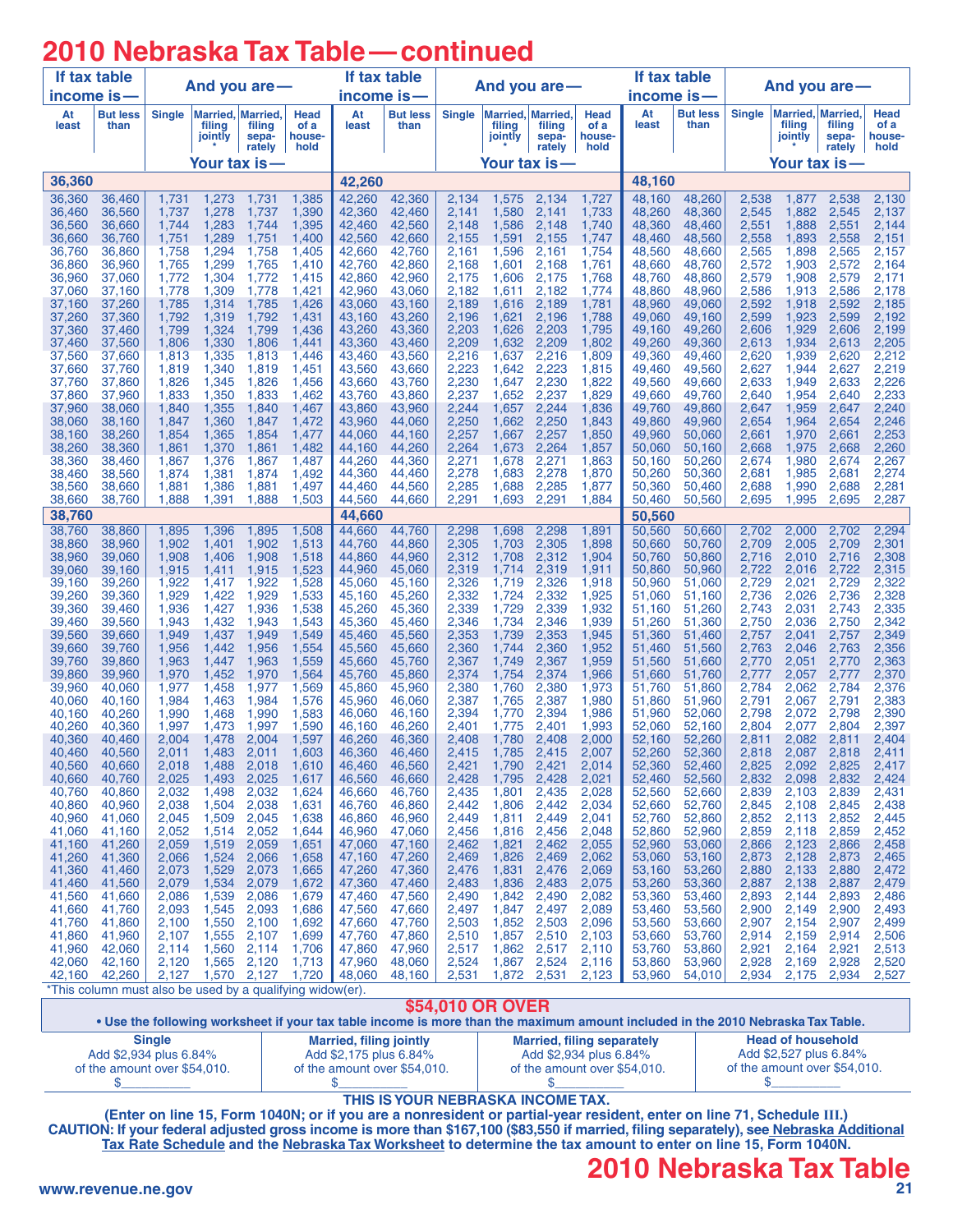### **Nebraska Additional Tax Rate Schedule Line 15, Form 1040N**

#### <span id="page-25-0"></span>**Use if your adjusted gross income (AGI), line 5, Form 1040N, is more than \$167,100**

(\$83,550 if married, filing separately).

Using the following tax rate schedule, calculate the additional tax to enter on line 2, Nebraska Tax Worksheet below. If tax table income, line 14, Form 1040N, is less than \$54,000, see special instructions below.

| <b>SINGLE</b>                                                   |               |           |              |                                                            |  |  |  |  |  |
|-----------------------------------------------------------------|---------------|-----------|--------------|------------------------------------------------------------|--|--|--|--|--|
| <b>If AGI on</b><br>line 5, Form 1040N is:<br>over-but not over |               |           |              | The tax to add is:                                         |  |  |  |  |  |
| $\mathbf{\$}$<br>167,100                                        |               | \$191,100 |              | 0.428% (.00428) of AGI above \$167,100                     |  |  |  |  |  |
| 191,100                                                         |               | 342,100   | S            | $102.72 + 0.327\%$ (.00327) of the excess over \$191,100   |  |  |  |  |  |
| 342,100                                                         |               | 437,100   |              | 596.49 + 0.172% (.00172) of the excess over \$342,100      |  |  |  |  |  |
| 437,100                                                         |               |           |              | 759.89                                                     |  |  |  |  |  |
|                                                                 |               |           |              | <b>MARRIED, FILING JOINTLY AND QUALIFYING SPOUSES</b>      |  |  |  |  |  |
| <b>If AGI on</b>                                                |               |           |              |                                                            |  |  |  |  |  |
| line 5, Form 1040N is:<br>over-but not over                     |               |           |              | The tax to add is:                                         |  |  |  |  |  |
| \$167,100                                                       | $\mathbb{S}$  | 215,100   |              | 0.428% (.00428) of AGI above \$167,100                     |  |  |  |  |  |
| 215,100                                                         |               | 517,100   | $\mathbf{s}$ | 205.44 + 0.327% (.00327) of the excess over \$215,100      |  |  |  |  |  |
| 517,100                                                         |               | 707,100   |              | $1,192.98 + 0.172\%$ (.00172) of the excess over \$517,100 |  |  |  |  |  |
| 707,100                                                         |               |           |              | 1,519.78                                                   |  |  |  |  |  |
|                                                                 |               |           |              | <b>MARRIED, FILING SEPARATELY</b>                          |  |  |  |  |  |
| <b>If AGI on</b>                                                |               |           |              |                                                            |  |  |  |  |  |
| line 5, Form 1040N is:<br>over-but not over                     |               |           |              | The tax to add is:                                         |  |  |  |  |  |
| \$83,550                                                        | $\mathsf{\$}$ | 107,550   |              | 0.428% (.00428) of AGI above \$83,550                      |  |  |  |  |  |
| 107,550                                                         |               | 258,550   | $\mathbb{S}$ | $102.72 + 0.327\%$ (.00327) of the excess over \$107,550   |  |  |  |  |  |
| 258,550                                                         |               | 353,550   |              | 596.49 + 0.172% (.00172) of the excess over \$258,550      |  |  |  |  |  |
| 353,550                                                         |               |           |              | 759.89                                                     |  |  |  |  |  |
|                                                                 |               |           |              | <b>HEAD OF HOUSEHOLD</b>                                   |  |  |  |  |  |
| <b>If AGI on</b>                                                |               |           |              |                                                            |  |  |  |  |  |
| line 5, Form 1040N is:<br>over-but not over                     |               |           |              | The tax to add is:                                         |  |  |  |  |  |
| \$167,100                                                       |               | \$212,100 |              | 0.428% (.00428) of AGI above \$167,100                     |  |  |  |  |  |
| 212,100                                                         |               | 447,100   | $\mathbb{S}$ | $192.60 + 0.327\%$ (.00327) of the excess over \$212,100   |  |  |  |  |  |
| 447,100                                                         |               | 567,100   |              | $961.05 + 0.172\%$ (.00172) of the excess over \$447,100   |  |  |  |  |  |
| 567,100                                                         |               |           |              | 1,167.45                                                   |  |  |  |  |  |

**SPECIAL INSTRUCTIONS FOR NEBRASKA ADDITIONAL TAX RATE SCHEDULE**

**If your tax table income is less than \$54,000, then perform the following calculation. Subtract \$167,100 (\$83,550 if married, filing separately) from your line 5, AGI, and multiply this difference by 10% (.10). If your line 14, tax table income is less than the 10% difference calculated, then enter 6.84% of the tax table income on line3, Nebraska Tax Worksheet below; otherwise, complete the additional tax calculation above.**

| <b>NEBRASKA TAX WORKSHEET</b>                                                      |  |
|------------------------------------------------------------------------------------|--|
| 1 Tax from Nebraska Tax Table, calculated on line 14, Nebraska Tax Table income 1  |  |
| 2 Enter tax calculated from Nebraska Additional Tax Rate Schedule (see above)    2 |  |
| 3 Total tax (line 1 plus line 2) (enter here and on line 15, Form 1040N)           |  |